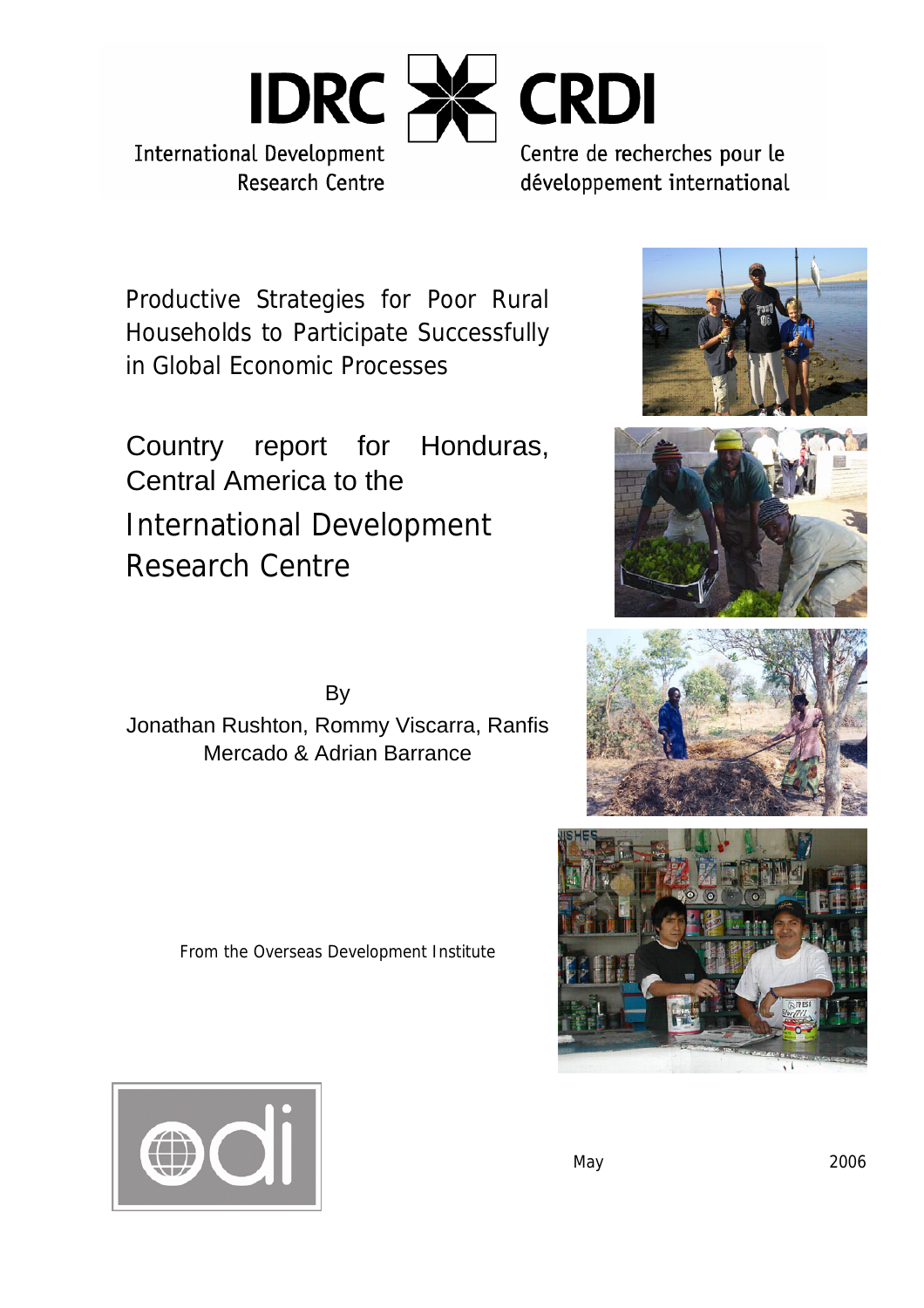# **Productive Strategies for Poor Rural Households to Participate Successfully in Global Economic Processes**

# **Country Report for Honduras**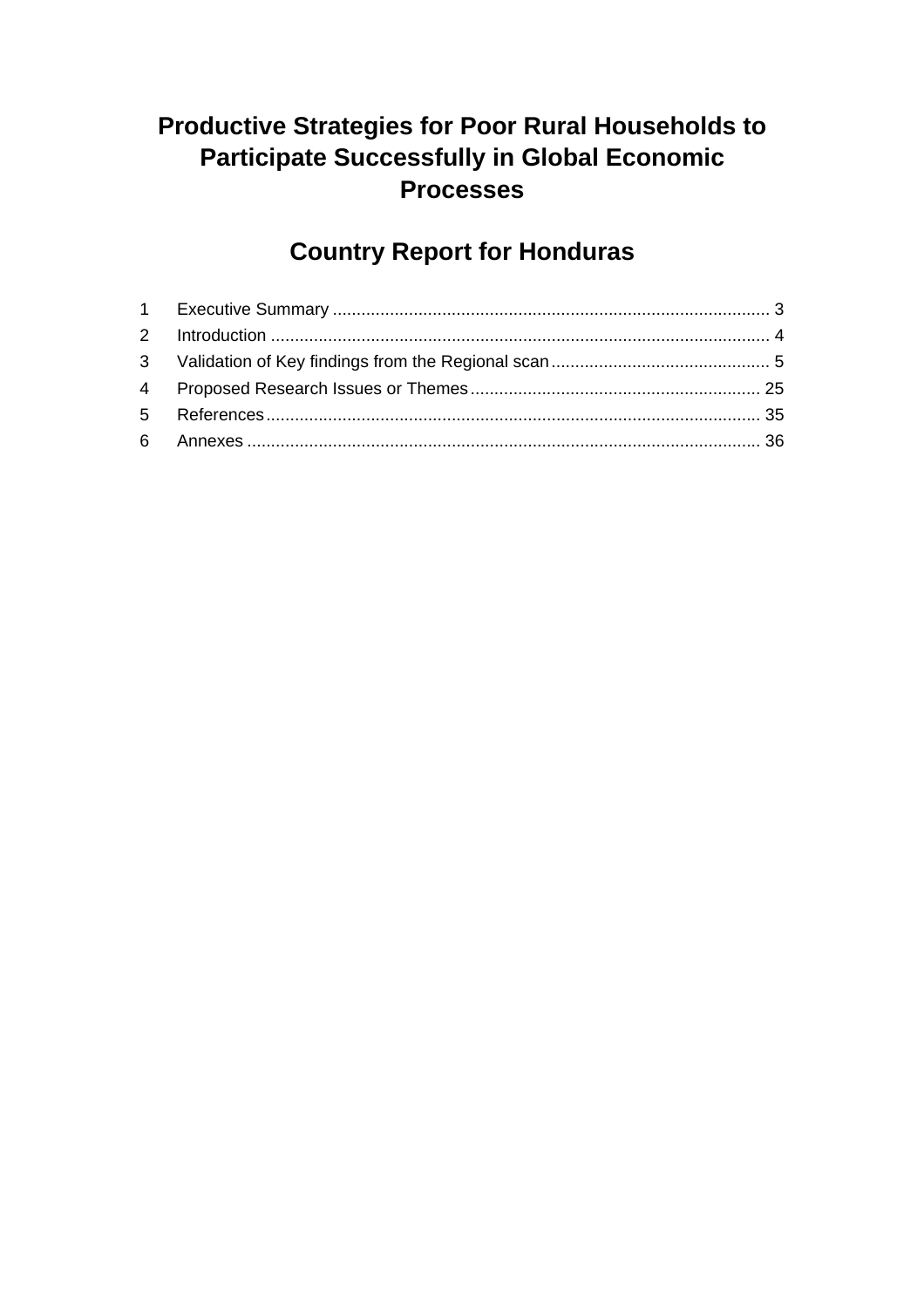# **1 EXECUTIVE SUMMARY**

The document presents a review of rural poverty, the environment and global economic processes in Honduras, which is part of a global study to identify research themes for the International Development Research Centre (IDRC) Rural Poverty and Environment Programme Initiative. It is intended that the study will identify action orientated research themes and potential research partners and implementers of research outputs. The country study was also aimed at validating results generated from a regional scan of the Central American and Western Caribbean region carried out during the early part of 2006.

The main findings of the work are as follows:

- Migration is an overriding phenomenon in Honduras, providing opportunities and potential social and environmental problems.
- In addition, trade agreements have strongly stimulated the agro-industrial sectors and the growth in assembly factories (maquiladoras). This has an important impact in seasonal and semi-permanent migration within the country.
- There are large differences in poverty between the rural and urban areas with rural poverty being more prevalent and profound. It is related to low levels of human, natural, physical, financial and social capitals.
- Services to address the lack of human capital are not closing the gap between rural and urban areas and place a significant weakness in the ability of poor, rural people to participate successfully in global economic processes.
- There exist inequalities in land distribution, which previous agrarian reforms have failed to address. The current mechanisms to help this situation do not appear effective.
- The ability of the rural poor to articulate their demands is weak, which means that large-scale investments in rural areas can often ignore medium to longterm problems of major rural developments such as water rights.
- Much research has been done on rural development, but there is a lack of synthesis of this information.

On the basis of these above results the following four themes were identified:

- Migration
- Human Capital
- Social capital (Voice of the rural poor)
- Land access and land rights
- Systematisation of past and ongoing rural research and development

The last section of the document includes a justification for these themes, with specific research questions and potential research partners.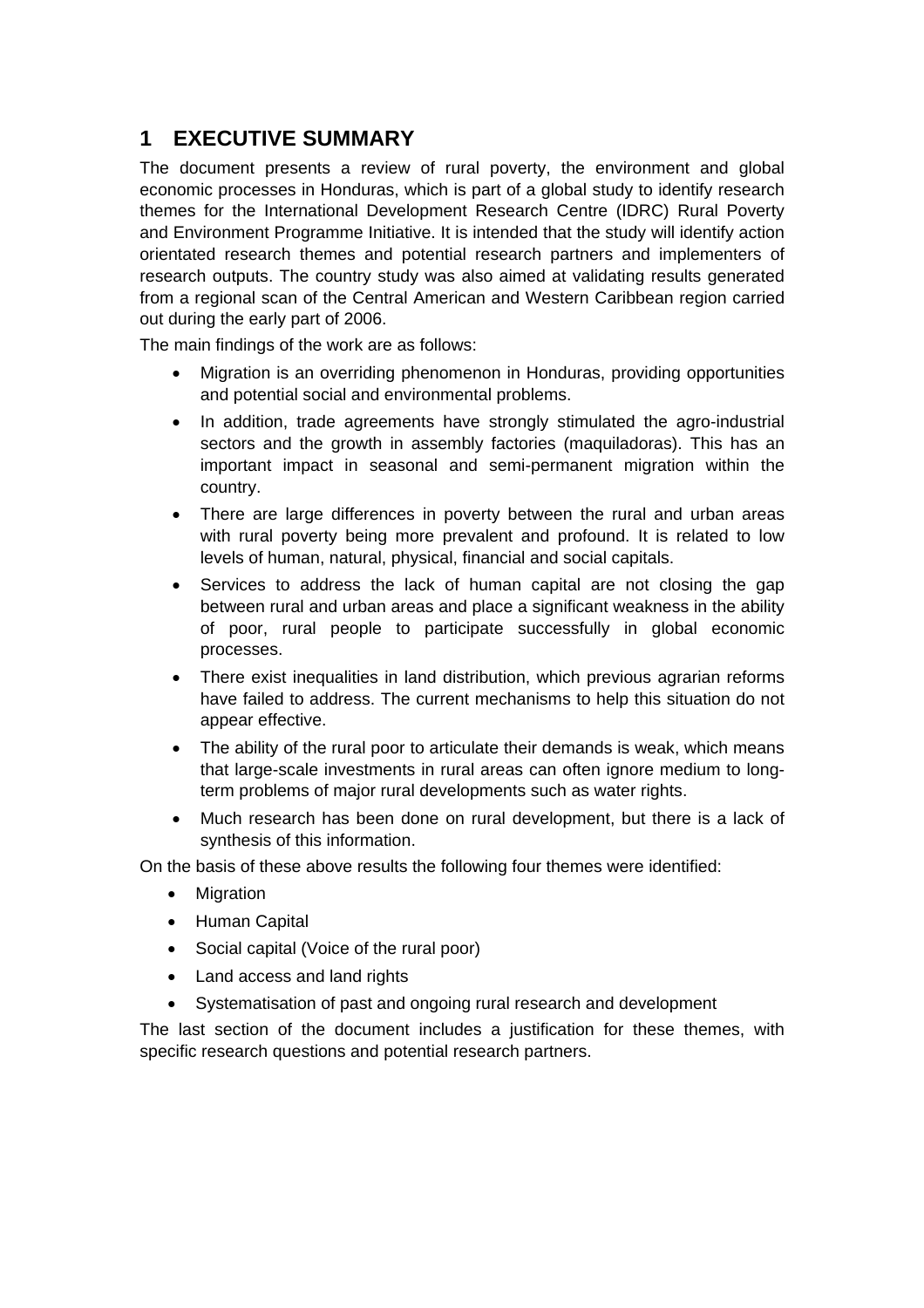# **2 INTRODUCTION**

The goal of the International Development Research Centre (IDRC) Rural Poverty and Environment (RPE) Programme Initiative (PI) is to support participatory actionlearning-research, policy and institutional innovations and reforms. RPE PI contributes to the development of networks, partnerships and communities of practice, in order to strengthen organisations, policies and practices that enhance the food, water and income security of the rural poor, including those living in fragile or degraded upland and coastal ecosystems.

In order to achieve this, RPE will support activities in four outcome areas:

- 1. Building effective environmental governance where all stakeholders, including marginalized groups, participate in environmental and natural resource management;
- 2. Enhancing equitable access and use rights to natural resources by strengthening the negotiating capacity of the rural poor to defend or expand their rights to natural resources;
- 3. Strengthening communities' capacity to respond to and benefit from integration within wider social and economic systems (i.e. urbanisation, globalisation and market integration); and
- 4. Adaptive learning.

It is in the context of the third outcome that the RPE PI is developing a programming capacity on 'Productive strategies for poor rural families to participate successfully in global economic processes'. In November 2005, IDRC invited the Overseas Development Institute in London to implement a Scoping Study in order to prepare an agenda of priority research for this RPE PI theme. The aim of the Scoping Study is to provide a conceptually robust and empirically sound rationale for the allocation of some CAD\$1 to 4m in research Calls for Proposals that will be launched each year in the remainder of the five years program cycle from July 2006 to 2010. The emphasis is on transformative research that will not just study the conditions of the rural poor – but undertake the research necessary to change them. The need was articulated for a research agenda that will be concerned with diagnosis but especially with inspiration. During the study ODI will:

- 1. Identify and review research directions and actors by: preparing an agenda of priority research areas; highlight critical issues regarding methodologies; identify on-going working within the scope of the theme by other donors and related institutions; and, identify potential partners;
- 2. Provide recommendations that enable RPE to build a coherent programme of research in this area, including possible collaboration with other IDRC programmes – such as Globalisation, Growth and Poverty (GGP);
- 3. Identify the policies, process and institutions that will expand the potential benefits of wider linkages to the rural poor and allow the development and dissemination of these findings with researchers, NGOs and civil society groups and policy-makers in the South; and
- 4. Identify ways to enhance the capacity of rural communities to develop their own indigenous capacities and define their own productive strategies to improve their livelihoods.

There are four phases to the study: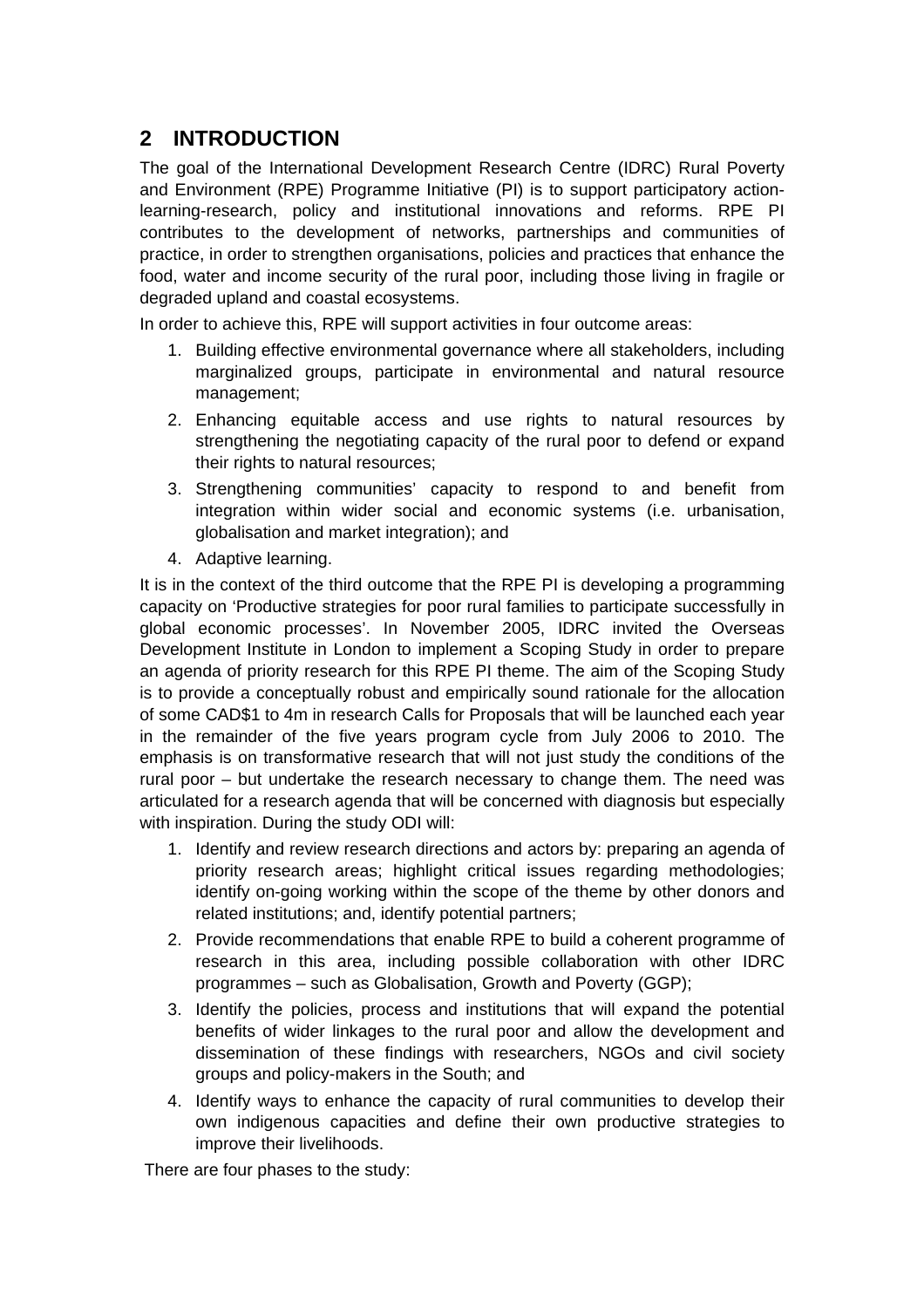- An inception phase when the study team and members of IDRC's RPE programme held discussions and made agreements on how the study would be implemented (see Inception Report);
- Regional scans for six target regions with documents produced and distributed in February and March 2006;
- A country study for each region, Honduras is the case study country for the Western Caribbean and Central American region. Results from the regional scan and country study were presented and discussed at a workshop held in Tegucigalpa on 26th April 2006; and
- Results from all regional scans, country studies and workshops will be brought together by the London based team to develop a research investment strategy which will be presented to IDRC in June 2006

The current document is the country report for Honduras with the objective of identifying:

- Validating regional research themes that are related to how global economic processes can have a positive impact on rural poverty and the environment; and
- Potential IDRC RPE research partners and implementers of research in Honduras.

The report is based on a methodological framework, which can be found in the study Inception report, and the document has the following structure:

- A section examining and validating the key findings from the regional scan.
- A list of potential research themes and partners.
- Annexes with country data.

The document will be circulated within the study team, to IDRC and to people within Honduras for comment in order to improve its content and relevance.

# **3 VALIDATION OF KEY FINDINGS FROM THE REGIONAL SCAN**

# **3.1 HOW CAN POOR RURAL HOUSEHOLDS ADAPT THEIR LIVELIHOOD STRATEGIES TO BENEFIT FROM PARTICIPATION WITH GLOBAL ECONOMIC PROCESSES?**

### **3.1.1 Understanding the context**

It is estimated that half the Honduran population are found in rural areas (see Table 1).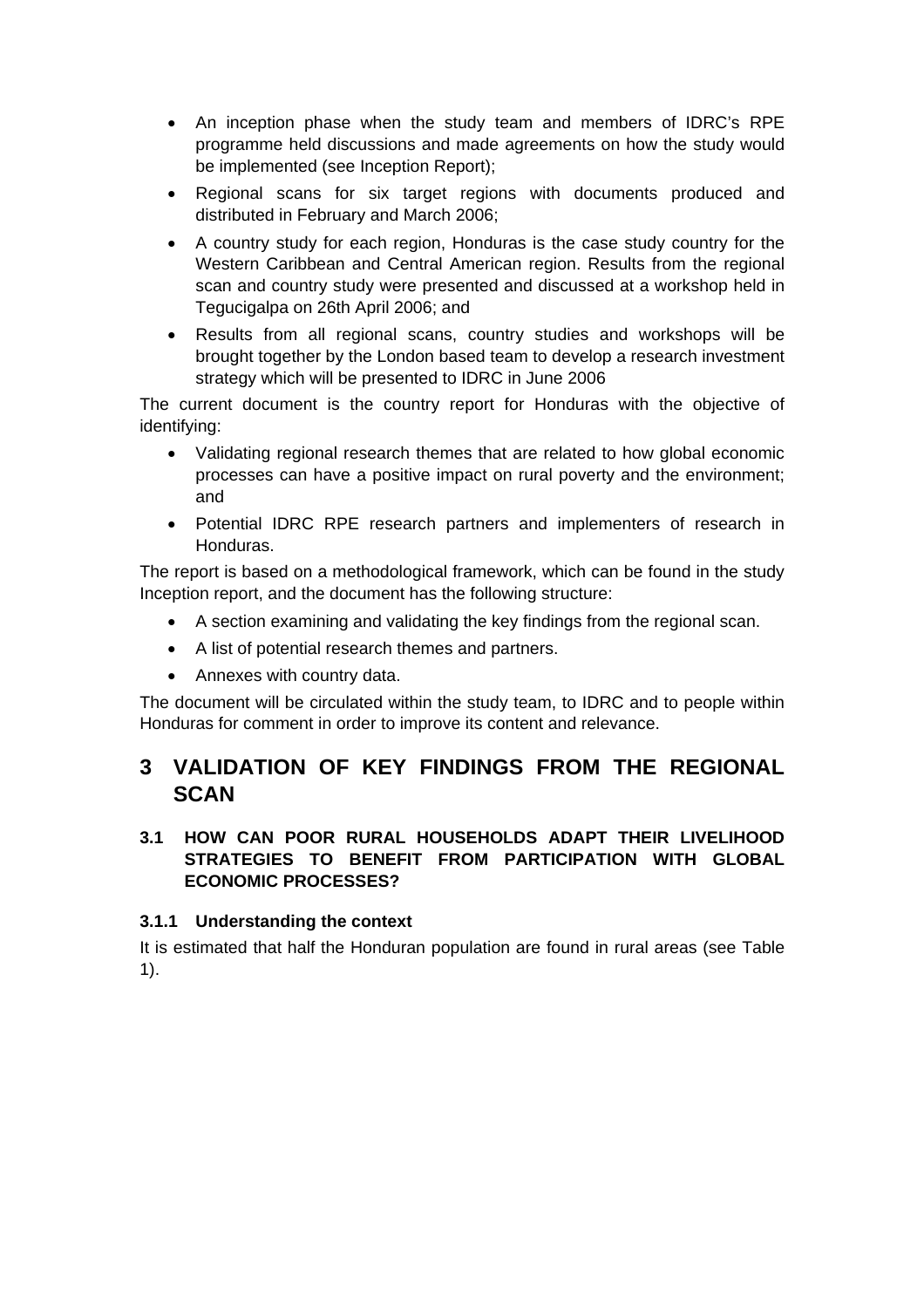| Table 1. |  |  | Number of households and population by poverty status and the city or |  |  |  |  |
|----------|--|--|-----------------------------------------------------------------------|--|--|--|--|
|          |  |  | region in which they are found in Honduras (data from INE, 2004).     |  |  |  |  |

| City or                | Not poor |          | Poor                                                                                    |           | Very poor |                   | Total   |                     |
|------------------------|----------|----------|-----------------------------------------------------------------------------------------|-----------|-----------|-------------------|---------|---------------------|
| Region                 |          |          | Households Population Households Population Households Population Households Population |           |           |                   |         |                     |
| Tegucigalpa            | 80,003   | 346,133  | 59,183                                                                                  | 296,996   | 3,964     | 186,437           | 143,150 | 829,566             |
| San<br>Pedrol<br>Sula  | 56,059   | 232,569  | 32,561                                                                                  | 152,200   | 23,346    | 124,961           | 111,966 | 509,730             |
| Other urban<br>centres | 116,843  | 493,603  | 98,714                                                                                  | 463,529   | 153,910   | 837,850           |         | 369,467 1,794,982   |
| Rural                  | 159,844  | 687,808  | 56,898                                                                                  | 304,646   | 356,311   | 2,098,537         |         | 573,053 3,090,991   |
| Total                  | 412,749  | ,760,113 | 247,356                                                                                 | 1,217,371 |           | 537,531 3,247,785 |         | 1,197,636 6,225,269 |

Poverty in these rural areas and the secondary cities that serve these areas is more prevalent and deeper than in the main cities of Tegucigalpa and San Pedro Sula (see Figure 1).

*Figure 1. Proportion of the population in different levels of poverty in the main cities, urban and rural areas (data from INE, 2004).* 



Finally the majority of the very poor are found in rural areas. Adding the minor urban centres to the rural areas over 90% of the extremely poor are found in rural areas and the secondary cities that serve the rural areas (see Figure 2).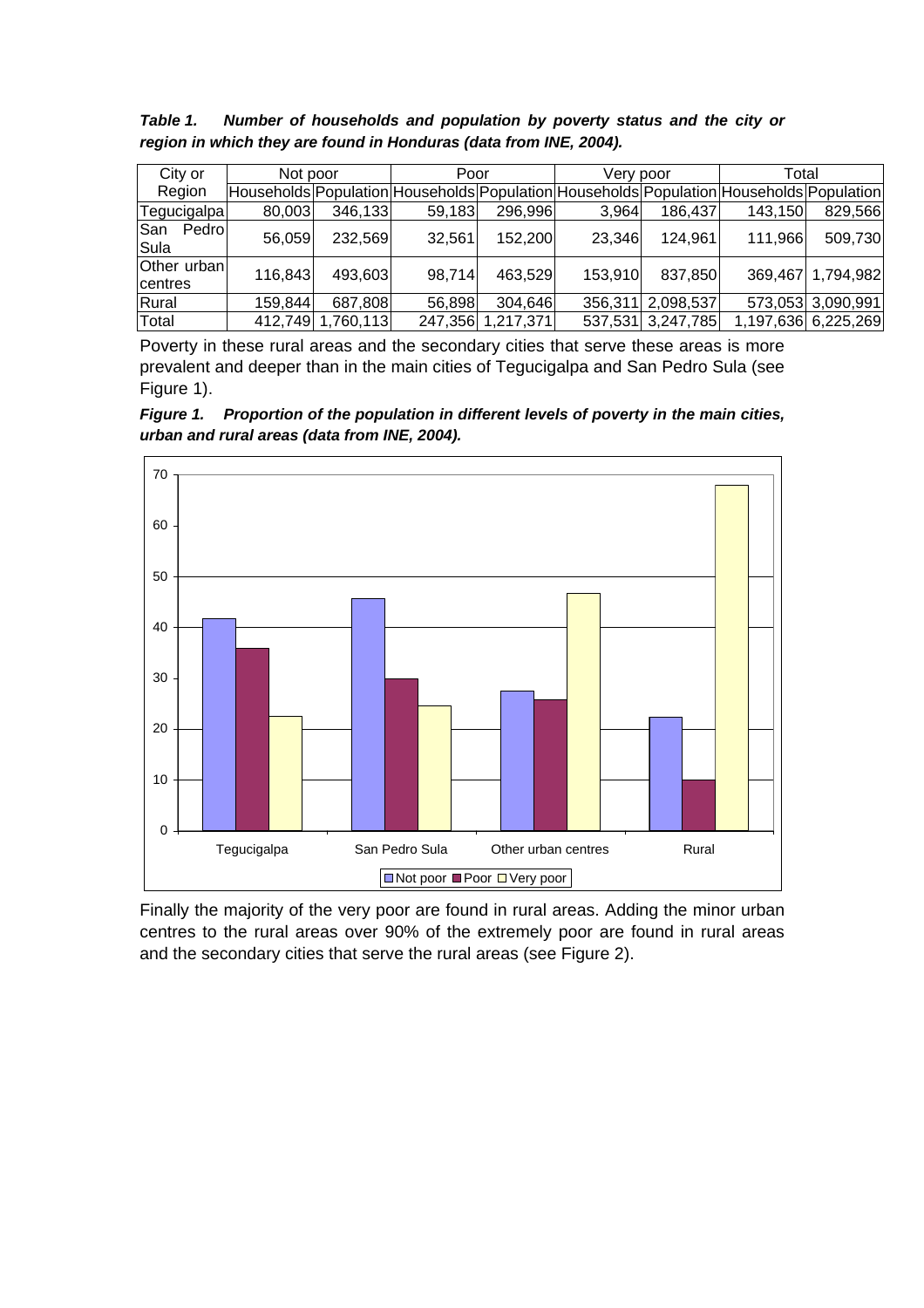

*Figure 2. Proportion of people who live on less than a dollar a day by city, urban and rural location (data from INE, 2004). (Total population = 2.86 million)* 

Poverty in Honduras is reported to be deeper and more structural in the south and west of the country. This poverty is related to entrenched and chronic processes of marginalization from access to land and services, but the access to employment is far better in the south than the west, due to the presence of industrial agriculture on the coastal plains. These poor regions have a:

- relatively high population density,
- high proportion of land under cultivation,
- large proportion of the small agricultural holdings and
- relatively high density of livestock (40 livestock units per square kilometre in the south and 20 in the west).

The west is also an area with a high concentration of indigenous people.

### **3.1.2 Distributional issues**

Land distribution is very unequal with an estimated two thirds of the households in the rural areas with less than 5 hectares and around 15% with no land holding. Three quarters of the rural households own and farm around 15% of the total land area and a 1% of the households have holdings above 50 hectares and farm a third of the total land area (see Figures 3 and 4).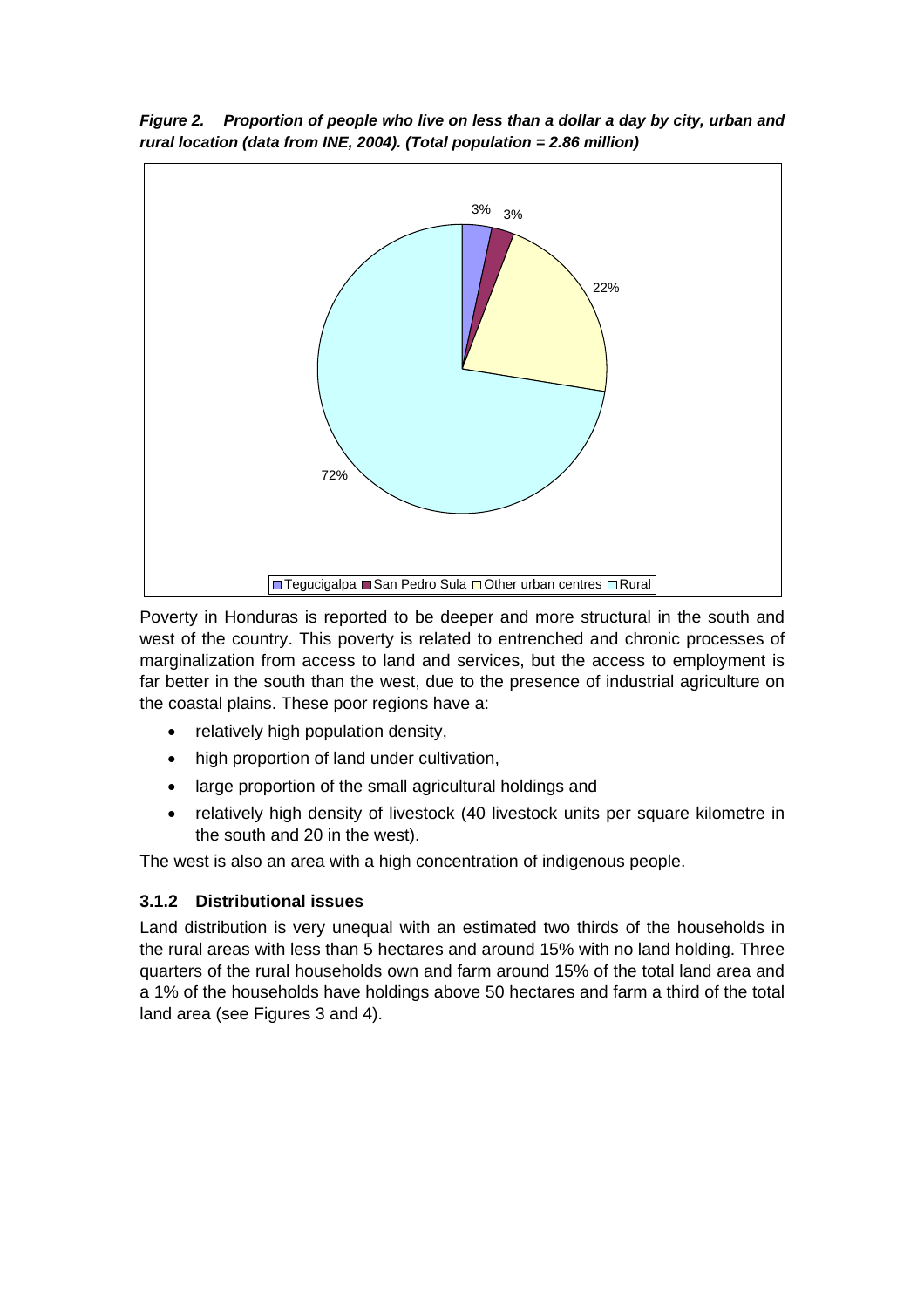

*Figure 3. Proportion of landholdings by land area and region in Honduras (INE, 2001).* 

Jansen et al (2006a, 2006b) also indicate that the majority of the productive land is owned and farmed by larger landholders, with the smallholdings being in the valley areas with steep slopes and limited potential. It is estimated that 80% of the rural population live on these hillsides.

Jansen et al (2006a, 2006b) also indicate that the majority of the productive land is owned and farmed by larger landholders, with the smallholdings being in the valley areas with steep slopes and limited potential. It is estimated that 80% of the rural population live on these hillsides.

The basis for current land policies is the 1992 Ley de Modernización y Desarrollo Agrícola (Modernisation and Agricultural Development Law). This aimed to liberalize land and credit markets, stimulate rural investment and agricultural production. Some saw this law as a "counter-reform" because it encourages the privatisation of cooperatively owned lands, yet it consolidates other aspects of the redistributive land reforms passed in 1975 (Pinos & Thorpe, 1992; Jansen & Roquas, 1998). The 1992 land law was given new impetus with the reconstruction after Hurricane Mitch, in part through the establishment of a national fund to support sustainable rural development (Programa Nacional para el Desarrollo Rural Sostenible (PRONADERS). The PRSP as in 2001 as had an aim to improve access to land for the smallholder farmers and indigenous people through a process of land titling and the completion of land and forest cadastre and a modernisation of the rural land registry (IMF, 2001). These actions are supported by Molina Cruz (2001) who states that the difficulty of reaching the poor was due mainly to the enduring inadequacy of public goods such as cadastres, property registries and agrarian tribunals. He raises the following concerns and trends with land reform in the Central American region: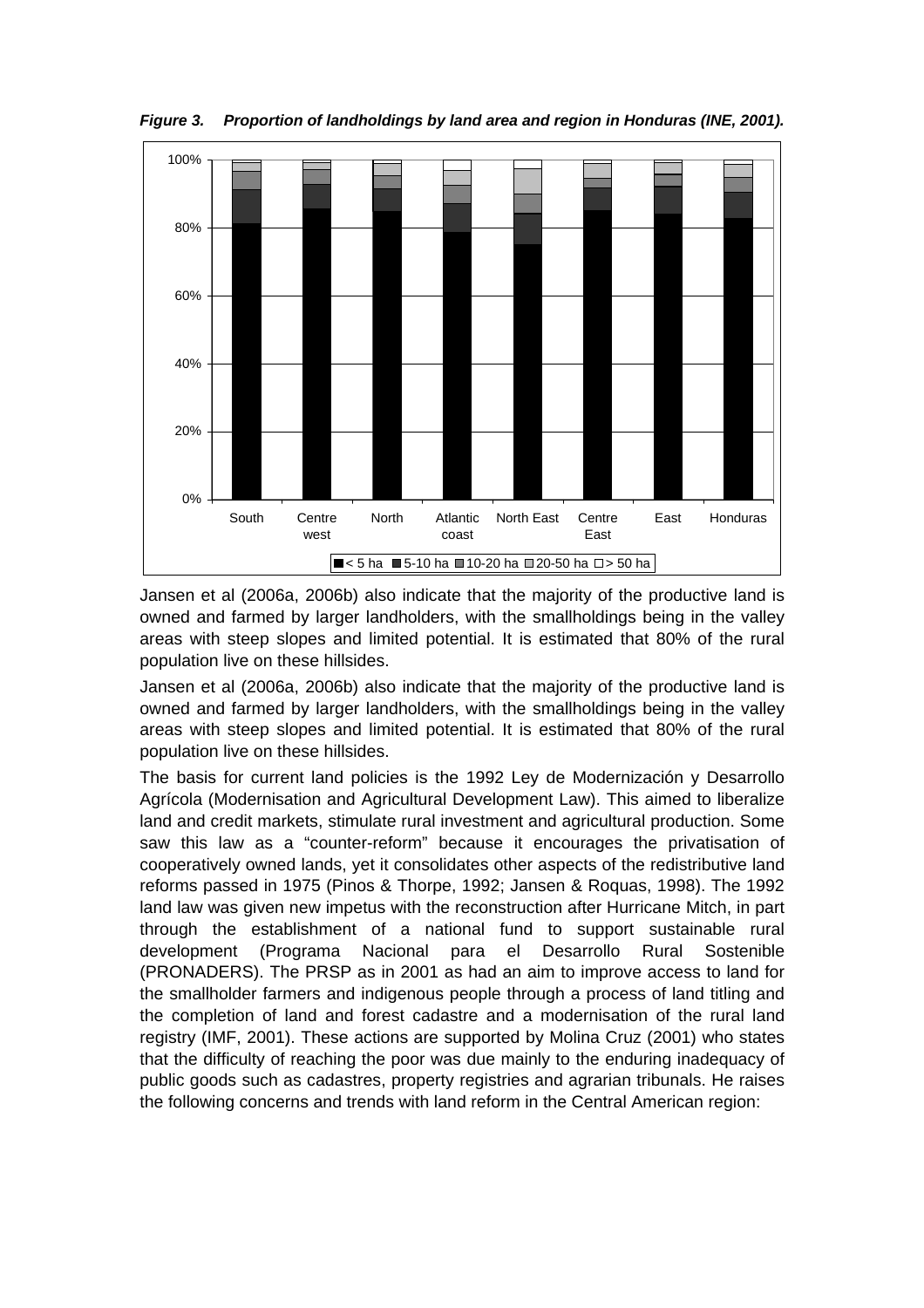- *<sup>1</sup> What impacts are land titling programs having across the region, on poverty reduction, gender equity, and the advancement of indigenous peoples' rights?*
- *To what extent are the new land banks and funds opening markets to the poor?*
- *Why is it proving so difficult to provide these public goods?*
- *What initial indications do we have about the effectiveness of promoting land rentals, again from a pro-poor angle?*
- *Is there a strong trend towards the re-concentration of land ownership? If so, why?*
- *What are the possibilities for advancing land policy reform initiatives at the local level despite blockages at the national level? What are the limits to this strategy?*
- *What minimal factors need to align nationally and locally, to facilitate land policy reforms that meet key objectives such as poverty reduction and environmental sustainability? Why are these factors not aligning in most national contexts?*
- *Why are national policy dialogue mechanisms on land and broader agrarian policy issues, such as the Agricultural roundtable in Honduras and COPART in Guatemala, falling so short of their potential? What can be done to reengage stakeholders such as the private sector and peasants' associations in these fora?*
- *To what extent are these policies, practices and trends contributing to or undermining sustainable peacebuilding and conflict prevention, particularly in countries recently affected by war?*

On a more positive note preliminary research on Honduras and Nicaragua confirms the positive impact of women's land rights on the intra-household allocation of resources, specifically food and educational expenditures (Katz & Chamorro, 2002).

In general, while there has been an attempted land reform this has not been fully implemented, in part because it has not been accompanied by the necessary technical, organizational and financial support. Therefore land reform has had limited impact on land distribution. Uncertainty and continued possibility of the completion of land reform has probably led to some degree of nervousness on land investments.

 $1$  This is a direct quote as it appears relevant to the study.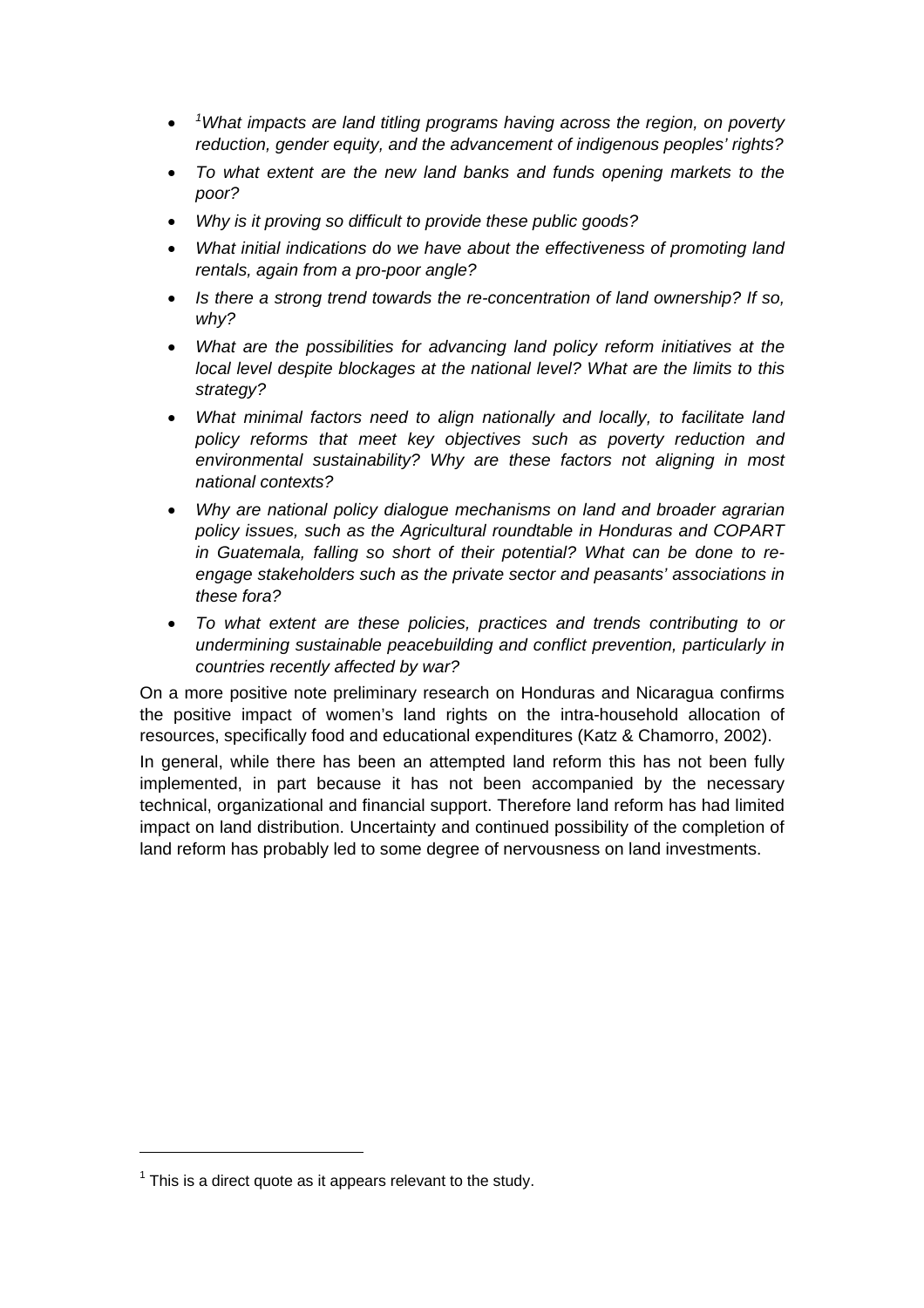

*Figure 4. Proportion of land by landholding size and region in Honduras (INE, 2001).* 

Access to services to improve human capital is very different in rural and urban areas of the country. For education this is shown clearly by data on illiteracy where there is wide difference between the large urban centres and rural areas (see Figure 5).

*Figure 5. Illiteracy in the main cities, other urban and rural areas of Honduras (INE, 2004).* 



Data on the years of schooling indicate that on average that the rural population have not completed primary level education (see Figure 6).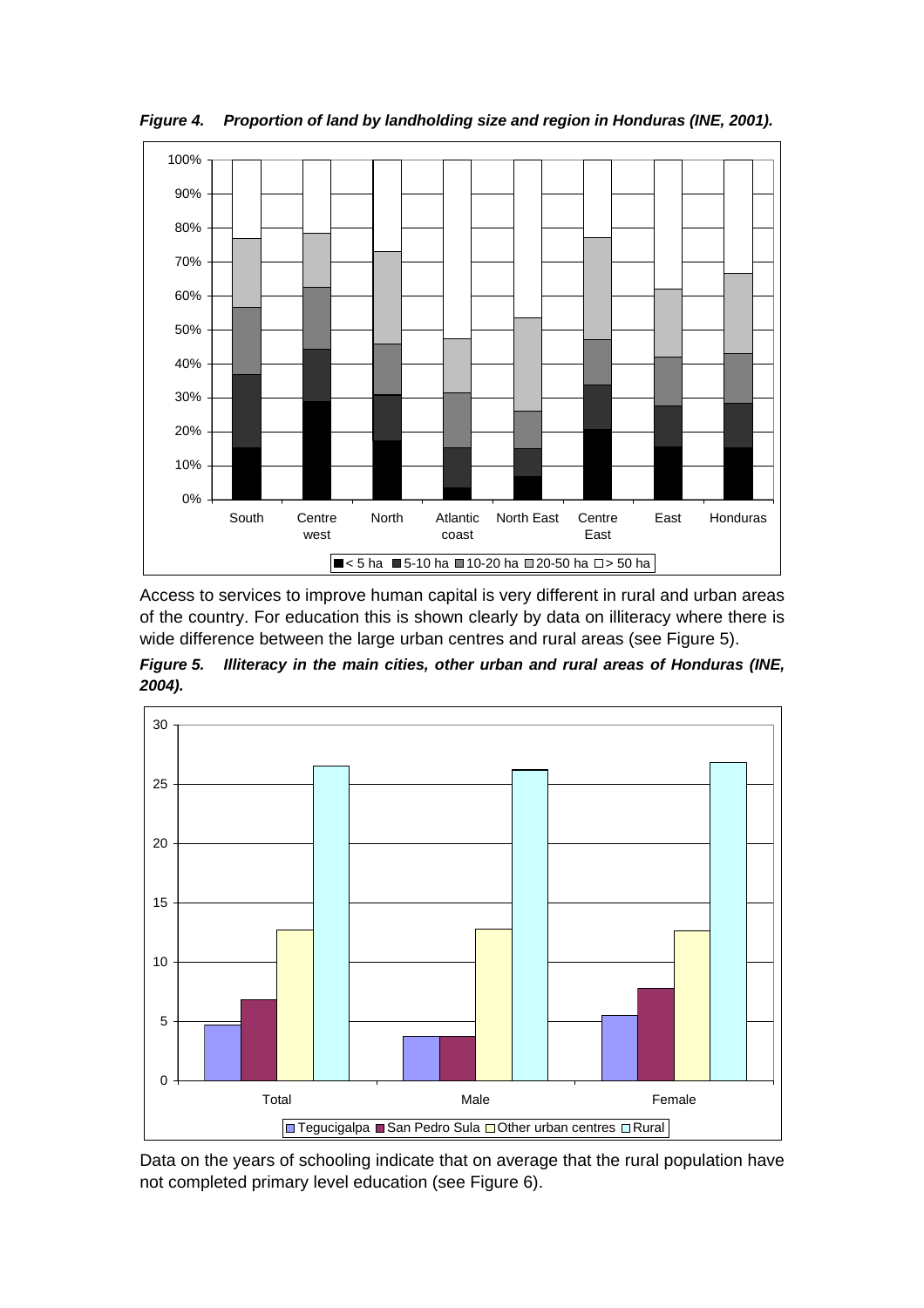

*Figure 6. Years of schooling in the main cities, urban and rural areas in Honduras (INE, 2004).* 

In terms of health, it is reported that only half the rural population have adequate access to health services versus 80% in urban areas. The impact is that health statistics are much poorer in rural than urban areas. What is also a worrying issue is that there is a high level of child malnutrition (see Figure 7). This has immediate impact on the ability of children to concentrate and learn in a schooling environment and has impacts on the health of this population.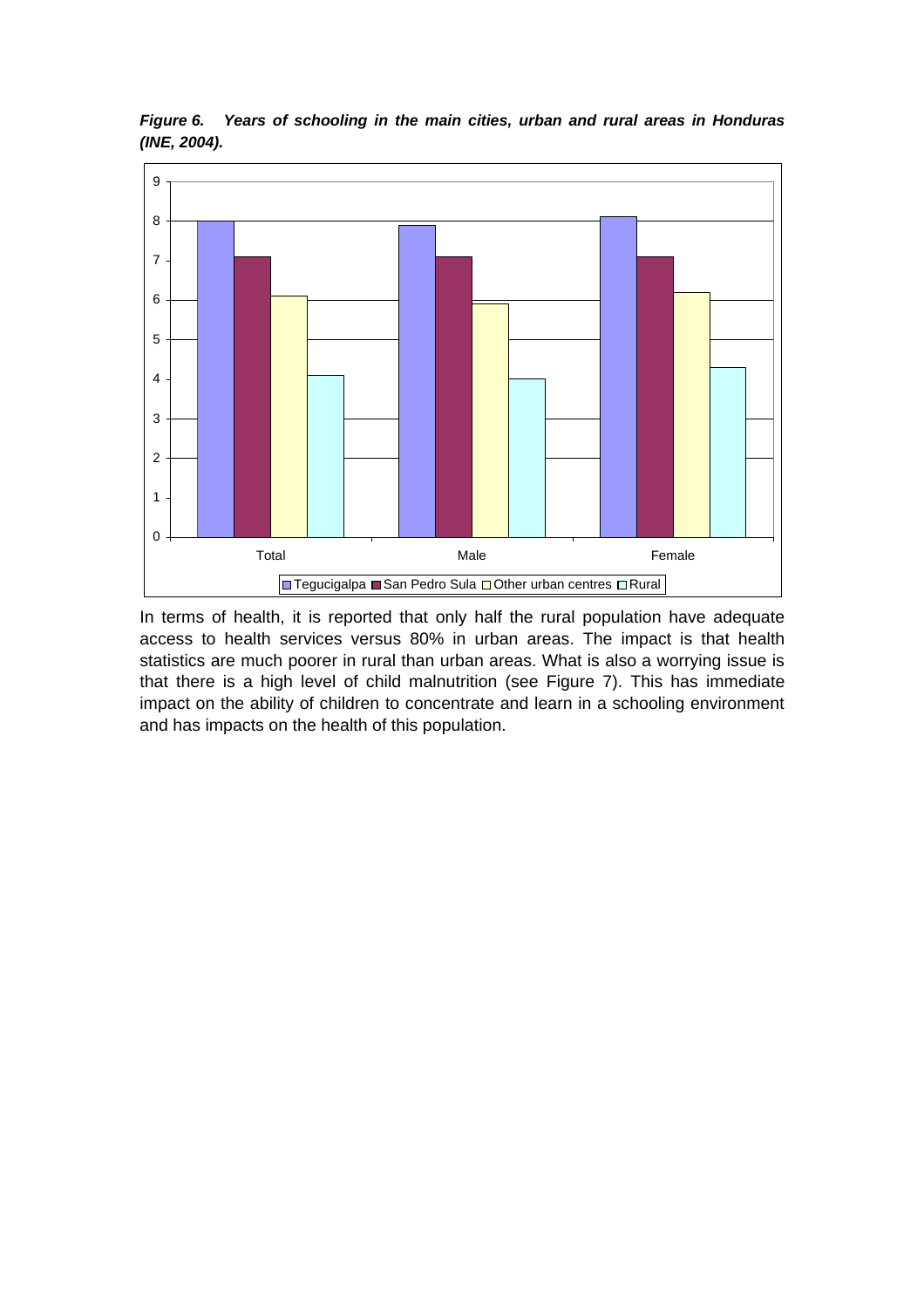

*Figure 7. Malnutrition in children in the main cities, urban and rural areas of Honduras (INE, 2004).* 

Finally only two thirds of rural households have access to drinking water versus 91% of urban households.

Support services to address limitations in human capital development and access to financial resources at household level are also weak and data from the agricultural census would indicate that technical and credit services (public, private and NGO) are largely serving the needs of larger landholders (see Figure 8).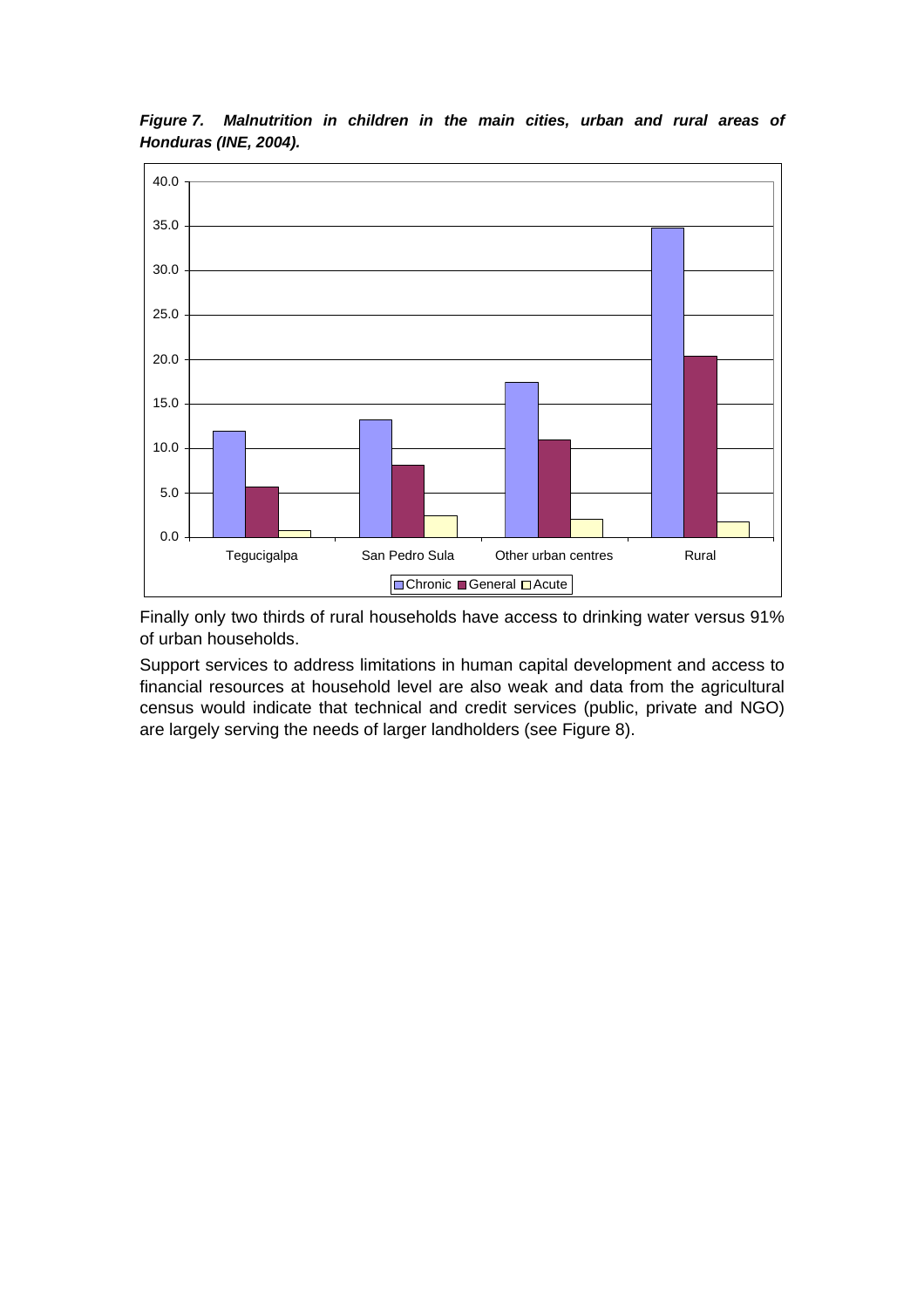

*Figure 8. The proportion of households who receive technical and credit services by landholding size (data from INE, 2001).* 

In summary, a majority of rural households have poor access to land and limited abilities to improve their human capital. In areas with the severest problems of poverty there are also problems of physical access to input and output markets. In all areas the offer of technical and credit services for agricultural production is largely aimed at serving the needs of the larger landholdings.

### **3.1.3 Household livelihood strategy options**

The reaction of rural households to the situation of poor access to physical, natural and financial capital and difficulties of improving human capital has been:

- Use of land and squatting on land that is marginal on the edges of large landholdings (see Jansen et al. 2006a; 2006b) and close to urban areas. This land is described as hillsides with steep slopes, which have little opportunity for productive use.
- Internal migration
- More recently international migration

The living on and using hillsides has been a necessity for the majority of rural people due to land distribution, but has been a strategy that is about survival rather than improvement. Whilst Jansen et al (2006a and b) discuss the possibilities of technical changes and improved infrastructure as a means of reducing poverty this may only be a limited means to improving livelihoods.

Within this context people have migrated to improve the income levels of the households and due to a lack of economic opportunities (Castillo, 2003). INE (2004) estimated that there were 736 thousand internal migrants in Honduras in 2004, who make up just over a quarter of the total work force. The most important activity for the internal migrants is to work in the agricultural sector followed by trading, hotels and restaurants and manufacturing (see Table 2).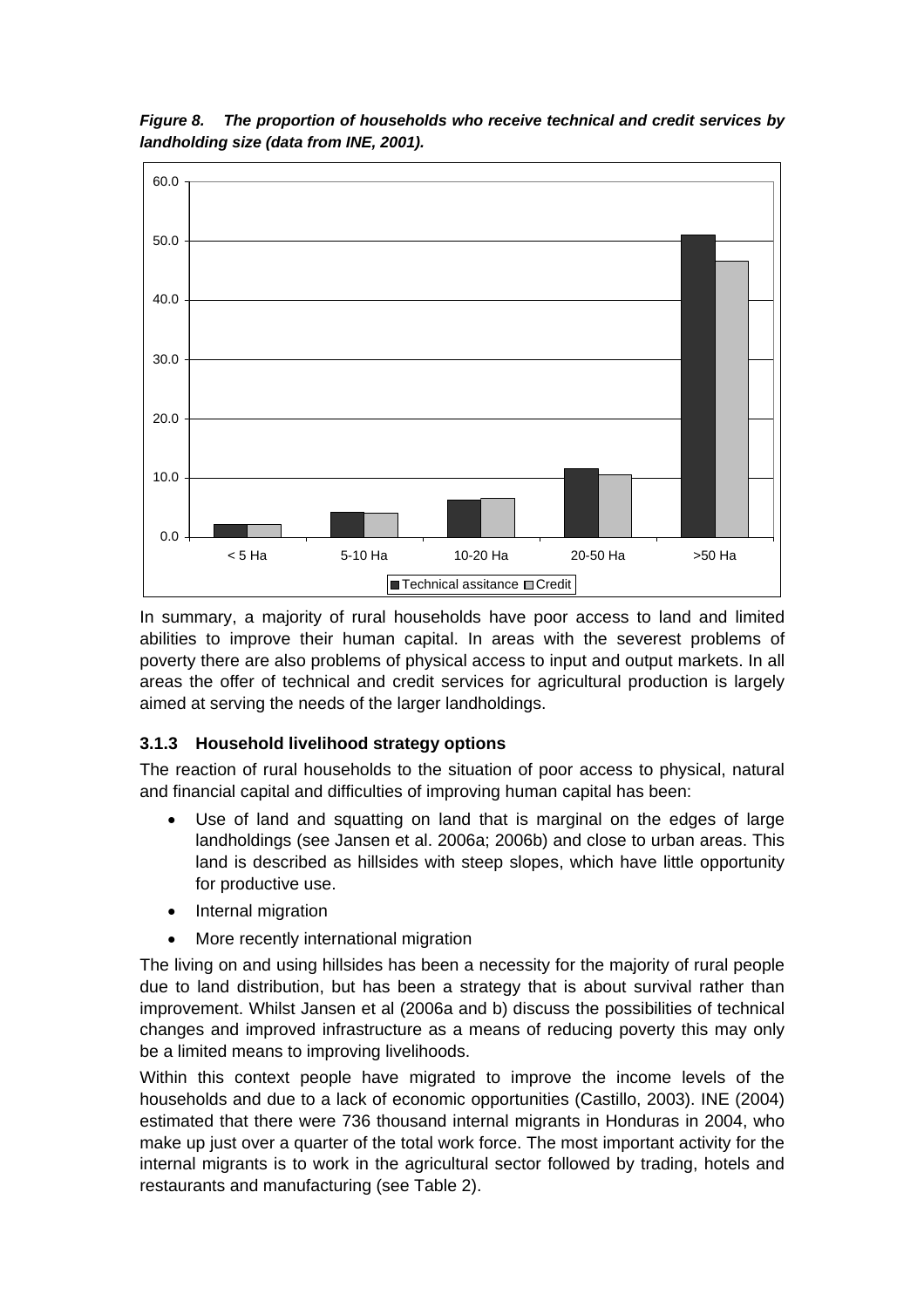| Activity                                 | Workers                 |     | Economically active migrants |      |                                   |  |
|------------------------------------------|-------------------------|-----|------------------------------|------|-----------------------------------|--|
|                                          | Total                   | %   |                              |      | Number % of workers % of migrants |  |
| Agriculture, forestry, fishing & hunting |                         |     | 869,013 33.8 205,303         | 23.6 | 27.9                              |  |
| Trading, hotels & restaurants            |                         |     | 542,703 21.1 178,367         | 32.9 | 24.2                              |  |
| Manufacturing                            |                         |     | 375,070 14.6 123,984         | 33.1 | 16.8                              |  |
| Services                                 |                         |     | 383,883 14.9 115,768         | 30.2 | 15.7                              |  |
| Construction                             | 159,301                 | 6.2 | 44,685                       | 28.1 | 6.1                               |  |
| Transport                                | 85,638                  | 3.3 | 28,718                       | 33.5 | 3.9                               |  |
| Other                                    | 153,971                 | 6.0 | 39,505                       | 25.7 | 5.4                               |  |
| Total                                    | 2,569,579 100.0 736,330 |     |                              | 28.7 | 100.0                             |  |

*Table 2. The estimated number of internal migrants who are economically active and their activity (data from INE, 2004; authors analysis).* 

Plantation agriculture and the agro industry is an important source of employment and reason for migration. However, there are differences between the nature of the employment – for example shrimp is year round, with big gender differentiation (men on the farms, women in the processing plants), coffee is very seasonal and characterized by internal migration for several months, sugar cane and melons truck people in daily from the communities on the hills around the plains where the crops are grown. Sugar cane and melons also have strong seasonal peaks and troughs in employment, the peaks tend to fill in the slack periods (dry season) in smallholder agriculture.

It is reported that internal migration is a sequential process with people first migrating to local towns and cities before moving to large urban centres. The pinnacle of this process is international migration and the favoured destination is the USA with only around 10% of the international migrants staying in the Central American region. Recent trends would indicate that as networks have grown there is more direct migration from rural areas to other countries.

International migration has become an increasingly important household strategy in the last 10 years. ESA consultores suggested that this is related to the differences in economic growth and job creation between Honduras and the USA during the 90s and 00s, but that the migration has become much stronger after Hurricane Mitch in 1998 (Goldberg, 2005). Whatever the stimulus, data clearly indicate that international migration has increased in importance in the last 25 years (see Table 3).

| Table 3. | Data on the number of migrants and immigrants from and in Honduras in |
|----------|-----------------------------------------------------------------------|
|          | 1980, 1990 and 2000 (CEPAL, 2002).                                    |

|                                       | 1980      | 1990    | 2000                |
|---------------------------------------|-----------|---------|---------------------|
| Population                            | 3,568,000 |         | 4,868,000 6,485,000 |
| Immigration                           |           | 34,385  | 27,976              |
| Emigration                            |           |         |                     |
| North America                         | 41,129    | 114,495 | 250,000             |
| <b>Central America</b>                | 8,940     | 25,733  | 7,972               |
| South America & Caribbean             | 1,026     | 1,504   |                     |
| Total                                 | 51,095    | 141,732 | 257,972             |
| <b>Balance</b>                        | 51,095    | 107,347 | 229,996             |
| Balance as a percentage of population | 1.4       | 2.2     | 3.5                 |

More recent figures would suggest that 800 thousand Hondurans live outside the country and the majority are found in the USA (Goldberg, 2005). This would mean that 11.5% of the population are found outside the country. However, it is difficult to determine the accuracy of these data, as INE data would indicate that only 400 thousand people are outside the country. The problem is that some Hondurans will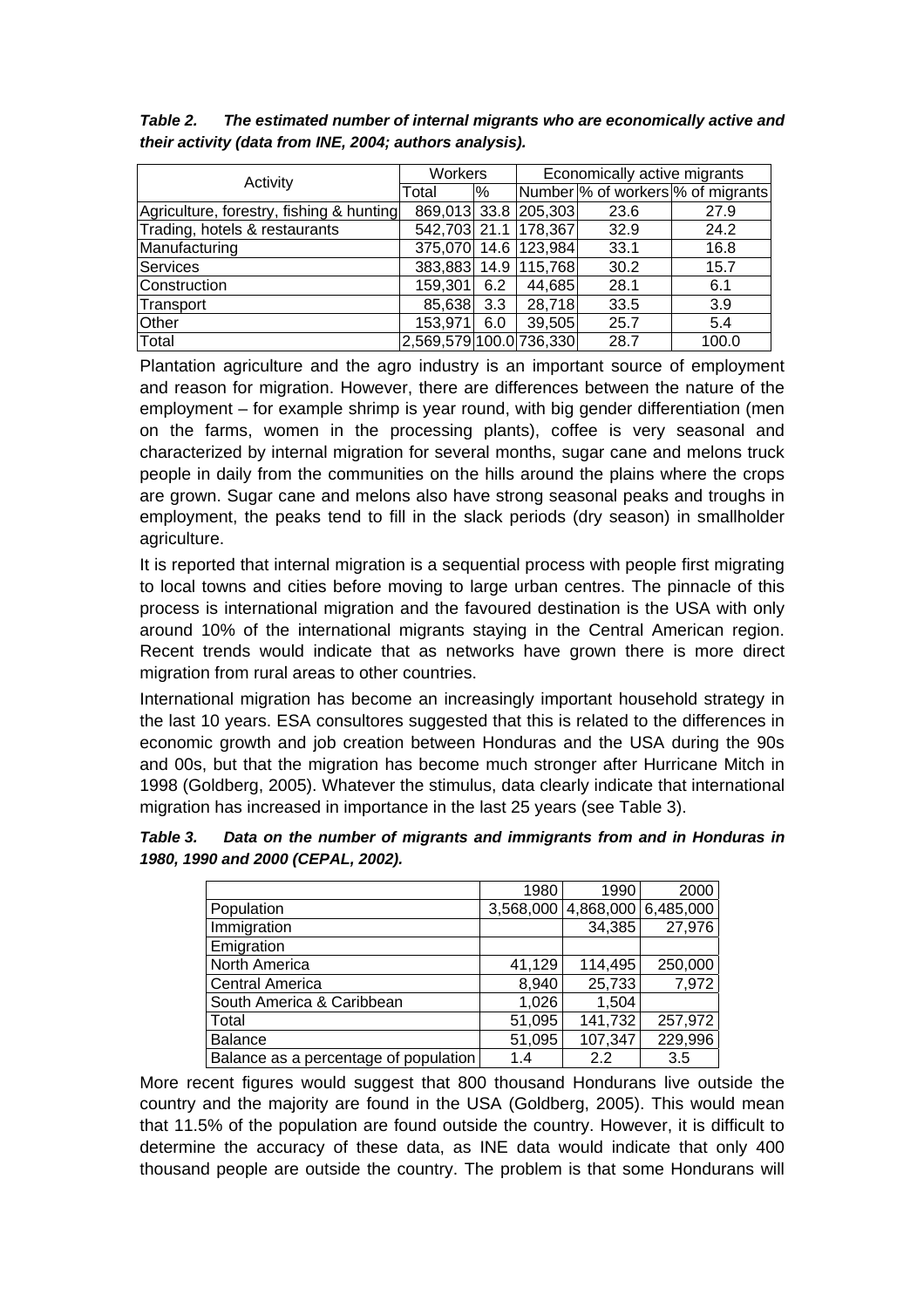have migrated and become USA citizens, whilst they might no longer be registered as migrants they are probably still important in terms of remittances. These data also shown that 12% of households have at least one person overseas, and the people who have migrated from small urban centres and rural areas are more likely to send money home (66.7% in small urban areas and 60% in rural areas versus 50% for Tegucigalpa and San Pedro Sula) (see Table 4).

*Table 4. Total number of households and the number of households with migrants by region (data from INE, 2004)* 

|                   |                     | Households that have international migrants | Average    |                     |            |              |
|-------------------|---------------------|---------------------------------------------|------------|---------------------|------------|--------------|
| Region            | Total<br>households | Total                                       | % of all   | Receive remittances |            | number of    |
|                   |                     |                                             | households | Total               | % of all   | migrants per |
|                   |                     |                                             |            |                     | households | household    |
| Tegucigalpa       | 191,582             | 23,901                                      | 12.5       | 12,414              | 6.5        | 1.4          |
| San Pedro Sula    | 123,229             | 15,508                                      | 12.6       | 7,667               | 6.2        | 1.4          |
| Other urban areas | 422,699             | 63,118                                      | 14.9       | 42,102              | 10.0       | 1.4          |
| Urban             | 737,510             | 102,527                                     | 13.9       | 62,183              | 8.4        | 1.4          |
| Rural             | 699,579             | 65,792                                      | 9.4        | 37,401              | 5.3        | 1.4          |
| Total             | 1,437,089           | 168,319                                     | 11.7       | 99,584              | 6.9        |              |

In general poorer households with international migrants are more likely to receive remittances and overall the rural households are more likely to receive remittances (see Table 5).

*Table 5. Number of households reported to have international migrants, and receive remittances by poverty status (data from INE, 2005; authors analysis)* 

|                                |        | Urban           |                     | Rural  |                            |              |  |
|--------------------------------|--------|-----------------|---------------------|--------|----------------------------|--------------|--|
| Poverty status                 |        |                 | Receive Remittances |        | <b>Receive Remittances</b> |              |  |
|                                | Total  | Total           | % of migrant        | Total  | Total                      | % of migrant |  |
|                                |        |                 | households          |        |                            | households   |  |
| Extremely poor 25,313   16,665 |        |                 | 65.8                |        | 31,117 20,760              | 66.7         |  |
| Poor                           |        | 17,520   11,035 | 63.0                | 6,798  | 4,198                      | 61.8         |  |
| Not poor                       |        | 33,158 18,467   | 55.7                | 16,973 | 11,863                     | 69.9         |  |
| Total                          | 75,991 | 46,167          | 60.8                |        | 54,888 36,821              | 67.1         |  |

Rural households that receive international remittance have a higher dependency on remittances as a source of income than urban families (see Figure 9). Unfortunately the data did not indicate what the total income was for the different regions.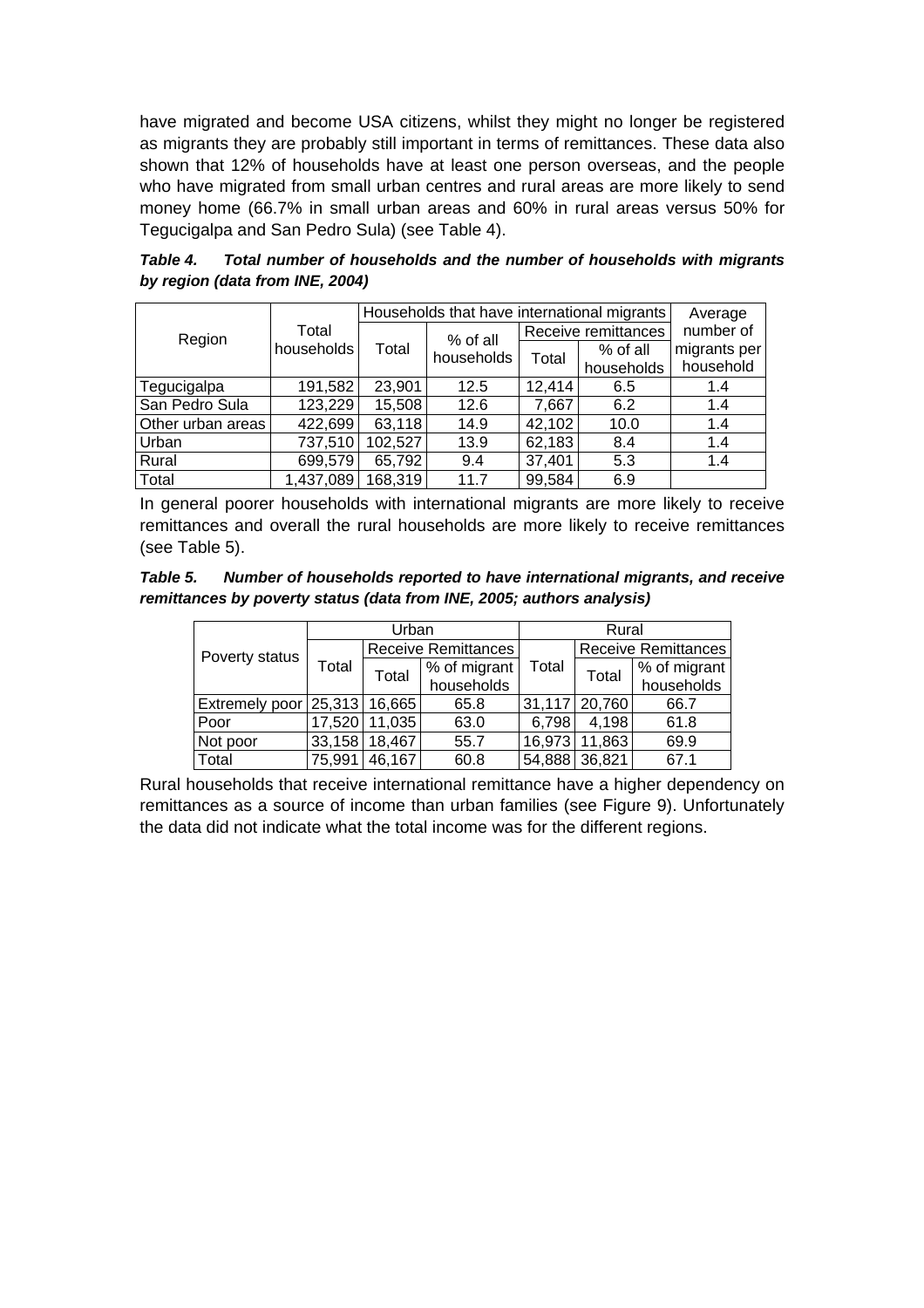*Figure 9. Proportion of income that comes from different economic activities in urban and rural areas (Data from INE, 2005).* 



The CEPAL (1999) data would suggest that there was no difference in poverty between households with and without remittances. However, there are weaknesses in picking out differences with cross-sectional data as previously poor households could well have improved their socio-economic status by receiving remittances. The dataset did show that 70% of the rural households receiving remittances were in extreme poverty. There is also a gender bias where 78% rural households with a female head and an international migrant receive remittances versus 63.1% of households with a male head (INE, 2005).

Half the international migrants are employed as labourers and in service sector jobs. However, nearly 18% worked in offices and 13% as craftsmen (Venancio & Chang, 2002). CEPAL (1999) reports that 26% of the Hondurans in the USA are reported to live below the poverty line in that country.

### **3.1.4 Constraints to participation**

Poor land constrains what types of crops people can grow, which in turn limits the opportunities for poor rural people to participate directly in global economic processes. However, Jansen et al (2006b) indicate that coffee has potential as a crop where poor rural people could benefit from participating in global economic processes. To make this a reality access to markets and technical assistance needs to be improved through better infrastructure and making local organisations more effective. Coffee sector organisations have invested in roads in coffee producing areas but Jansen et al (2006b) show that road access in coffee areas is still behind that in other areas. The limited impact of roads is probably because the coffee producing areas are typically mountainous and the roads are not through routes. It also needs to be recognised that markets for coffee are volatile and are beyond the influence of individual governments. However getting access to markets with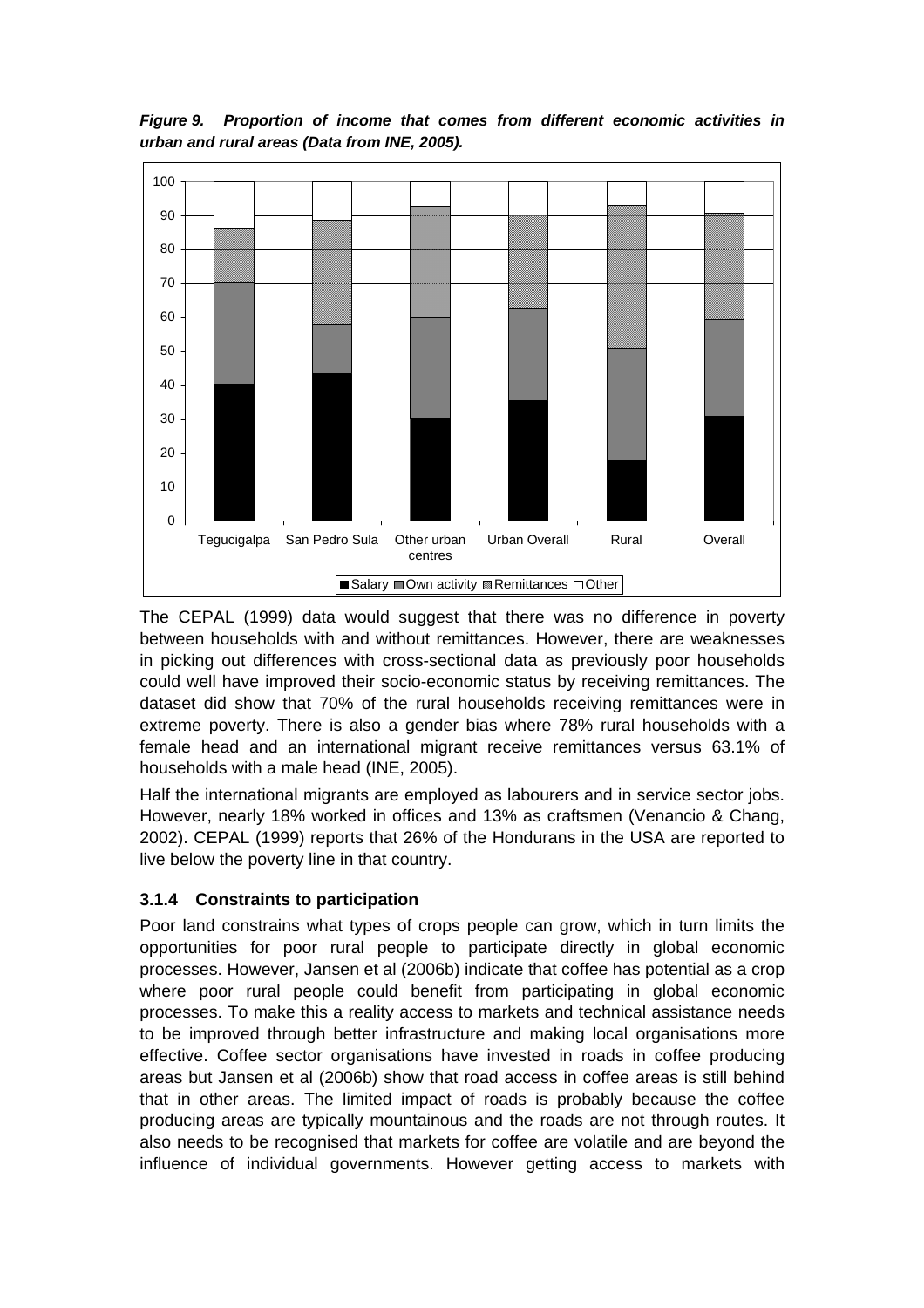premium and more stable prices (Fairtrade, organic, bird friendly etc) *is* something national actors can do something about, and which Government can support.

Over 90 percent of the international rural migrants have either no education or only primary education, which is very different from the education levels of international urban migrants (see Figure 10).





Whilst the previous data would appear to indicate that education is not a constraint to migration, analysis of the proportion of people who migrate with different education levels suggests that people with no education are less likely to migrate than those with education (see Table 6).

|                              |           | Migrants |                       |      |                                       |  |  |
|------------------------------|-----------|----------|-----------------------|------|---------------------------------------|--|--|
| Education level   Population |           | Total    | Of Working Age        |      |                                       |  |  |
|                              |           |          | Total                 |      | % of population Corrected percentage* |  |  |
| No education                 | 2,060,637 | 344,732  | 256,382               | 12.4 | 16.73                                 |  |  |
| Primary                      | 3,566,466 | 748,183  | 710,354               | 19.9 | 20.97                                 |  |  |
| Secondary                    | 1,153,616 | 230,743  | 230,471               | 20.0 | 20.00                                 |  |  |
| Higher                       | 270,925   | 63,393   | 63,393                | 23.4 | 23.40                                 |  |  |
| No response                  | 18,856    | 4,899    | 4,608                 | 24.4 |                                       |  |  |
| Total                        | 7,070,500 |          | 1,391,950   1,265,208 | 17.9 | 19.89                                 |  |  |

*Table 6. Total and migrant population by level of education (INE, 2004)* 

\* Attempts to take account of part of the population being children.

Education could well be a constraint in the ability and incentive for people to move and work. Job market data shows that there are important returns to education and differences in wage levels between women and men and indigenous and nonindigenous groups. Therefore, an indigenous women with no education would have the lowest wage rate and smallest incentive to become a migrant worker. Here there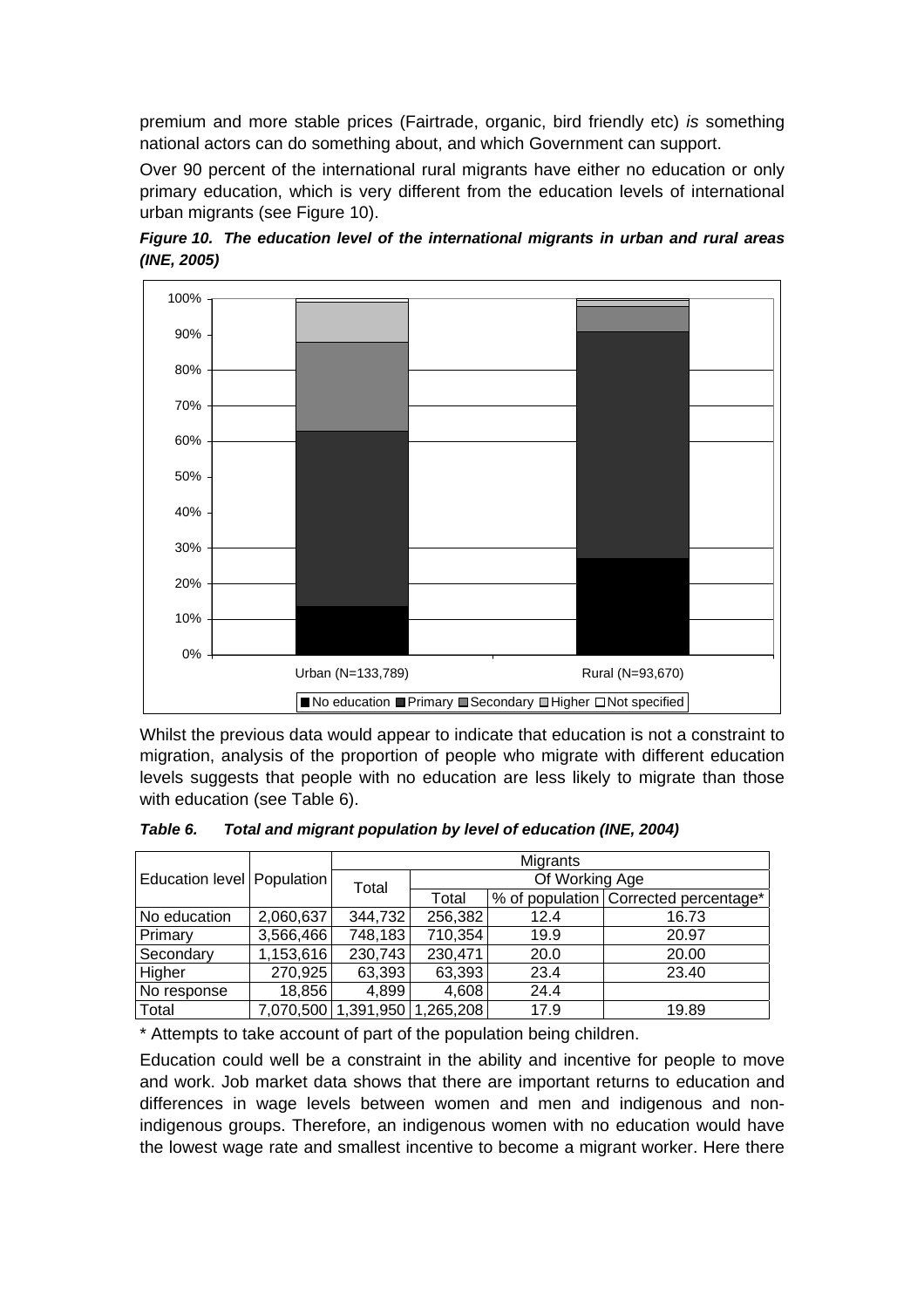is a paradox, where the local job market rewards investment in education whereas the job markets where migrants works in the USA do not (Özden & Schiff, 2006).

Data from the Department of Olancho (Goldberg, 2005) indicates that only 10% of the sample who left Honduras had visas and 80% left with a guide or coyote. On average a journey to the USA by potential migrants lasts for a month and that the people who leave employ a guide to take them across the borders. A third of these migrants paid between 81 to 100 thousand Lempiras or between 4 to 5 thousand dollars, and half of these people borrow money to cover this cost. Therefore, the costs of migration are high and require significant resources. There are also risks with migration from Honduras to the USA. There are many reports of difficulties of crossing the Mexican-USA border where a number of people are known to have died, but even before reaching this border there are risks in crossing Mexico where many people have also been returned (Castillo, 2003). However, it would appear that continuing migration indicates the people believe the benefits of migrating are still perceived to outweigh these considerable costs and therefore continue to be an attractive option for poor rural people to participate in global economic processes. It is however debatable to what extent the American dream actually comes true, given the risks, and perhaps people's desire to migrate is based on a lack of information.

The collection of remittances involves significant costs in terms of transport, having to stay overnight in a local town and telephone calls (Goldberg, 2005). Although these costs are being reduced as private sector involvement and competition increases with national banks now competing with Western Union. The money received is reported to be used to buy domestic appliances, cover food, water and medical bills and invest in education. Investment in education appears to have conflicting data with reports that remittances can reduce incentives to young people to invest in education due to the low returns to education in migrant worker markets (Özden & Schiff, 2006). Also there are significant investments in housing by families receiving remittances which has an impact of generating local employment. Very little appears to be spent on the purchase of land and livestock (Goldberg, 2005) but more data are required to be able to say this is the case in all parts of the country.

Castillo (2003) observes the paradox in the Central American region where finance and goods are increasingly traded in freer markets, whereas the movement of people is increasingly restricted and controlled.

### **3.2 HOW CAN THE ENABLING ENVIRONMENT BE ENHANCED TO SUPPORT THE SUCCESSFUL PARTICIPATION OF THE RURAL POOR?**

#### **3.2.1 Overarching issues**

Of the overarching issues the following are identified as being relevant for the rural poor and global economic processes:

- An economy dominated by the agriculture sector
- Heavily indebted country and government with limited ability to collect taxes.
- Plantations and agro-industry.
- Dependence on international agricultural markets that have either volatile markets or are related to trade concessions.
- Trade agreements.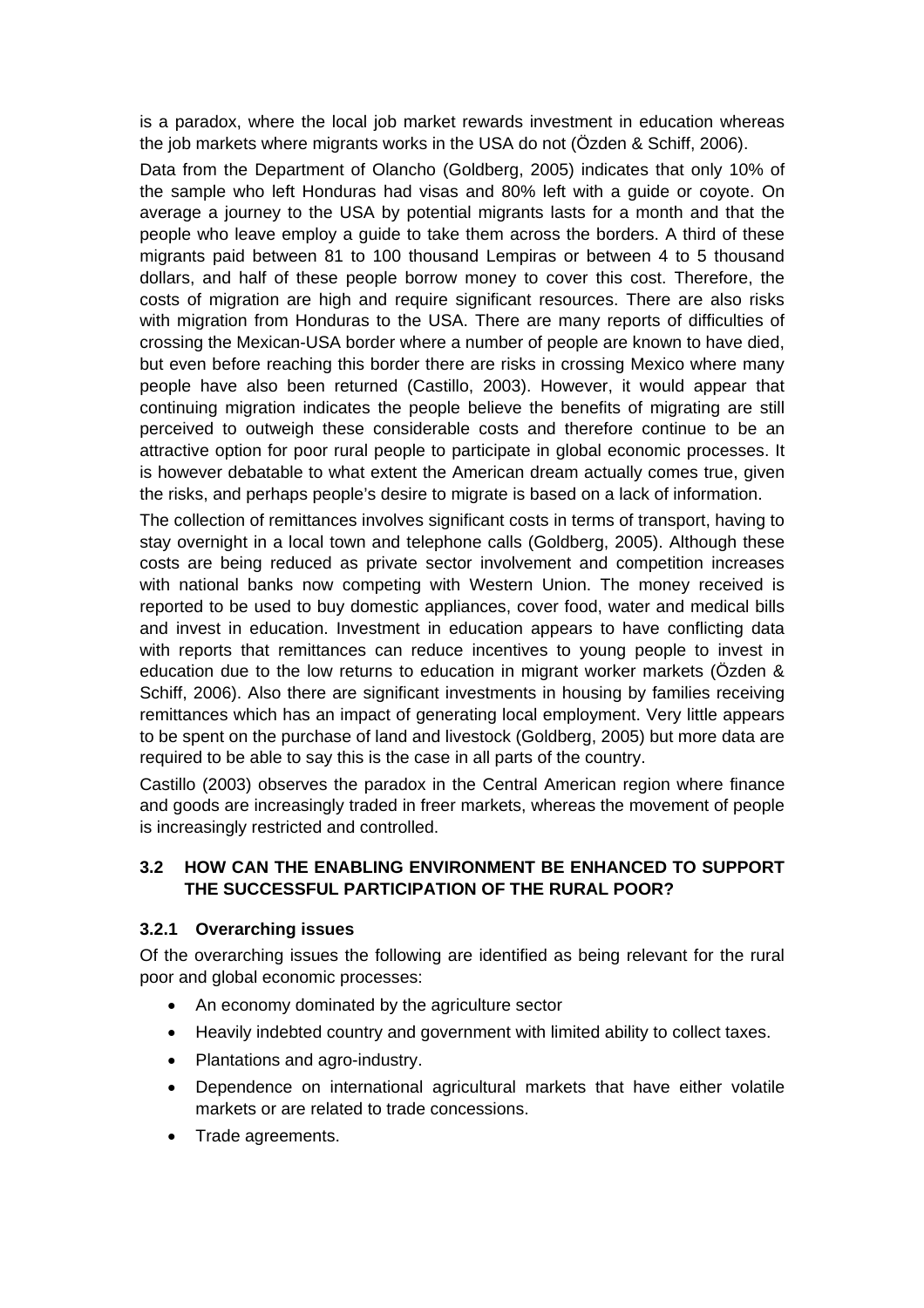- Rise of the maquiladoras<sup>2</sup> and the recent increases in tourism.
- Strong demand for labour in the USA.

During the 90s the Honduras economy continued to be dominated by the agricultural sector which contributed around a quarter of the GDP (see Figure 11). More recent data indicates that this has now dropped to around 12 to 15%.





Honduras has a large trade deficit and a history of both the government and country spending more than they collect or produce respectively. This led the government to apply for debt relief and it entered into the HIPIC initiative and has developed a poverty reduction strategy (see below).

Honduras has a long history of plantation production for international markets, but in particular for the production of agricultural products for the USA market. This was initially stimulated by US investment under the Alliance for Progress. However, these have tended to be boom and bust activities with examples as far back as colonial times when the production of indigo was a success until artificial dyes became available and quickly undermined the market for indigo. More recently banana production was important stimulated by trade concessions with the USA, followed by beef production and more recently sugar, shrimp, fruit and vegetables. Coffee is very important export crop, which is not influenced by trade concession changes, but is sold onto a very volatile international market. In recent weeks there has been a plan to expand and improve oil palm plantations in response to increasing world oil prices and the potential to use oil from the palms as a substitute for diesel.

Therefore, there are many instances where Honduran agriculture has exploited favourable opportunities in world markets through the use of large-scale operations.

 $\overline{a}$  $2$  Factories that produce textiles, clothes, machinery parts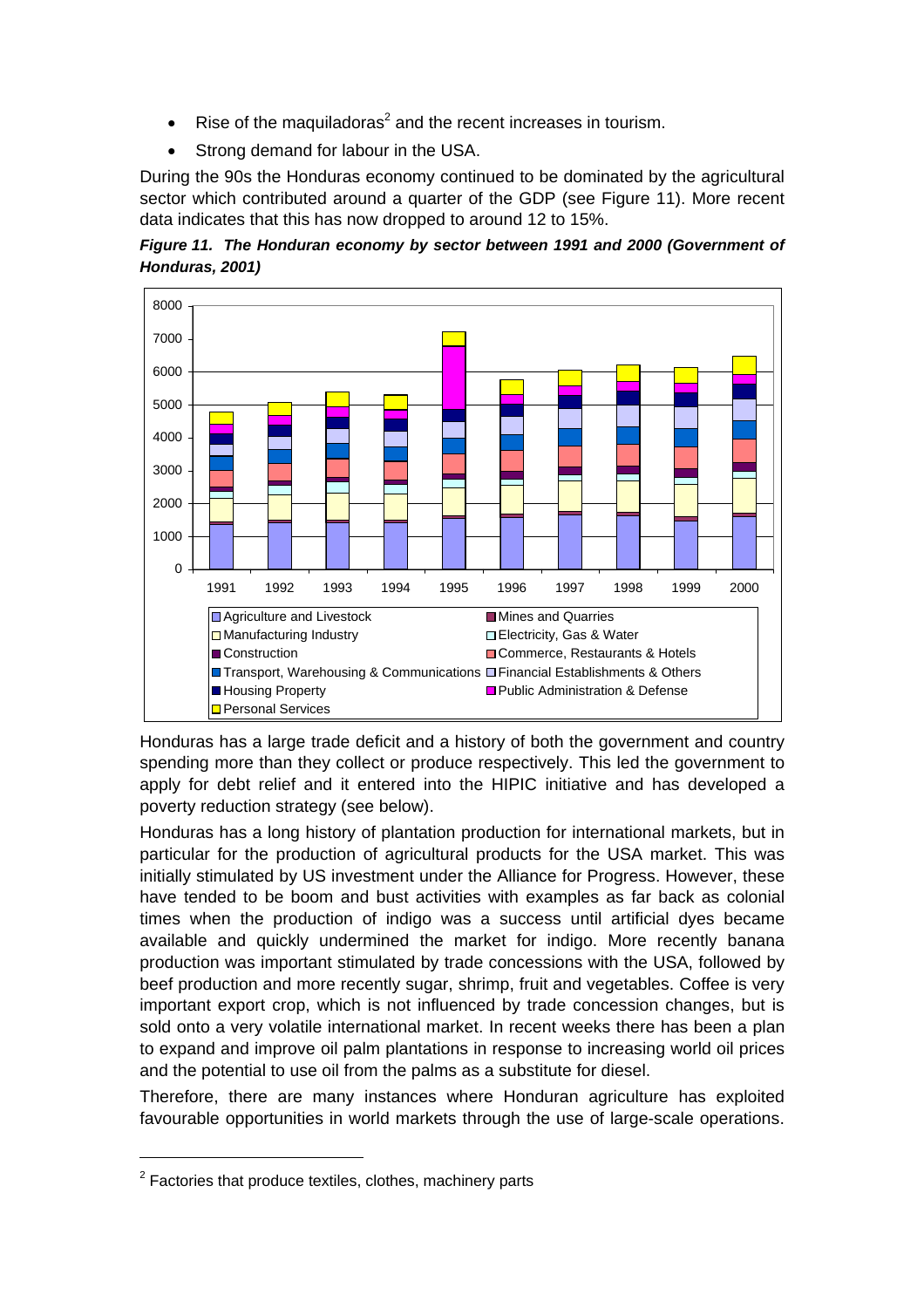In general these operations have been owned and managed by a small proportion of people, but have employed large numbers of people. However, the wages and other benefits provided by such employment have had little impact on the rural poverty levels. There appears to be a lack of incentive for plantation and industry owners to take a medium to long-term attitude in their employees though some improvements have been achieved through better Government regulation of working conditions and health. For example there are reports of major health implications associated with the production methods used for some crops such melons in recent times and cotton in the past. Also little incentive to invest in the land – typically "mining" of rented land, which would be the case for melon production.

This difficult situation of poor rural people has led to higher levels of migration and the increasing importance of remittances. Of the 1.1 million households in Honduras, CEPAL (1999) have estimated that 76 thousand or 6.7 percent receive remittances on a regular basis. A third of these households were reported to be rural and a quarter of the total remittances for that year also went to the rural areas (see Table 7). While the monetary amount is not equal to the households, the average amount received per month would be equivalent to someone working 20 days in rural areas.

*Table 7. Remittances to households in different regions of Honduras with an estimate to the average monthly remittance received (data from a household survey carried out in 1997 cited by CEPAL, 1999)* 

|                                                    |           | Region                                  |                      |               |         |         |  |  |
|----------------------------------------------------|-----------|-----------------------------------------|----------------------|---------------|---------|---------|--|--|
| Item                                               | Total     |                                         | San PedroMediumSmall |               |         | Rural   |  |  |
|                                                    |           | Tegucigalpa $ \mathsf{Sul}_\mathsf{a} $ |                      | <b>Cities</b> | cities  | lareas  |  |  |
| Total ('000 US\$)                                  | 159,461   | 19,285                                  | 23,891               | 31,885        | 43,271  | 41,128  |  |  |
| Number of households                               | 76,445    | 10,940                                  | 9,972                | 9,553         | 10,173  | 25,805  |  |  |
| Average monthly remittance<br>per household (US\$) | 160       | 136                                     | 184                  | 257           | 327     | 123     |  |  |
| Total households                                   | 1,100,474 | 171,406                                 | 91,099               | 87,873        | 172,461 | 577,725 |  |  |
| % receiving remittances                            | 6.9       | 6.4                                     | 10.9                 | 10.9          | 5.9     | 4.5     |  |  |

Castillo (2003) reported that remittances have increased from US\$50 to 410 million between 1990 and 2000. To put this into perspective this is an increase from 1.4 to 6.9% of GDP and 4.8 to 16.3% of total exports. There has been a very sharp increase in the importance of remittances in the last ten years as shown by the size of the remittances in relation to GDP in the country (see Table 8).

| Table 8. | GDP and remittances in Honduras between 1986 and 2005 (data from IDB, |
|----------|-----------------------------------------------------------------------|
|          | 2006 and Goldberg, 2005, authors analysis)                            |

| Year | <b>GDP</b>      | Remittances     |             |  |  |  |
|------|-----------------|-----------------|-------------|--|--|--|
|      | (Millions US\$) | Millions (US\$) | As % of GDP |  |  |  |
| 1986 |                 | 31              |             |  |  |  |
| 1990 |                 | 50              |             |  |  |  |
| 1995 | 4,000           | 104             | 2.6         |  |  |  |
| 2000 | 6,000           | 409             | 6.8         |  |  |  |
| 2001 | 6,400           | 633             | 9.9         |  |  |  |
| 2002 | 6,600           | 705             | 10.7        |  |  |  |
| 2003 | 6,900           | 860             | 12.5        |  |  |  |
| 2004 | 7,400           | 1,118           | 15.1        |  |  |  |
| 2005 | 8,000           | 1,500           | 18.8        |  |  |  |

This overarching phenomenon is general in the region and Honduras would be the average case with Nicaragua having a much stronger migrant and remittance impact and Guatemala relatively lower impact. The impact goes beyond just remittances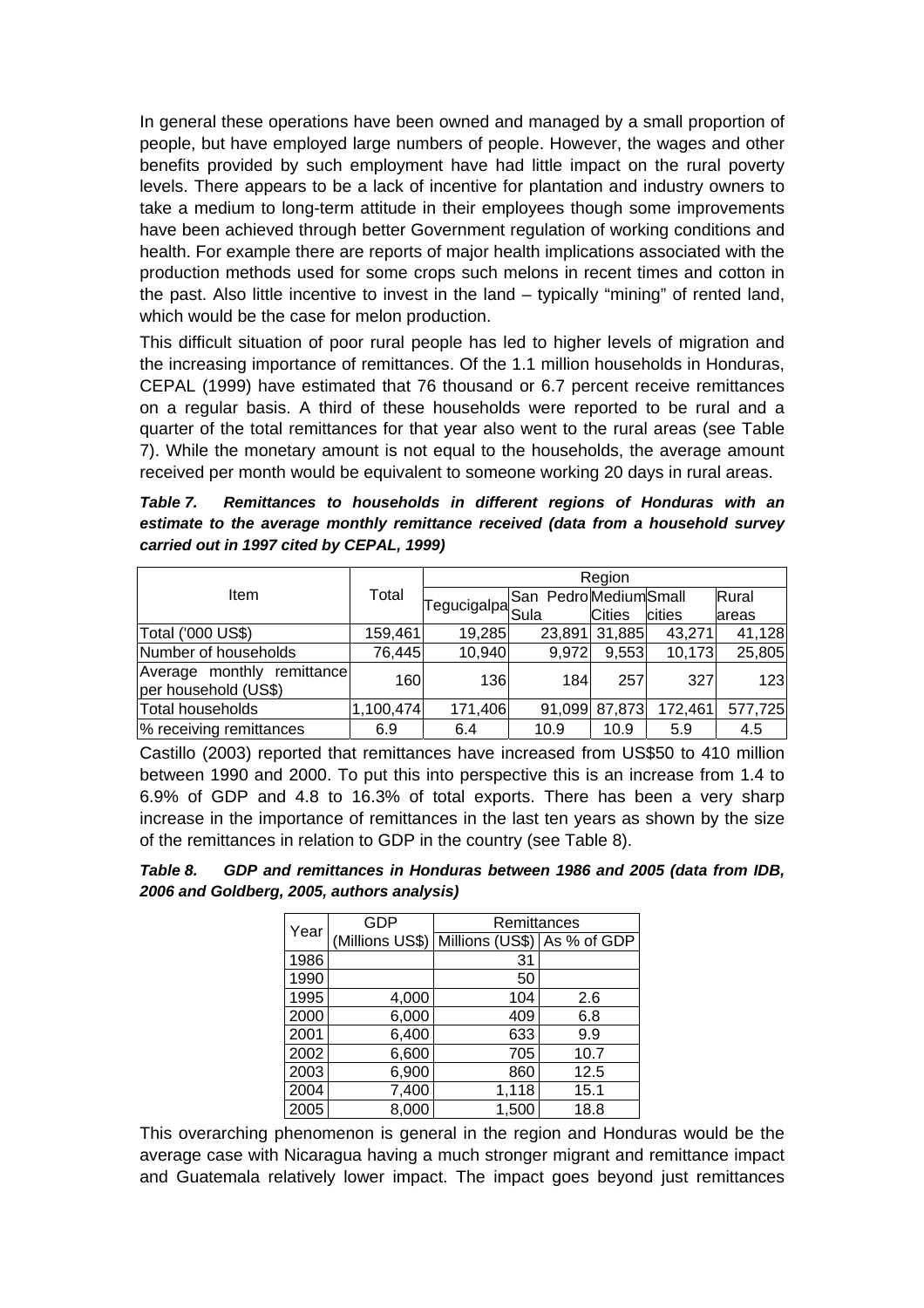with additional impacts on the development of the telecommunications infrastructure, more frequent flights from the USA to Honduras and demands for nostalgic products. There is also a potential tourism market for migrants living in the USA. However, migrant tourism does not appear to be as strong as for other neighbouring countries, perhaps because of the low status and earning power of the migrants.

When the USA signed a trade agreement<sup>3</sup> with the Caribbean countries, Honduras was also a signatory. This provided an opportunity for the establishment of smallscale industry (maquiladoras), which Honduras has been successful in exploiting. Initial textile factories established by Arab immigrant business became the focus of growing clusters close to the city of San Pedro Sula. These factories have attracted people from local rural areas and from more distant areas.

At the end of 2004 these maquiladoras had created nearly 120,000 jobs or 4.6% of the work force. This sector is now the main source of new employment and demands labour with skills. It is also reported to offer employment with better employment conditions. While this sector was dominated by women at the beginning of the 90s, men are now nearly half the maquiladora workforce (see Figure 12).





It was estimated that the maquiladoras are contributed 6.6% to the Honduran GDP in 2004 and that growth in this sector was 15% from the previous year. In terms of the manufacturing sector the maquiladoras contributed around a third of this sector in 2003 and 2004. The maquiladora sector has diversified recently and now includes assembly of car parts, electrical goods, wood products, sports goods and tobacco. There are also companies that offer printing services and support for the shrimp industry. Therefore there has been a large technology transfer during the last few years, which also involves upgrading labour skills.

 <sup>3</sup> Caribbean Basin Trade Partnership Act of 2000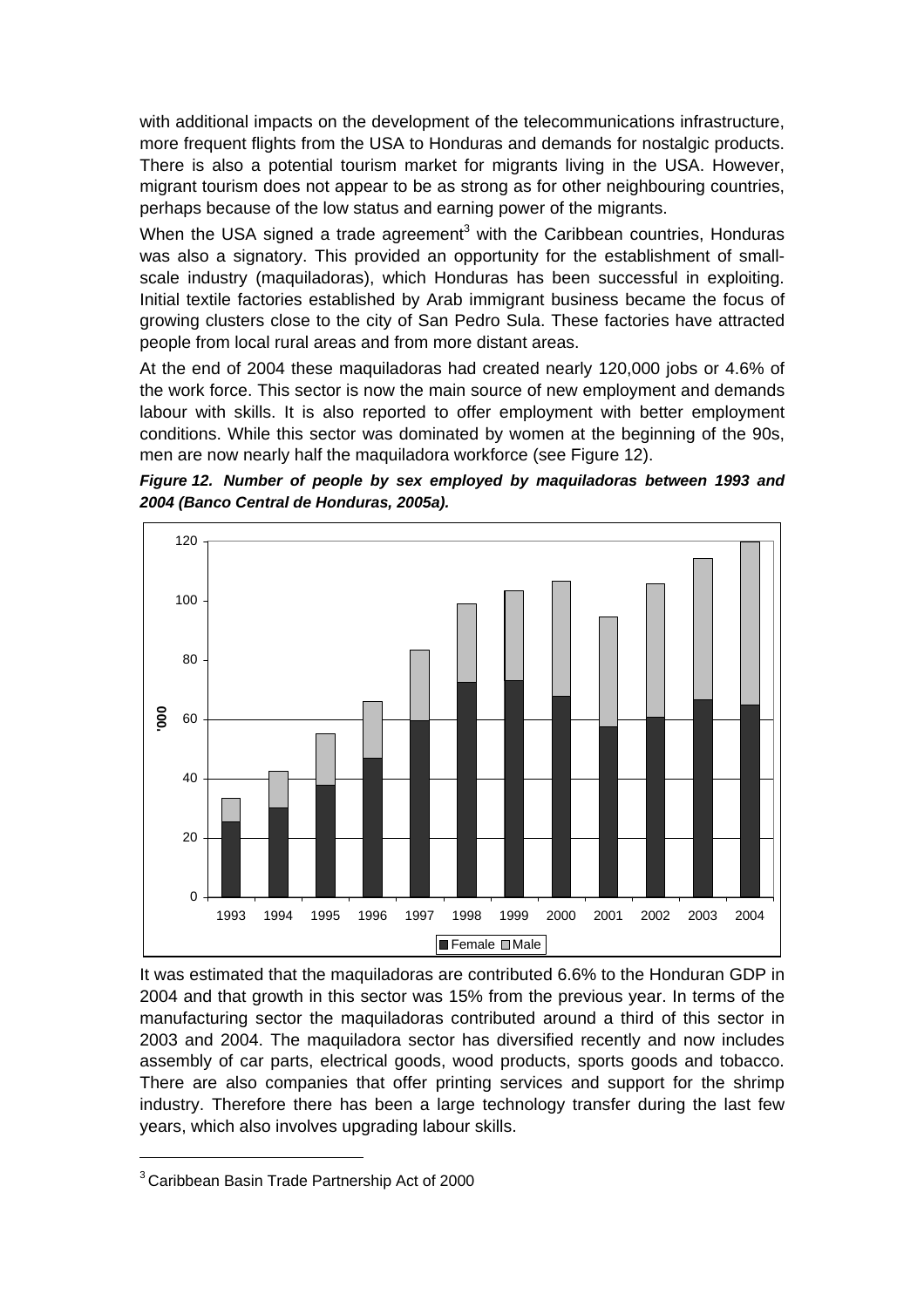According to the Banco Central de Honduras (2005a) the success of this initiative is related to an improved investment climate that includes good electricity supplies, telecommunications, sea and air ports and reduced bureaucracy. A third of the investment comes from the USA, around a quarter from Asia (Hong Kong, Taiwan, China, Singapore y Korea), 23.1% from Honduras 23.1% and 8.5% from other countries (Costa Rica, Guatemala Colombia, Switzerland, Canada & Panama) (Banco Central de Honduras, 2005b).

There is an indication that CAFTA will lead to further investments in such industries and there will be an expansion to the manufacture of motor car and computer parts. Whilst this is an important source of employment there have been concerns that large scale movement of rural people, and in particular women, leads to the breakdown of family and community structures. There are also reports of high levels of single mothers and high prevalences of HIV/AIDS in the migrant populations who work in the maquiladoras.

Tourism is an increasingly important part of the Honduran economy, and Honduras has some very attractive destinations and sites such as the Roatan Islands and the Maya ruins in Copan, plus various ecological tours. In addition there is an important level of local and regional tourism, with Honduras seen as relatively safe destination for people from El Salvador and Guatemala.

The Government of Honduras views tourism as a strategic sector, as it has had a high growth rate in the 90s and early 00s with tourist arrivals growing by 8.5% per year between 1992-2002, and foreign currency earnings rising from US\$115 million in 1996 to US\$373 million in 2003. In addition a number of the important tourist areas are found in the country's least developed areas. Here the government believes that employment growth in the sector is important and in 2003 it was reported that 85,000 jobs were in the tourist sector. In 2002 550,000 people visited Honduras and half were from the Central American region, 23% from the United States and 8.7% from Europe. Many of the United States visitors were Honduran emigrants, and a half of the visiting Central Americans come for work. The European and American tourists stay longest on average (16 and 14 days, respectively), while Central Americans tend to stay for shorter periods (6 days). American tourists spend the most hard currency (US\$873 per visitor), followed by Europeans (US\$585), with Central Americans spending less (US\$311 per visitor) (IDB, 2003).

It needs to be remembered that the USA has a large degree of power within the region in terms of brokering trade deals. These have been used to create favourable conditions in the development of agro-industry in Honduras. While favourable concessions apply, plantation and factory owners have the ability to make attractive profits and in general the associated crops are an important labour source. However, a change in economic and political prioritiescan quickly see these markets reduce or become more competitive, creating a boom and bust situation. In the most extreme case in the region, Cuba, has suffered from the USA trade embargo. Having such a large and powerful neighbour therefore has advantages and disadvantages (Venancio & Chang, 2002).

### **3.2.2 Access to factor markets**

In brief the description above on access to land shows that poor rural people have difficulties in obtaining, owning and using land of sufficient quality and quantity to make a significant difference in the livelihoods from agricultural production. Historically this has been due to very unequal land distribution, which has not been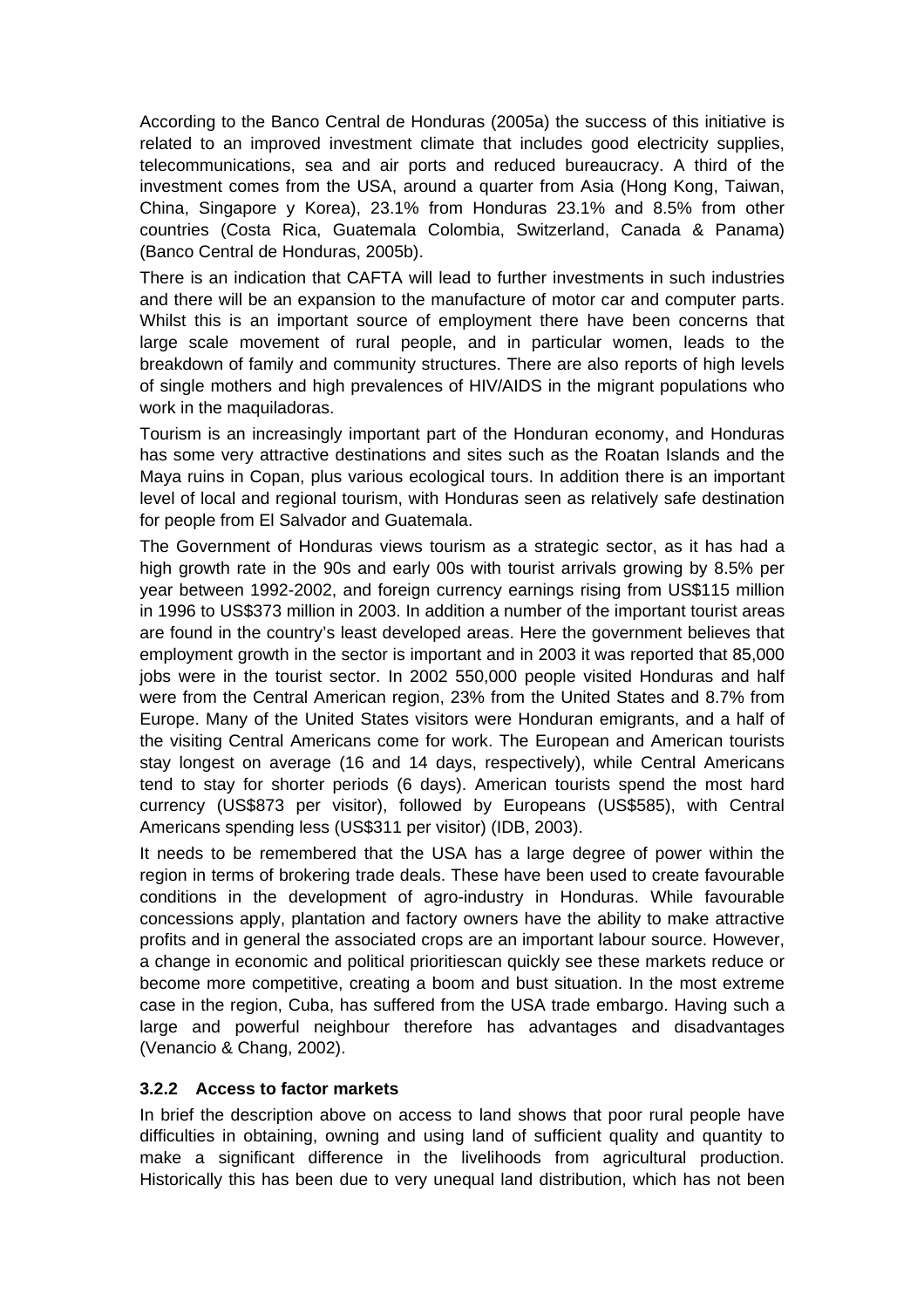rectified through land reform. The question is why haven't they got or been able to use land: and the answer appears to be related to social and power structures with Honduras and inadequate technical support. In addition access to credit services is limited in rural areas and those that do exist are directed mainly at larger scale producers.

# **3.2.3 Process**

Poor rural people face a hostile environment in which to change and improve their livelihoods. They have low levels of natural, physical and financial assets and are in areas where services to improve their human capital are of low quality and quantity. In the poorest areas this is combined with poor infrastructure and where there are high levels of indigenous populations, and discrimination in the job market<sup>4</sup>. If they manage to overcome this capital asset poverty, the business environment they face is limited by weak government support to establish and run businesses and private sector support organisations such as input, service and financial organisations that are focussed on the large scale agricultural sector. These markets failures may be addressed by NGOs, but their coverage is not complete.

The difficult institutional environment has constrained the ability of people to change and improve their livelihoods, until recently when migration from rural areas to the USA became more prevalent. It is assumed that improving private social networks has facilitated and encouraged these movements. Government has played no or little role in this livelihood strategy and it is noted that even migration is less available to the poorest than to the less poor.

### **3.2.4 Government support**

The government through a process of consultation with civil society organisations developed a poverty reduction strategy programme based six strategic areas:

- 1. accelerating equitable and sustainable economic growth;
- 2. reducing poverty in rural areas;
- 3. reducing urban poverty;
- 4. investing in human capital;
- 5. strengthening social protection for specific groups; and
- 6. guaranteeing the sustainability of the strategy.

Figure 13 presents the budget split on these areas and therefore provides information on their prioritisation. Human capital has the largest budget followed by the reduction of rural poverty.

 $\overline{a}$  $<sup>4</sup>$  Discrimination is certainly true in Guatemala, but the authors were unable to determine if it is</sup> actually proven in Honduras. It is suspected that discrimination in the Honduran job market is more insidious and indirect, and based on class than directly on ethnicity.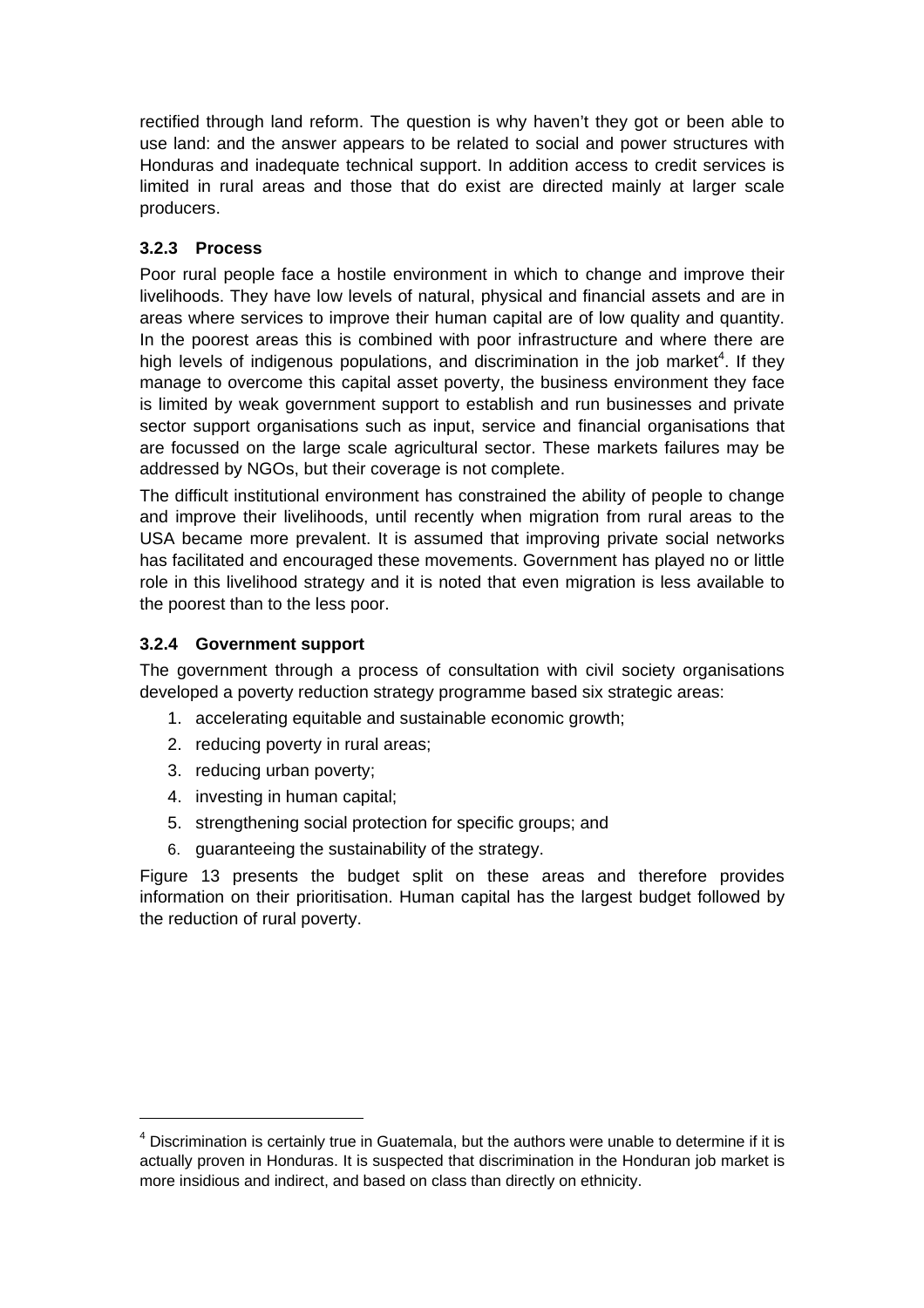| 100%                                                         |                | <b>HILLING</b> | <b>MARINE AND STREET</b> |      | ,,,,,,,,,,, | THEFT | <b>HIIIIIIIII</b> |
|--------------------------------------------------------------|----------------|----------------|--------------------------|------|-------------|-------|-------------------|
|                                                              |                |                |                          |      |             |       |                   |
| 80%                                                          |                |                |                          |      |             |       |                   |
| 60%                                                          |                |                |                          |      |             |       |                   |
| 40%                                                          |                |                |                          |      |             |       |                   |
| 20%                                                          |                |                |                          |      |             |       |                   |
| 0%                                                           |                |                |                          |      |             |       |                   |
|                                                              | 2001           | 2002           | 2003                     | 2004 | 2005        | Other | Total             |
| <b>III</b> Guranteeing the sustainability of<br>the strategy | 6.2            | 8.3            | 10.6                     | 6.4  | 4.5         | 27.2  | 63.2              |
| □ Strengthening social protection<br>for specific groups     | 5.4            | 7.9            | 19                       | 19   | 19.3        | 136.2 | 206.8             |
| □ Investing in human capital                                 | 34.6           | 66.7           | 84.2                     | 90.8 | 99          | 468.4 | 843.7             |
| Reducing urban poverty                                       | $\overline{7}$ | 26.4           | 35.4                     | 37.5 | 37.1        | 109   | 252.4             |
| Reducing poverty in rural areas                              | 23.2           | 49.1           | 75.7                     | 81.2 | 82.8        | 104.6 | 416.6             |
| Accelerating equitable and<br>sustainable economic growth    |                | 6.8            | 5.7                      | 5.7  | 5.6         |       | 23.8              |

*Figure 13. Proposed budget for the Honduran poverty reduction strategy by strategic area (Government of Honduras, 2001).* 

The reports on the implementation of the PRSP are variable with ISS (2005) reporting severe difficulties in 2004 and Booth et al (2006) reporting that the Honduran government and politicians have seen this process as merely a method of interacting with donors rather than buying into the issue of poverty reduction.

In addition to the PRSP Richards (2002) identifies the following strategies for rural development in Honduras:

- 1. Small scale family agriculture backed by IFAD, NGOs and a lesser extent the WB
- 2. Commercial agriculture
	- a. Agro industry backed by USAID, WB, IDB, FAO, IFAD<sup>5</sup>
	- b. Diversification into non-agricultural activities backed by USAID, WB, IDB, DFID
- 3. Migration to urban areas backed by WB, USAID
- 4. Welfare projects backed by IFAD, WB IDB, civil society

He also mentions secondary ideas that support rural development:

- 1. Regional development promoted by Janvry and Sadoulet
- 2. Governance and empowerment backed by EU, IFAD, DFID
- 3. Donor coordination EU, UN, IDB

What came out very strongly in discussions with local experts were the weaknesses of government at local and national levels to respond to demands. Where policies, programmes and strategies are developed there is also a lack of effective

 $\overline{5}$  $<sup>5</sup>$  IFAD's target group is very much the rural poor and would suggest that they smaller scale</sup> farmer/cooperative enterprises rather than large scale agro-industry.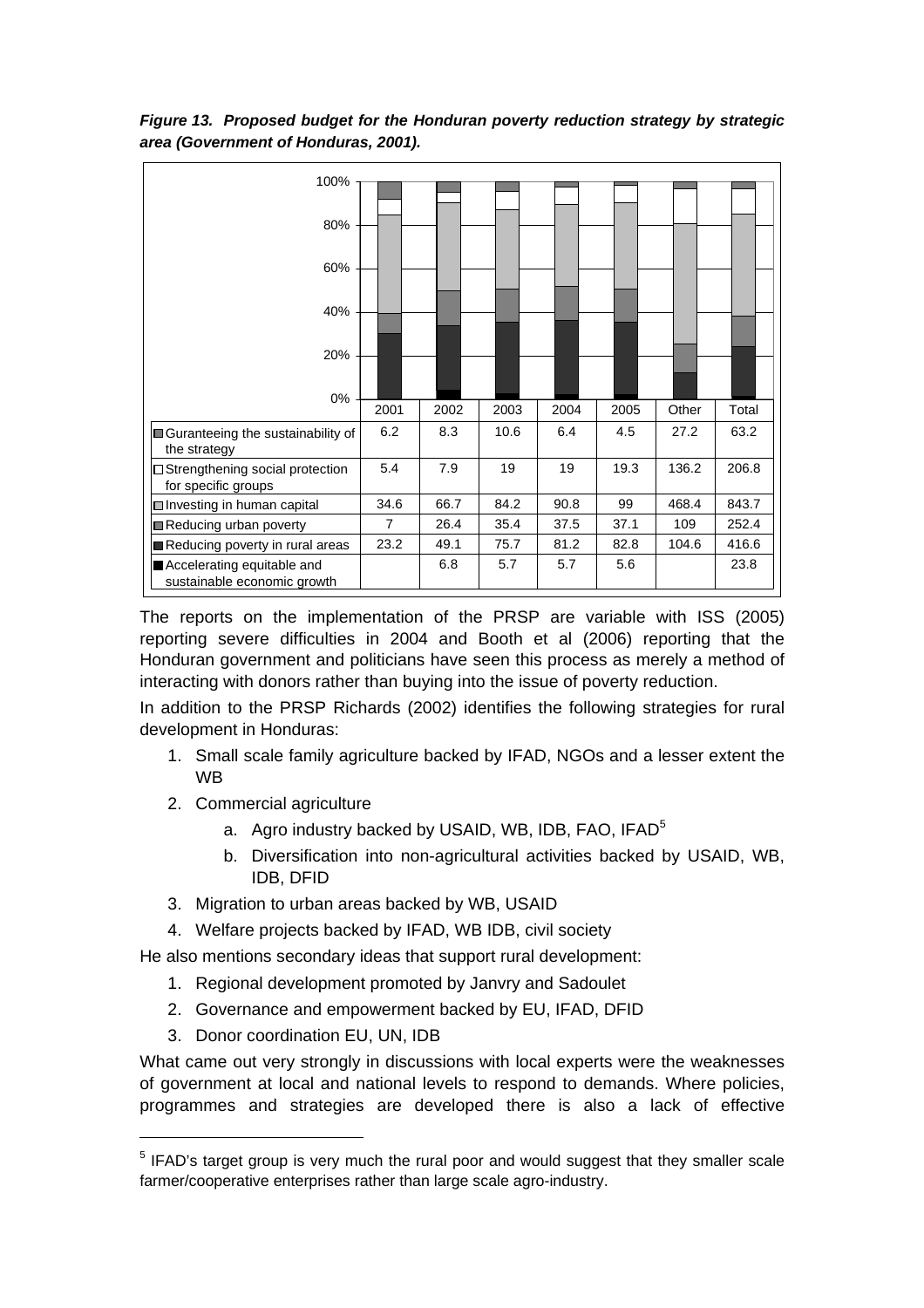implementation, which at local level was often related to inexperience, lack of capacity and high staff turnover, and at national level seems to be a combination of corruption and lack of pressure to provide services. It was highlighted that the government weaknesses lead to very poor protection of people and the environment from exploitation, which in part is related to low levels of capacity of analysis and also limited mechanisms to control corruption.

# **4 PROPOSED RESEARCH ISSUES OR THEMES**

# **4.1 PROBLEMS, PHENOMENA AND GAPS**

# **4.1.1 Poverty**

Honduras has a large degree of structural poverty relating to poor access to:

- improvements in human capital
- land and the land available being of poor quality
- basic services such as water, sanitation
- markets inputs, services and products

There are also regional concentrations of poverty with most important problems in the south and western regions where high proportions of indigenous people are found.

## **4.1.2 Basic human capital needs**

Rural education is weak both in terms of quality, focus and quantity. It is particularly weak in the way it is delivered *and its* emphasis to the point where it doesn't prepare people to function *within* their communities. This was emphasised by all workshop groups.

Basic rural health services are weak, an opinion supported more by secondary data and comments from one of the workshop groups which focussed on human capital. In particular the comment is that there was a lack of motivation among doctors to serve in rural areas, plus inadequate emphasis on prevention rather than cure.

# **4.1.3 Land**

Land use relating to land reform and land title was raised briefly. There were some discussions on inappropriate land use and poor control of forest areas. Forest protection is a current government priority. From field observations and discussions land distribution, land laws and land reform have led to:

- Heavy investment in clearing and fencing land with high potential. Actions need to demonstrate occupancy in order to avoid expropriation. In the past this has had major environmental impacts as trees and forest have been cleared. More recently this is less of an issue as it has been made clearer that forested areas are exempt from expropriation.
- Development in marginal hillside areas through squatting<sup>6</sup> on land with little agricultural potential and the construction of rustic houses with little possibility

<sup>—&</sup>lt;br>6  $6$  The squatting issue is mostly on underused high quality land, as a means of de facto occupation with the hope of getting tenure rights. People have been marginalized onto marginal hillsides for centuries, ever since the Spanish came, and are generally well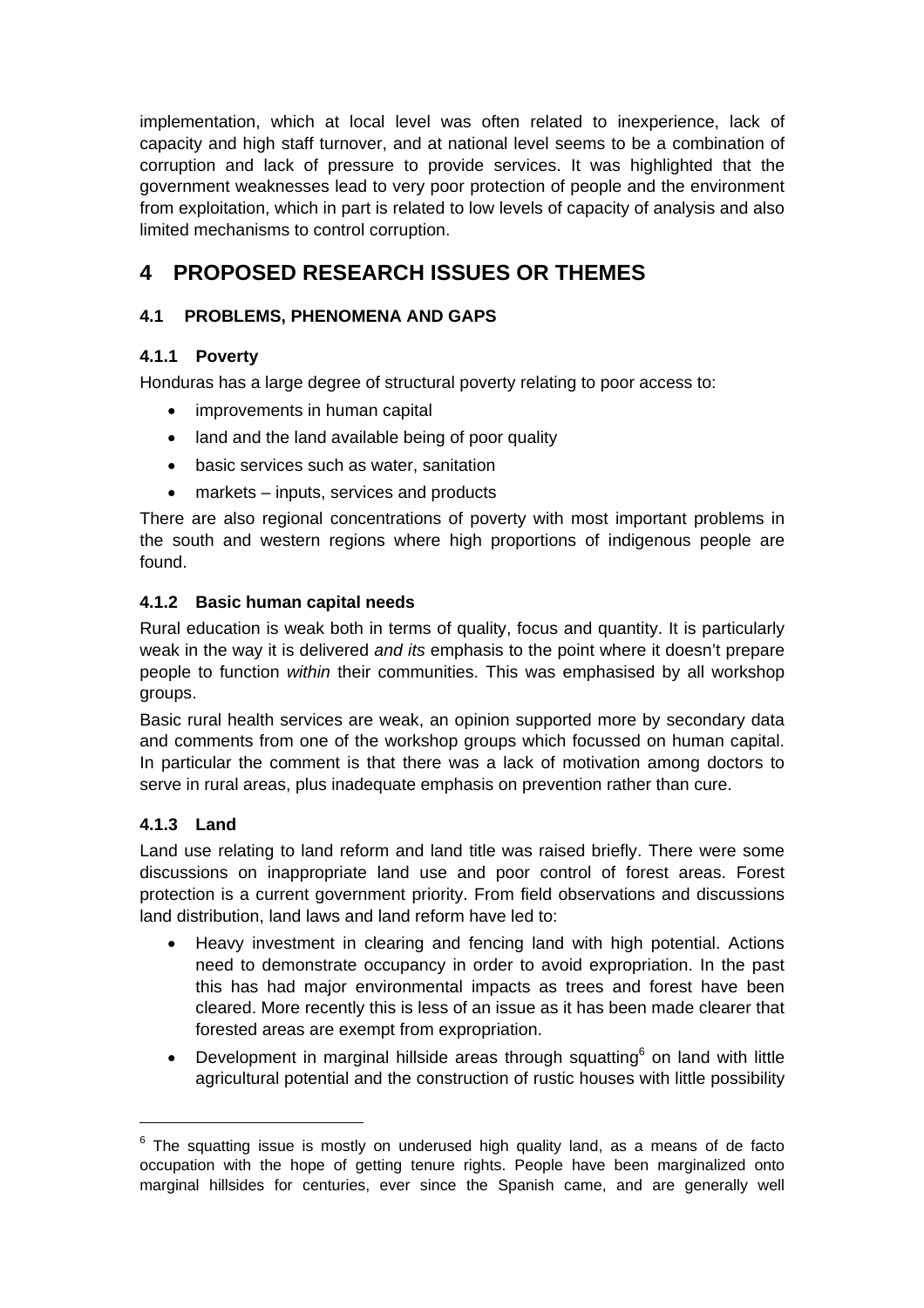of the development of basic services in terms of water, sanitation and electricity. An area highlighted as being important by World Bank and IFPRI studies (Jansen et al, 2006a; 2006b). Two issues are important:

- o The squatting on urban peripheries is not directly related to agrarian reform. However, these people are migrants from other areas including rural areas who arrive in urban centres in search of opportunities due to a lack of opportunities in rural areas. In many cases the land squatters gain land title and infrastructure is slowly developed around them. Where these people are found are areas that are often highly environmentally vulnerable.
- o In the rural areas there is some invasion of underused land held by large landowners (latifundios). This is more clearly related to agrarian reform.
- The houses and land use in marginal areas lead to land degradation and increase the impact of natural disaster.
- Jansen et al (2006b) report that 80% of the rural population live in hillsides on smallholder plots with limited agricultural potential.
- A lack of latrines for the houses built in these areas can have impacts on people living downstream from these areas.
- Strategies have been proposed by the Jansen et al (2006a) to help people living in rural areas, but of concern is that these are very standard in terms of better market access, better infrastructure and reduced transaction costs. Human capital, although mentioned is not strongly emphasised, which given the poor quality of land being farmed seems an immediate target.

There is also a useful list of researchable issues on land rights highlighted by Molina Cruz (2002) (see above).

### **4.1.4 Industry and international forces**

Large-scale migration is probably the most important event occurring at the present moment. There is obviously a large amount of internal migration to work in plantations, agro industry, manufacturing and service industries. The major concerns are that this movement of people is associated with hardship, with people living in poor conditions and having inadequate social structures such as education and primary health care in target areas for migration. An additional problem and in part related to weak social structures is a rise in single parent families and an increase in HIV/AIDS. Strategies and plans to facilitate the movement of people from rural to rural and rural to urban areas seem to be lacking even though this is clearly an important livelihood strategy for poor rural people.

International migration is largely to the USA and from rural areas is almost entirely of people with low levels of education who are employed in low status and low wage level jobs (Özden & Schiff, 2006). Rural households who receive remittances from migrants are heavily dependent on them as a source of income, which is largely used on consumption items. Of concern is that the type of jobs that Honduran rural migrants get in the USA are likely to be the first to be cut if the USA economy falters,

established as communities even though the actual paperwork to support their presence may be lacking.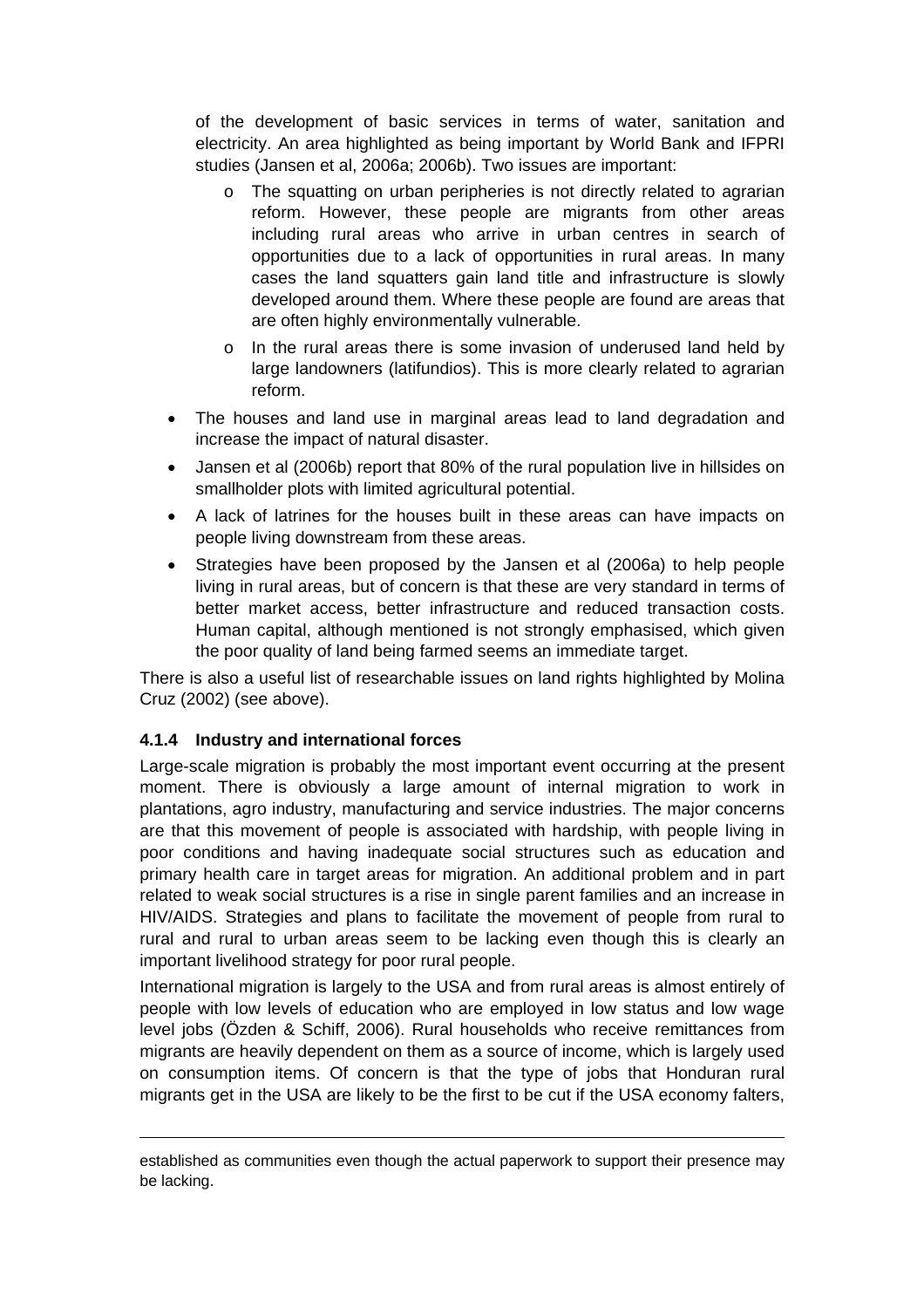making this source of income vulnerable to economic downturns. Plans and strategies to buffer such social impacts are not being discussed, the assumption being that migration and remittances will continue to strengthen.

There is also a general lack of information on the impact of migration on social and environmental issues and the impact of the other aspects of migration outside remittances. Castillo (2003) lists these as being distance from family and communities which reduces abilities for parenting and community development and the loss of social and human capital in the country. He does not quantify these, but there have been some initial research reported by Özden & Schiff (2006).

Growth in tourism was reported to be strong at between 10 to 15% per annum. However, this is from a low initial base. The Honduran Tourism Institute has developed thematic tourism routes throughout the country, but international tourism is still strongly focused on Copán and the Bay Islands. The main concern is security, but the same could be claimed in Guatemala as well and lots of tourists go there, so it may be largely the marketing strategy. IDB (2005) note that communication failings and a serious shortage of hotel services make it difficult in the short run for Copán to compete with other destinations on the Maya Trail—such as Chichén Itzá and Uxmal in Yucatán, Palenque in Chiapas and Tikal in Guatemala, which have similar archaeological heritage but offer a much more structured range of tourism services.

In addition to the international tourism Honduras has strongly developed local tourist locations such as Santa Lucia, Valle de Angeles from Tegucigalpa and Puerto Cortes, Lake Yojoa, Tela, from San Pedro. These locations are frequented during weekends. National and regional locations include Tela and La Ceiba on the Caribbean coast. International tourism is limited to the sites mentioned above and with some tourism to ecological areas. IDB (2005) also identify four potential tourist zones: southern zone, central corridor, La Moskitia/Patuca, and Olancho. The local tourist attractions mentioned in addition to the list presented above include the historical centre of the city of Choluteca (southern zone),and the Río Plátano and Patuca Biosphere Reserves (Moskitia/Patuca).

Within the tourist market there are important numbers of migrants who return to Honduras for holidays and also a large number of short-term Christian missionaries. These two groups of visitors, their importance and potential to develop tourism and provide employment are not addressed in great detail. There is also a lack of information on the:

- Links between tourism and rural communities.
- Potential for tourism to have an impact on rural poverty.
- Environmental impact of tourism.

The Honduran agricultural sector has a strong ability to respond to international market opportunities with a number of very clear examples. However, these opportunities tend to be created by distortions from trade agreements or through the export of primary products with volatile markets that are outside the control of individual countries. Examples of market distortions are beef exports to the USA which opened and closed preferential markets in the 70s, 80s and 90s, banana export to USA and EU using trade concessions; and recent sugar exports to the USA with its current willingness to buy any surplus product from Central American countries. In addition, there have been recent investments and growth in the export of melons, shrimp and pineapples to the USA. In the last couple of years there have been strong coffee prices that has led to greater investment in coffee plantations.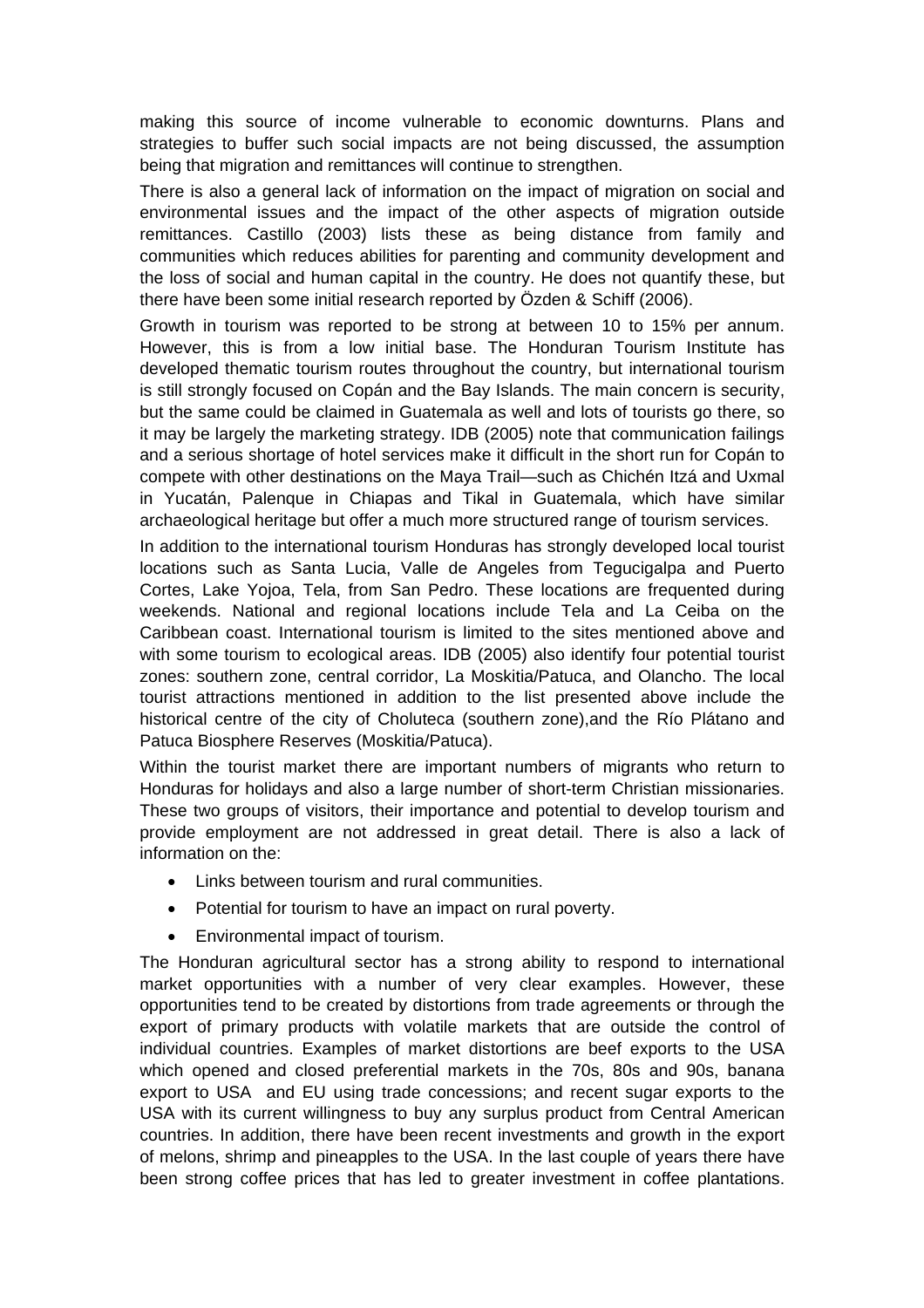The strong oil prices have stimulated interest in renewing and updating oil palm plantations with the perspective of replacing diesel with palm oil. The reliance on primary product exports into vulnerable markets, with production methods that continue to be labour intensive in harvesting and processing methods mean that crashes in the markets have strong social impacts. Planning how to reduce the impact and cushion these crashes would appear to be an important strategy in ensuring that poor rural people who work in large agricultural and agro-industry have lower levels of risk. There is also a general lack of incentive for the owners of plantations and agro-industry to take medium and long term care of employees and in some cases where production methods lead to health problems (melons recently and cotton in the past).

In the background to these rural and market developments and responses Honduras suffers from high levels of insecurity creating an institutional environment where it is difficult to run businesses. The State has failed to fulfil their role in terms of law and order and in some cases has led to people taking their own justice. In urban areas the response from the private sector and private individuals has been the employment of large numbers of private security guards<sup>7</sup> and the building of shopping malls that allow people to shop and eat indoors. Despite these problems there is a growing middle class with consumer attitudes and active secondary cities such as Comayagua, La Ceiba, Siguatepeque, Juticalpa.

## **4.1.5 Policy environment and Government organisation**

There is a general weakness between local level and central government actions due to a lack of capacity to prioritise the use of, manage and implement resources, and a lack of capacity to coordinate organisations. As an important aspect of these weaknesses of taking policy to implementation is a poor level of capacity to monitor and evaluate actions and policy. These weaknesses are not helped by the poor connection between civil society and government responses.

There is an absence of effective government support for small businesses particularly in rural areas, despite there being projects funded through the PRSP for micro and small scale businesses. This in combination with difficult relations between financial organisations and the agricultural sector creates an unfavourable institutional environment for the establishment of small rural businesses.

Finally the government is weak in active and effective representation in the face of changes in international demand for products and also strong foreign direct investment. This weakness puts at risk vulnerable poor rural communities and also the protection of the environment.

### **4.2 RESEARCH THEMES**

### **4.2.1 Skill and knowledge provision**

- 1. School structure
	- a. from curriculum to management of rural education to be more effective in creating schools that are centres of knowledge, information dissemination and teaching in communities, producing children and

 $\overline{7}$  $7$  Reported to outnumber the police in numbers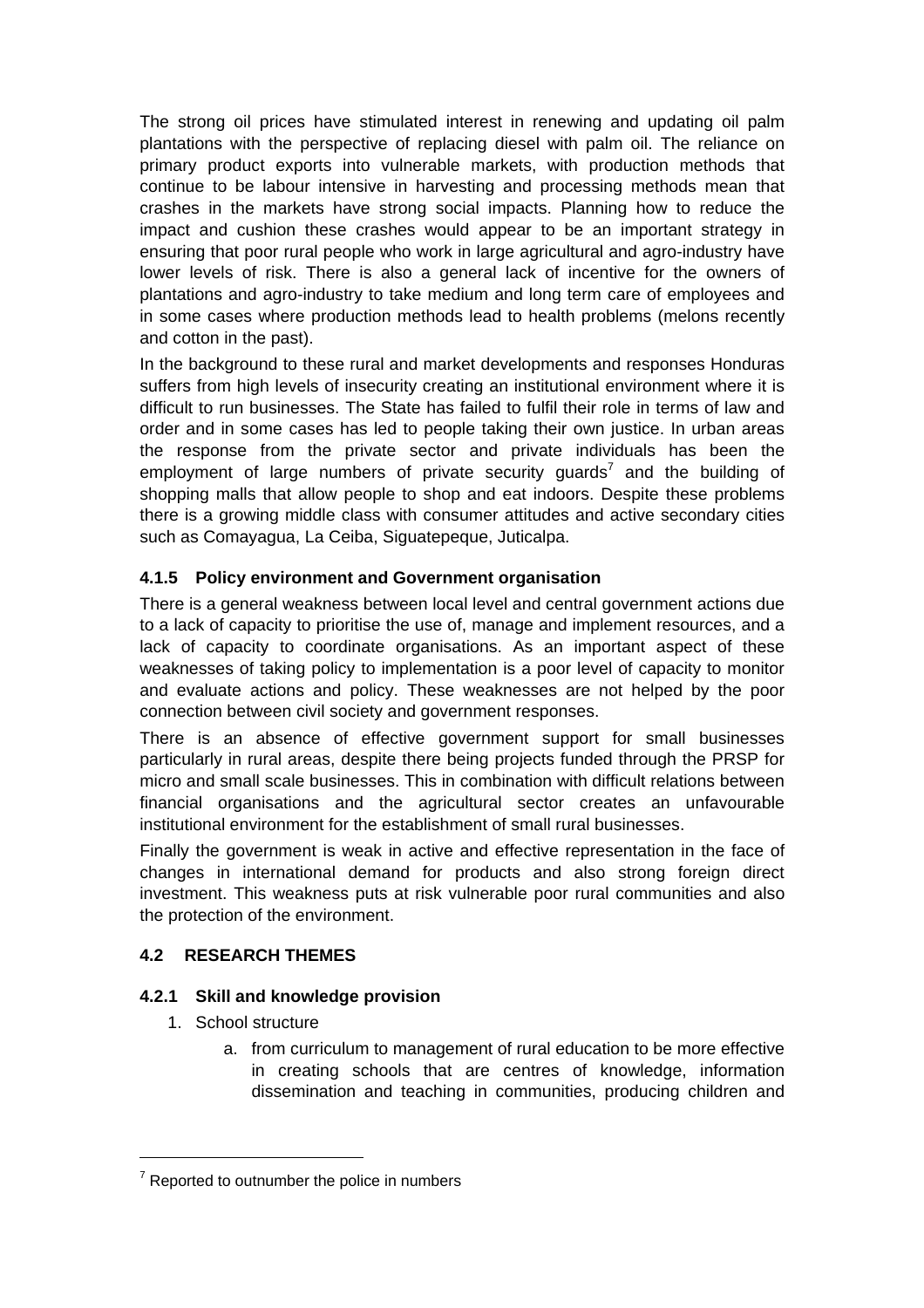young adults who have skill sets that match economic opportunities at local, national and international levels.

- 2. Knowledge provision
	- a. How to tailor education and skill development services to the needs and opportunities of poor rural people in order for them to be prepared to take full opportunities for global economic processes? These services also need to function in their communities in the face of changing demographics
- 3. Extension
	- a. How can services to communities be developed in ways that will develop local capacity in the private, NGO and public sectors so that they will not need continual technical external assistance in the medium to long-term?
		- i. Effective management of services, targeting issues, who provides the services? Satisfying demand of people who require it rather than convincing those who don't.
- 4. Information management
	- b. How can access to information be improved within a changing rural environment?
		- i. Telecommunication regulation
		- ii. COHCIT government project set up to provide information internet points in rural areas
			- 1. What is its impact?
			- 2. How sustainable is it?  $-$  can this be linked to private sector in order to satisfy demand for international telecommunications created by migration
		- iii. Links to ICT
	- c. Within this theme would the creation of a national information and research system and the development of national research strategies improve prioritisation of research resources?

#### **4.2.2 Migration**

- 1. Use of remittances (are they invested in financial/physical/natural capital such as savings accounts, housing, cattle, land, or human/social capital such as health and education) and intra household distribution (labour saving devices, productive investments with different gender implications, health/education for males vs. females).
- 2. Social and environmental impacts of mass scale migration does it weaken community structures, bring back social problems (gangs, HIV etc.), promote extensive (low labour demand) land management such as ranching instead of land husbandry.

#### **4.2.3 International trade (concessions, trade agreements, CAFTA)**

1. The need for information on the positive and negative impacts on rural communities of international trade in primary and agro industrial products, industrial products and tourism in terms of environment, social, economic, gender and summarised in sustainable poverty reduction. With information for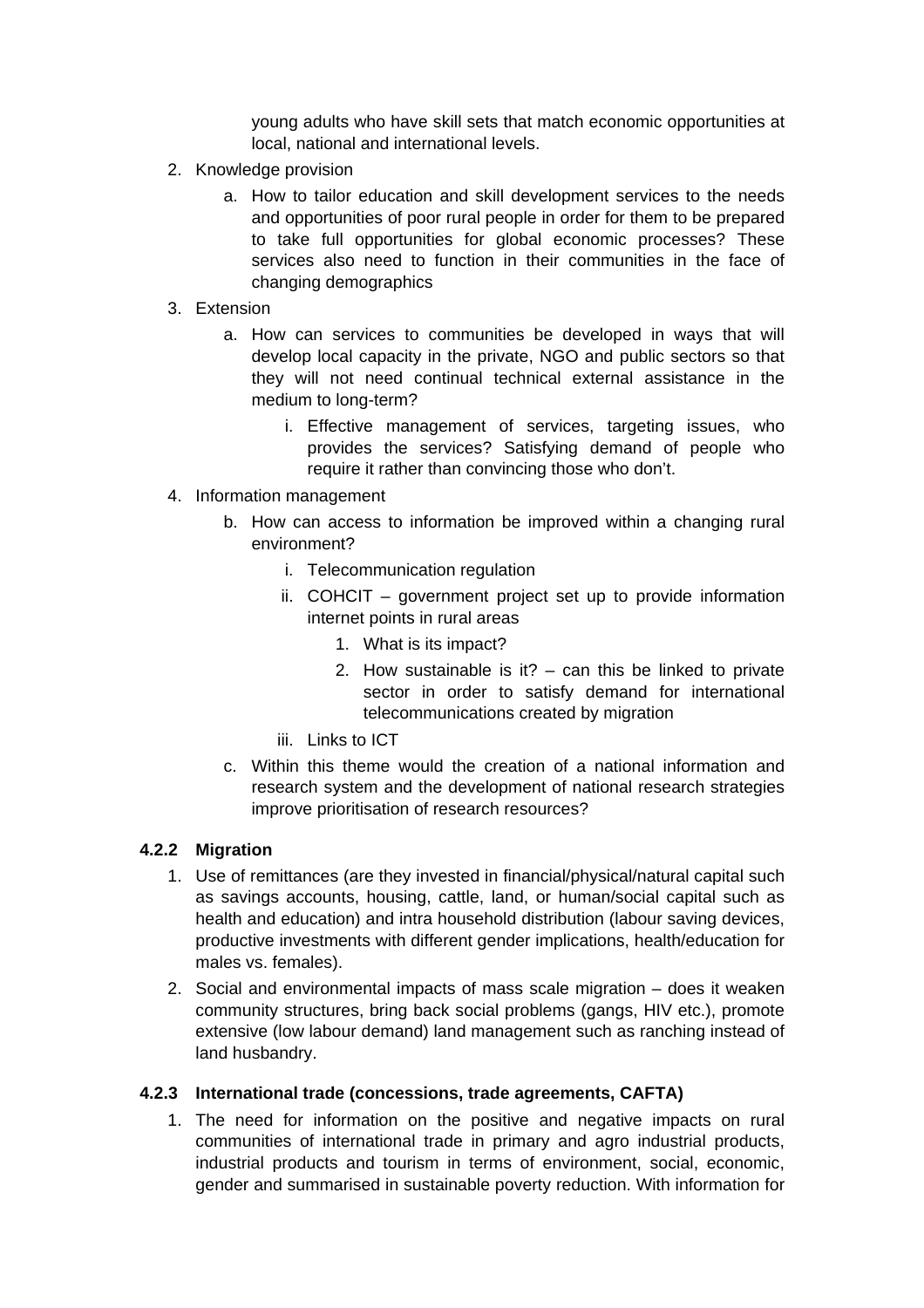each trade item listed a much clearer agenda for the prioritisation of government action to facilitate the positive impacts and to nullify the negative should emerge.

## **4.2.4 Government organisations, institutional environment (business), coordination of international**

- 1. How to reform educational and health structure to improve their effectiveness:
	- a. Management
	- b. Political issues how to make policy makers receptive to the need for changes
	- c. Balance of power between teachers, teacher unions and voiceless clients?
- 2. Analysis of the weaknesses from taking ideas, strategies and plan to effective actions
	- a. Lack project management?
	- b. Lack of monitoring that goes beyond physical and financial resources
	- c. Lack of flexibility
	- d. Lack of evaluation
	- e. A weakness of citizen participation and civil society in making effective demands for services
	- f. Could be applied across gender commitments, education and health to a lesser extent environment.
- 2. Analysis of transaction costs of establishing small-scale agro-business in order to identify policies on reducing costly and ineffective regulation and to prioritise government incentives.
- 3. Analysis of national level government organisations key to international agricultural representation and organisation in order to identify strengths and weaknesses and recommend actions to improve their functioning
- 4. Is land reform a mechanism out of poverty?
	- a. Impact of perceptions what is best a transfer of goods (land) or an improvement in human capacities? Where is the balance? Probably not one or the other… Is the need for land reform changing as the structures and natures of global markets change? i.e. is there more future for people to work on non-agricultural products which don't require land?
	- b. What is the environmental, social and economic impact where land laws, land reform and application are uncertain?
- 5. How to improve the management and monitoring of large scale demand shifts for agricultural products and large scale FDI for mega projects in terms of minimising negative environmental and social impacts
	- a. What are national capacities to manage changes in FDI and demand change? How are these capacities being affected by migration?
		- i. Local
		- ii. National
		- iii. International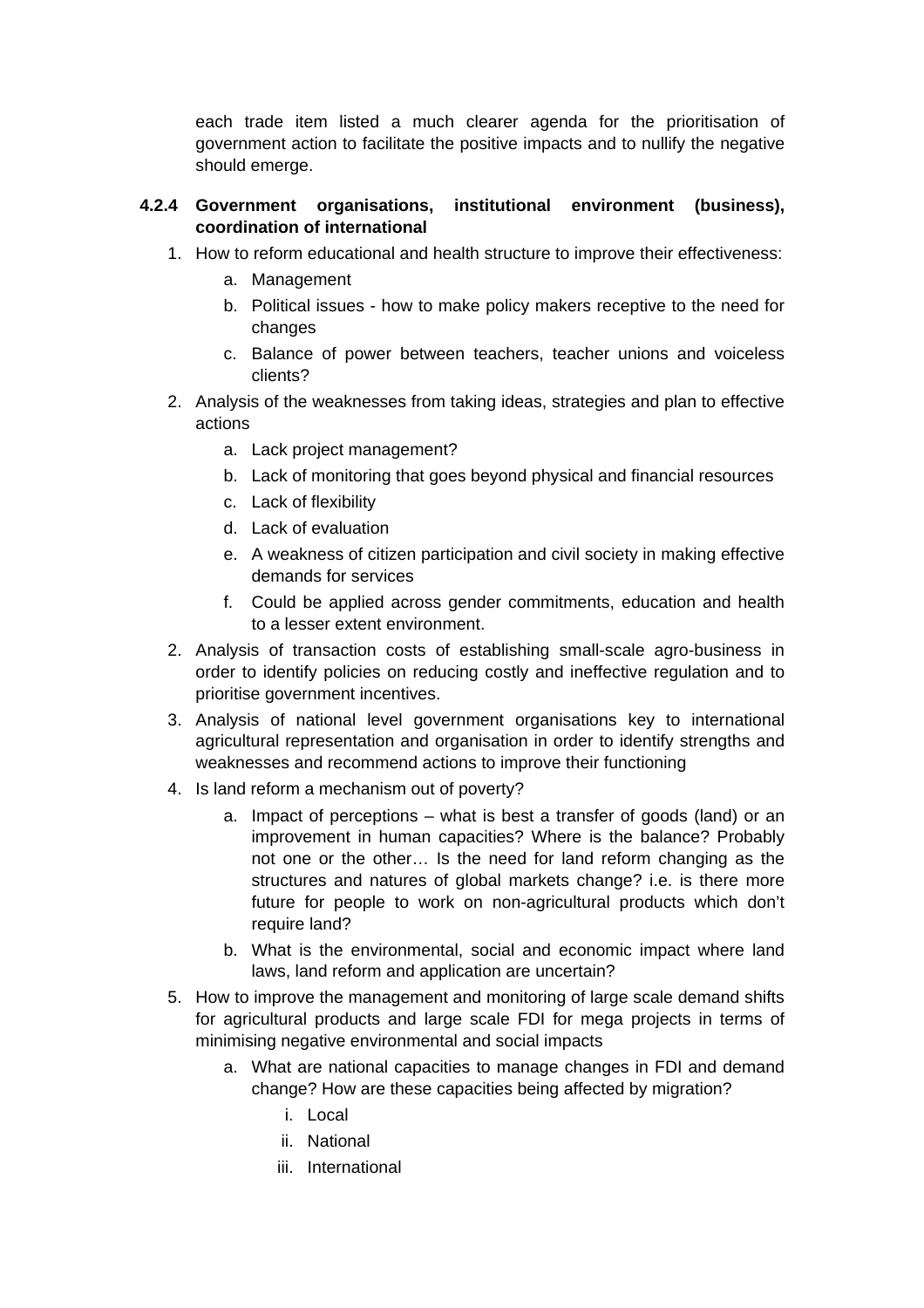- 6. Divorce between demand for services and supply
	- g. Can decentralisation help?
- 7. Regional centres
	- h. How to assign resources to infrastructure development in order to improve opportunities for rural areas
	- i. Links to UPE
	- j. Links to Bolivian Municipality projects

#### **4.2.5 Cross cutting issues**

- 1. What is the intra household distribution of improvements in income from either remittances, improved access to job markets or improved access to product markets in rural communities and poor rural households? For example possible negative impacts, e.g. domestic or gang-based violence, HIV, economic and power marginalization, implications for representation and participation
- 2. What are the advances and weaknesses in the implementation of gender analysis within government and how is this affecting rural poverty reduction programmes?
- 3. Broader (than just gender) issues of distribution and equity e.g. does increased focus on commercial/productive activity exacerbate the gap between the more and less poor? Less poor may be left behind if not able to participate in activities, plus may suffer from inflation of costs of land and other basic needs.
- 4. Broader livelihood sustainability issues environmental sustainability, but also implications for the balance between the 5 forms of capital.

#### **4.2.6 Additional issues**

Marcus Gottsbacher suggested the following additional themes in relation to poverty reduction in Honduras:

- 1. Environmental conflicts with particular reference to water management $8$
- 2. Local economic development
- 3. Decentralisation
- 4. Genetically modified crops
- 5. Free trade
- 6. Alternative energy sources
- 7. Food security

In addition discussions with Raul Zelaya indicated a strong need for the systematisation of past and ongoing research in rural development. This fits strongly with the Central Andes work and provides potentially interesting collaborations across the Latin American region.

#### **4.2.7 Prioritisation of Research Themes**

A priority list was developed from the above analysis that covered four broad themes:

 $\overline{8}$  $8$  Note this subject is dealt with in the social capital theme and agrees strongly with observations from Jacqueline Chenier.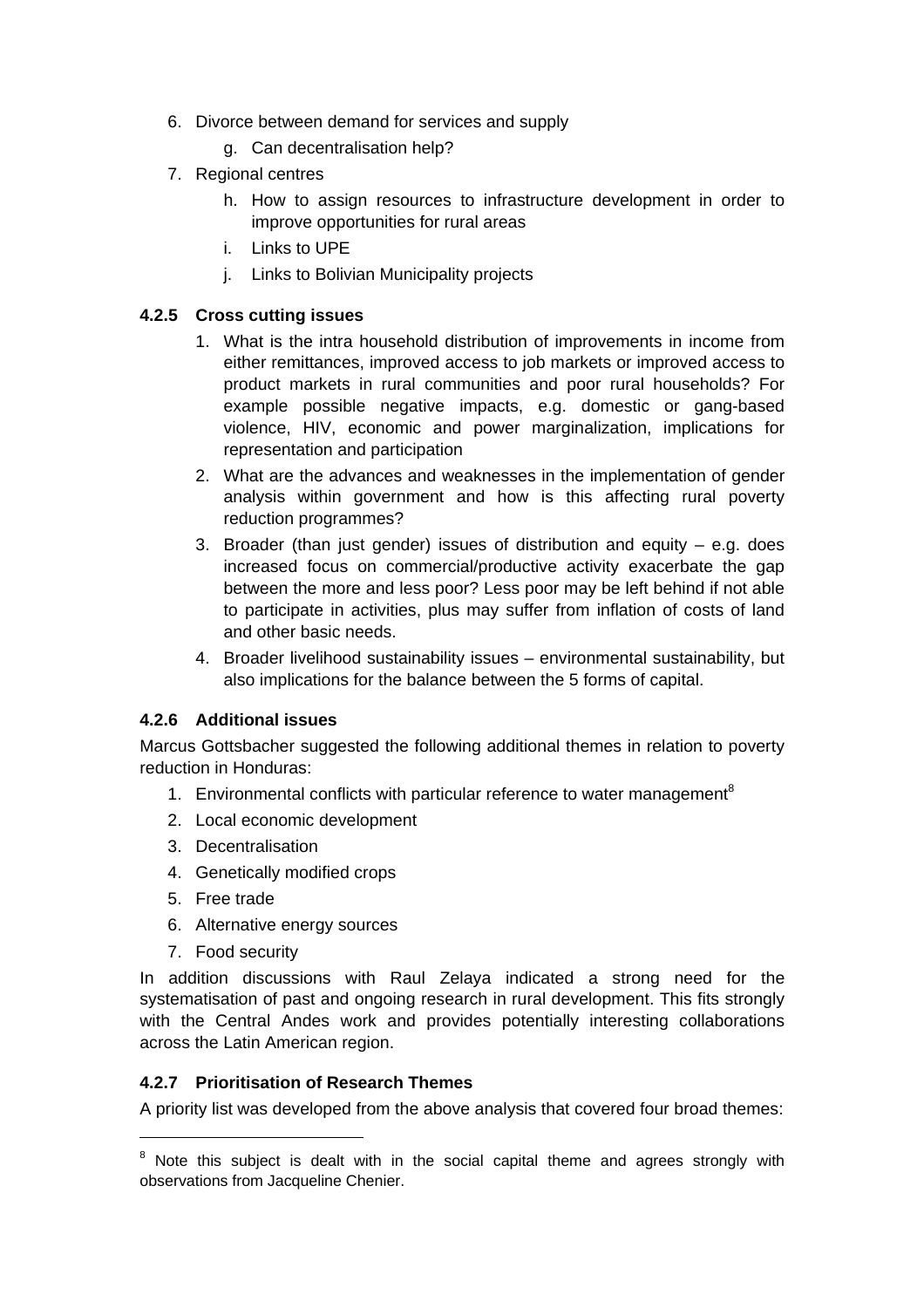- Migration
- Human Capital
- Social capital (Voice of the rural poor)
- Land access and land rights
- Systematisation of past and ongoing rural research and development

Table 9 presents specific research questions within these themes, an assessment of the theme and identifies potential research partners.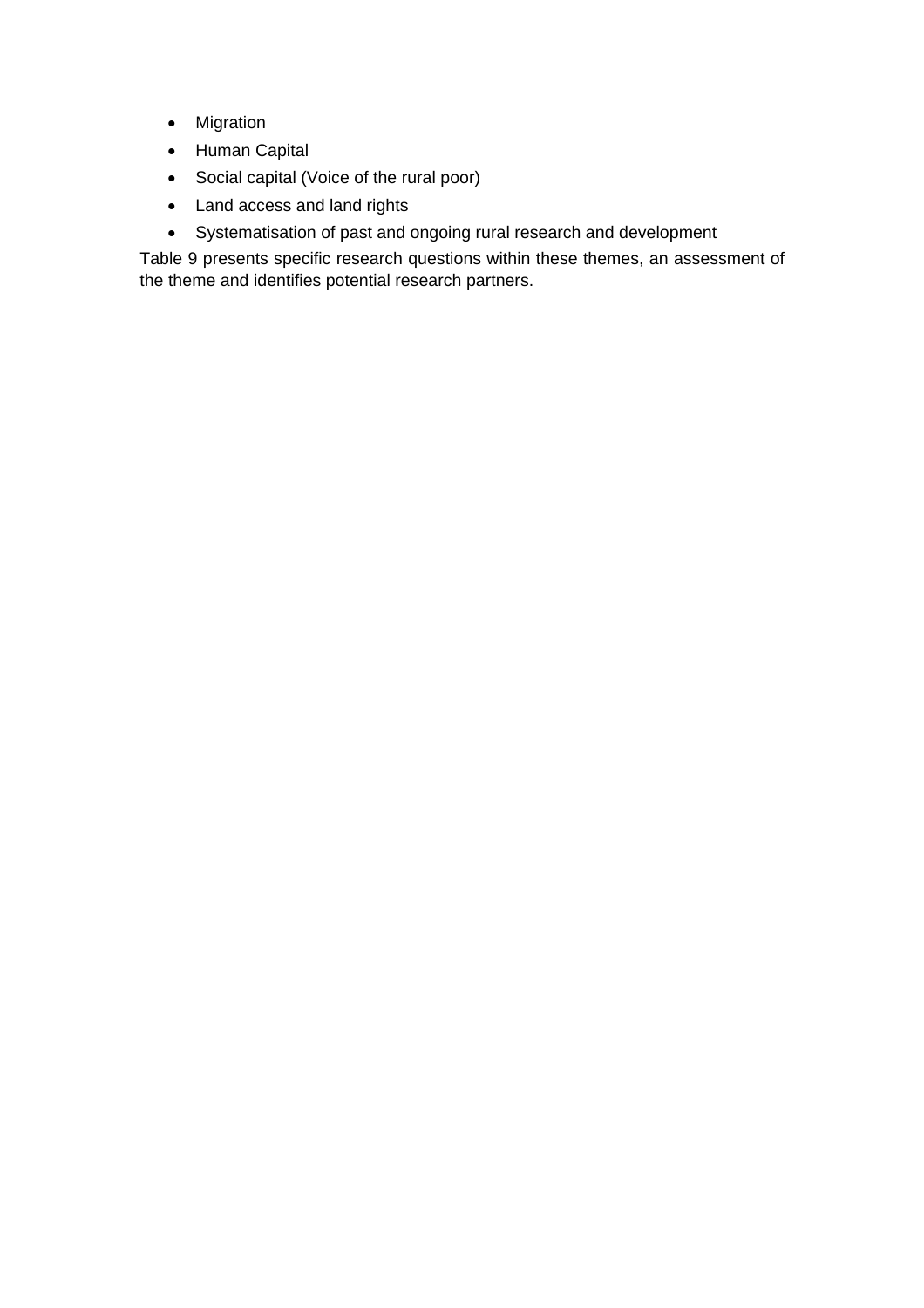| <b>Research Theme</b> | <b>Specific Research Questions</b>                                                                         | Assessment                                                                                                                                                                                                                                                 | On-going<br>Research                 | $\boldsymbol{\alpha}$ |
|-----------------------|------------------------------------------------------------------------------------------------------------|------------------------------------------------------------------------------------------------------------------------------------------------------------------------------------------------------------------------------------------------------------|--------------------------------------|-----------------------|
|                       |                                                                                                            |                                                                                                                                                                                                                                                            | <b>Potential</b><br><b>Partners?</b> |                       |
| Migration             | o How are remittances used?                                                                                | o Global theme                                                                                                                                                                                                                                             | World Bank                           |                       |
|                       | scale migration?                                                                                           | $\circ$ Social and environmental impacts of mass $\circ$ Great relevance to the region – estimated that 10% of the University<br>populations of central America and Mexico are in the USA Guelph                                                           |                                      | of                    |
|                       | rural economies, access to information and GDP                                                             | $\circ$ What is the influence of the 5Ts of migration on and in some countries remittances are between 10-20% of                                                                                                                                           |                                      |                       |
|                       | technology and what impact should this have on $\circ$ Large potential impact on welfare.<br>rural policy? | $\circ$ Social and environmental impact studies are few.                                                                                                                                                                                                   |                                      |                       |
|                       |                                                                                                            | o Other aspects beyond remittances are not well studied for<br>their impact.                                                                                                                                                                               |                                      |                       |
|                       |                                                                                                            | $\circ$ Potential strengths as rural development mechanisms -                                                                                                                                                                                              |                                      |                       |
|                       |                                                                                                            | possible to resolve issues of a lack of access to financial                                                                                                                                                                                                |                                      |                       |
|                       |                                                                                                            | services and infrastructure (particularly telecommunications)<br>and reinvigoration of job markets.                                                                                                                                                        |                                      |                       |
| Human capital         | more effective?                                                                                            | $\circ$ How can the management and implementation $\circ$ Based on the hypothesis that majority of the rural poor IDRC in country<br>of rural education and health services be made have no or limited financial, physical and infrastructure <br>capitals |                                      |                       |
|                       |                                                                                                            | o What knowledge and skills are required by the $  \circ \texttt{T}$ o improve their livelihoods there is need to work in local,                                                                                                                           |                                      |                       |
|                       | rural poor so that they can participate more national and international job markets.                       |                                                                                                                                                                                                                                                            |                                      |                       |
|                       |                                                                                                            | effectively in job markets arising from global $\circ$ The access to these markets is dependent on human                                                                                                                                                   |                                      |                       |
|                       | economic processes?                                                                                        | capital                                                                                                                                                                                                                                                    |                                      |                       |
|                       |                                                                                                            | $\circ$ What knowledge and skills are required for the $\circ$ Rural services to improve human capital are relatively                                                                                                                                      |                                      |                       |
|                       | rural poor so that they can participate more poor.                                                         |                                                                                                                                                                                                                                                            |                                      |                       |
|                       |                                                                                                            | effectively in business opportunities arising from o The focus of rural services for knowledge and skills are                                                                                                                                              |                                      |                       |
|                       | global economic processes?                                                                                 | possibly not well focussed on the needs of their rural people<br>looking for opportunities in the job market.                                                                                                                                              |                                      |                       |

#### *Table 9. Emerging Honduran research themes with specific research questions, an assessment and potential partners.*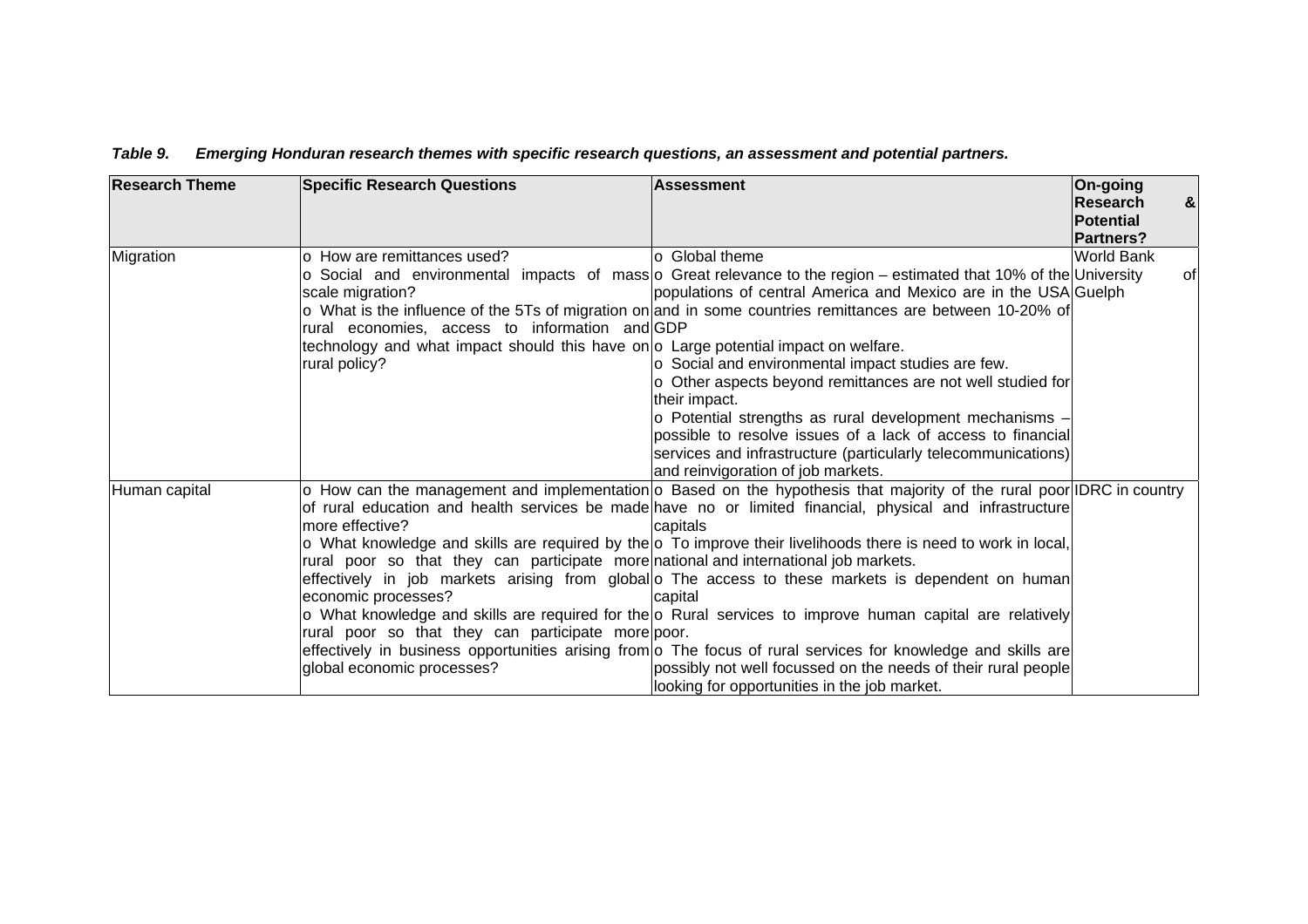| <b>Research Theme</b>           | <b>Specific Research Questions</b>                                                                                                                                                                                                                                             | <b>Assessment</b>                                                                                                                                                                                                                                                                                                                                                                                                                                                                                                                                                                                                                                                                                                                                                                                                                                                    | On-going<br>Research<br>$\boldsymbol{\alpha}$<br>Potential<br><b>Partners?</b> |
|---------------------------------|--------------------------------------------------------------------------------------------------------------------------------------------------------------------------------------------------------------------------------------------------------------------------------|----------------------------------------------------------------------------------------------------------------------------------------------------------------------------------------------------------------------------------------------------------------------------------------------------------------------------------------------------------------------------------------------------------------------------------------------------------------------------------------------------------------------------------------------------------------------------------------------------------------------------------------------------------------------------------------------------------------------------------------------------------------------------------------------------------------------------------------------------------------------|--------------------------------------------------------------------------------|
| Social capital                  | demands from poor rural people influence policy level<br>measures?<br>monitored?<br>be<br>represented<br>where<br>there<br>poor<br>lenvironmental conflicts?                                                                                                                   | $\circ$ What mechanisms are required to ensure that $\circ$ Rural poor are not well represented at local or national<br>$\circ$ The political voice of these people is weak<br>$\circ$ What mechanisms are required to ensure that $\circ$ This creates a general weakness both in the general<br>project and programme implementation is well design of rural projects and programmes and also the<br>implementation, monitoring and evaluation of actions.<br>$\circ$ How can rural people and in particular the rural $\circ$ The lack of ability shape and influence the institutional<br>are environment in which the rural poor find themselves means<br>that they are powerless to affect how well they participate in<br>global economic processes<br>o In general poor rural people have either no or limited<br>national and international social capital. |                                                                                |
| Land<br>access<br>and<br>rights | economic processes?<br>that affect how poor rural people participate in and/or lacks land title.<br>global economic processes?<br>distribution and opportunities to global economic economic processes.<br>externalities that affect the rural poor?<br>Cruz (2002) see above. | land $\circ$ What potential crops can be grown for global $\circ$ Land reform in Honduras has been partially implemented.<br>$\circ$ Land distribution is very unequal.<br>$\circ$ What are the constraints in terms of land rights $\circ$ Poor people with land have land that is in marginal areas<br>$\circ$ Poor access to land and quality of land limits the ability of<br>o What environmental impacts do current land poor rural people to participate successfully in global<br>processes have? Do the negative impacts have $\circ$ A lack of clear land rights and a land distribution in favour<br>of a small proportion of the population potentially leads to<br>$\circ$ Potential additional questions set by Molina the mining of land, rather than long term investments.                                                                          |                                                                                |
| and development                 | and ongoing rural research for the participation in global economic processes. the work being done by Jacqueline Chenier<br>o Focus on existing work on value chains.<br>$\circ$ The need for dissemination of the synthesis                                                   | Systematisation of past ⊙ Focus on local level projects that transfer skills ⊙ Identified during discussions with Raul Zelaya directly and IDRC office in <br> ○ Useful regional links with Bolivia, Ecuador and Colombia ANAFAE<br>Links with CIP and CIAT<br>$\circ$                                                                                                                                                                                                                                                                                                                                                                                                                                                                                                                                                                                               | lHonduras<br><b>CATIE</b>                                                      |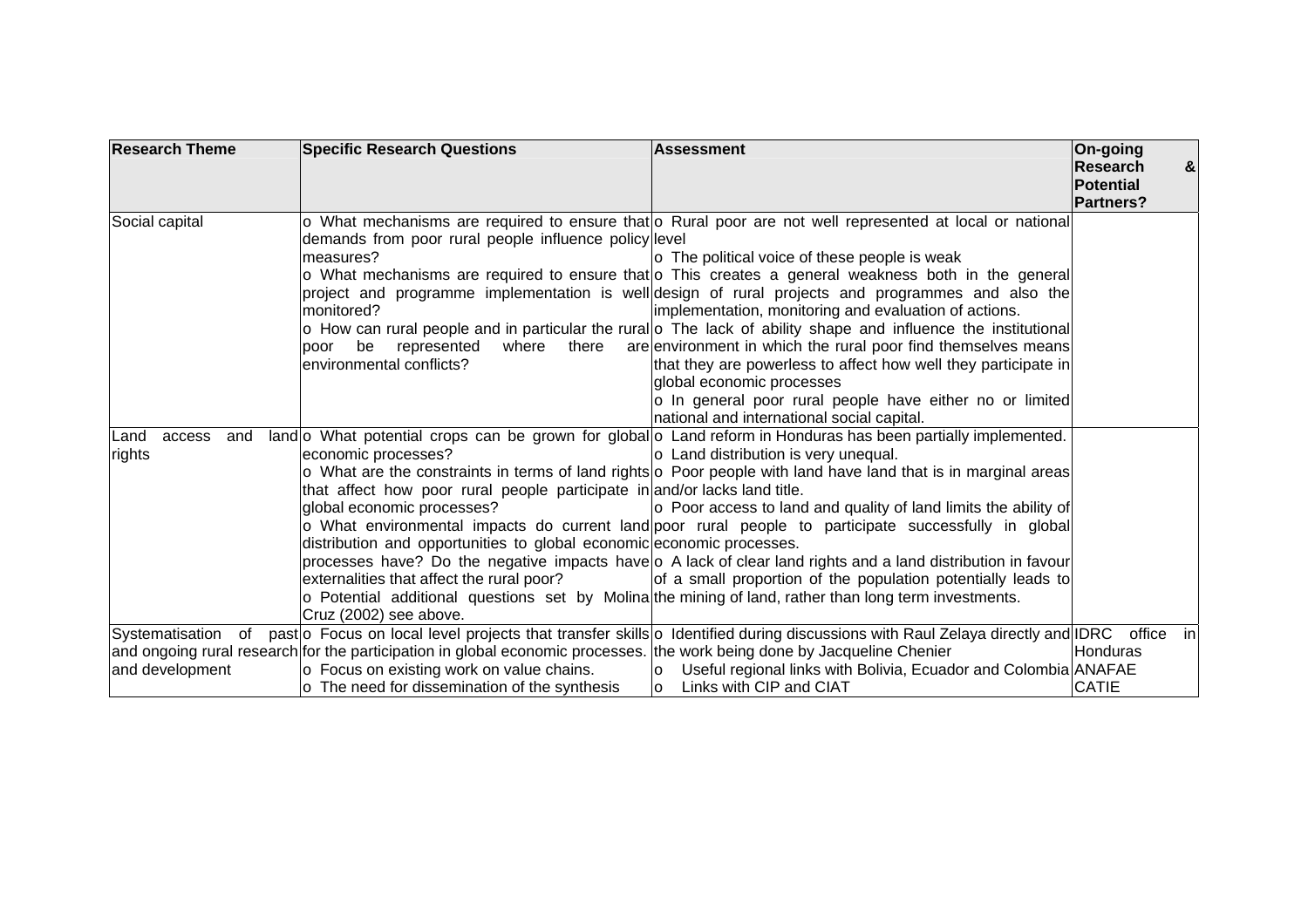### **5 REFERENCES**

- Banco Central de Honduras 2005a. Encuesta Empresas Maquiladoras bajo el régimen de Zonas Libres en Informe Actividad maquiladora en Honduras 2002-2004 y perspectivas para el 2005.
- Banco Central de Honduras 2005b. Actividad maquiladora en Honduras 2002-2004 y perspectivas para el 2005 Banco central de Honduras, Tegucigalpa, Honduras
- Booth, D., Grigsby, A. & Toranzo, C. 2006. Politics and Poverty Reduction Strategies: Lessons from Latin American HIPCs. ODI Working Paper No. 262. ODI, London, UK. 34 pages
- Castillo, M.A. 2003. Migraciones en el hemisferio. Consecuencias y relacion con las politicas sociales. CEPAL, Santiago, Chile. 41 pages
- CEPAL 2002. Uso de los datos censales para un analisis comparativo de la migracion internacional en Centro America. CEPAL/OIM/BID Santiago, Chile. 32 pages
- CEPAL 1999. Impacto Socio-Economico de las Remesas: Perspectiva Global para una Orientacion Productiva de las Remesas en Honduras. CEPAL, Santiago, Chile. 164 pages
- Goldberg, M.A. 2005. Impacto Socio-Economico de las Remesas en el Desarrollo Economico Local del Municipio de Juticalpa, Olancho. Batchelors dissertation. Universidad Nacional de Agricultura, Catacamas, Olancho, Honduras. 47 pages
- Government of Honduras 2001. Estrategia de Reduccion de la Pobreza. Government of Honduras, Tegucigalpa, Honduras.
- IDB 2006. Honduras country indicators. http://www.iadb.org/countries/indicators accessed 1 May 2006.
- IDB 2005. Honduras National Sustainable Tourism Program BID. IDB, Washington, USA.
- IMF 2001. Honduras Interim PRSP (2001: 69-74) ww.imf.org/External/NP/prsp/2001/hnd/01/ accessed 1 June 2006
- INE 2004 Encuesta de Condiciones de Vida, 2004. INE, Tegucigalpa, Honduras.
- INE 2005. Pobreza, emigracion y transferencias de dinero (remesas) en Honduras. INE, Tegucigalpa, Honduras.
- ISS 2005. Honduras: El Desafio de Crecimiento Pro-Pobre: Evaluacion de Estrategias de Reduccion de Pobreza en America Latina – 2004. ISS, Holland.
- Jansen, K. & Roquas, E. 1998 Modernizing Insecurity: The Land Titling Project in Honduras. Development and Change. Vol. 29 pp.81-106
- Jansen, H.G.P., Siegel, P.B. Alwang, J. & Pichón, F. 2006a. Understanding the Drivers of Sustainable Rural Growth and Poverty Reduction in Honduras. En Breve No. 87 February, 2006. World Bank, Washington, USA.
- Jansen, H.G.P., Pender, J., Damon, A., Wielemaker, W. & Schipper, R. 2006b. Policies for sustainable development in the hillside areas of Honduras: a quantitative livelihoods approach. Agricultural Economics. 34 pp 141-153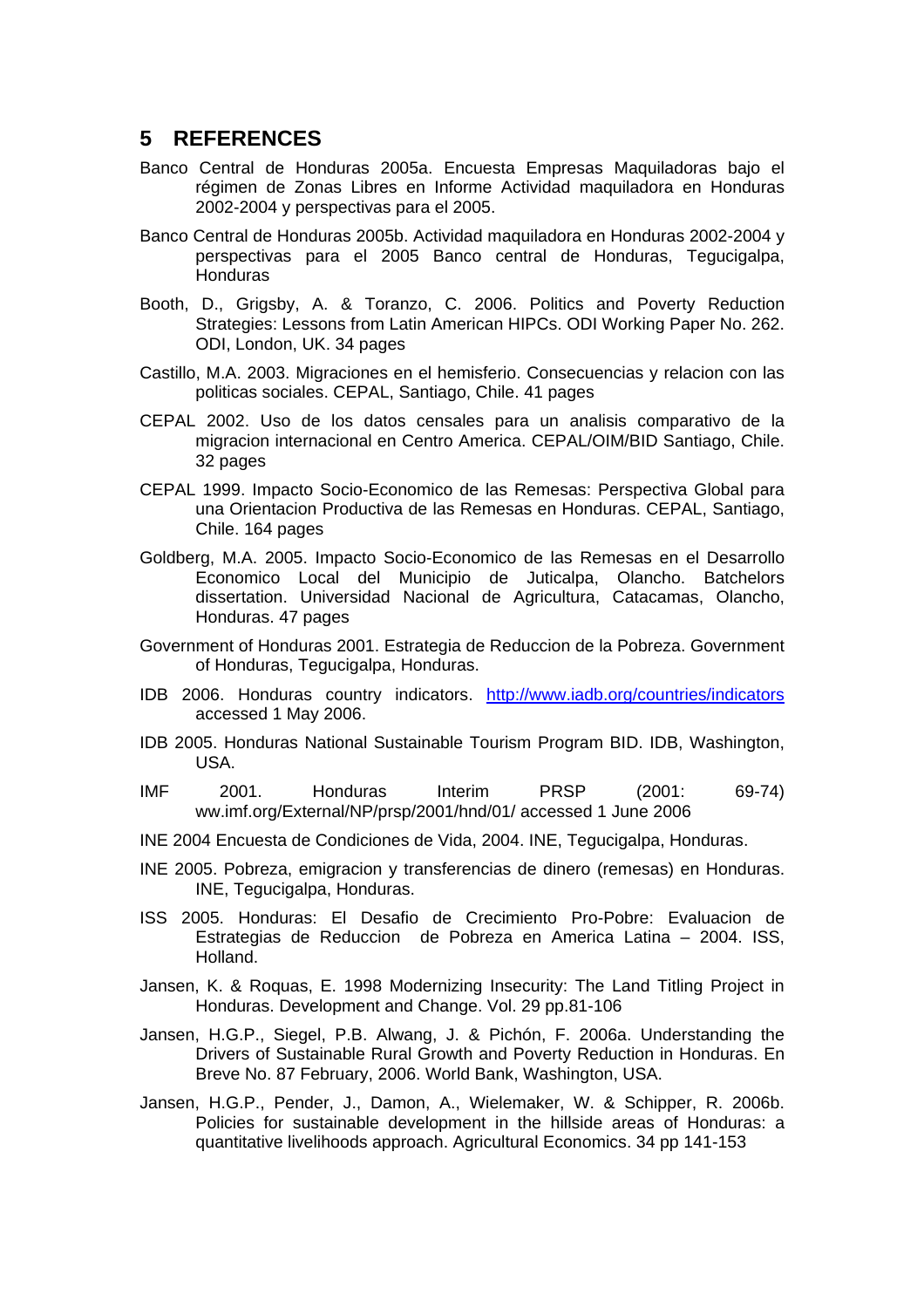- Katz, E. & Chamorro, J.S. 2002 Gender, Land Rights and the Household Economy in Rural Nicaragua and Honduras. Draft report prepared for The World Bank, September 2002.
- Martinez Pizarro, J. 2003. El mapa migratorio de America Latina y el Caribe, las mujeres y genero. CEPAL, Santiago, Chile 95 pages
- Molina Cruz, J. 2001. Acceso a la tierra por medio del mercado: experiencias de bancos de tierras en Centroamérica. http://www.landnetmericas.org accessed 1 June 2006
- Özden, Ç & Schiff, M (editors) 2006. International Migration, Remittances & the Brain Drain. World Bank, Washington, USA pages 274.
- Pino, H. & Thorpe, A. 1992 El sector agrícola y la modernización de Honduras. CEDOH/POSAE, Tegucigalpa, Honduras
- Richards, M. 2002. Hacia un Entendimiento Mayor de la Pobreza Rural en Centro America: Lecciones de la Literatura sobre el Desarrollo Rural. Informe para Taller Internacional "Hacia donde va la pobreza rural en Honduras y Nicaragua?" DFID-RUTA-ODI, Tegucigalpa, 29-30 mayo, 2002. ODI, London, UK 32 pages
- Venancio, J. & Chang, J. 2002. Honduras. Panorama Migracion International. CEPAL, Santiago, Chile. 28 pages

# **6 ANNEXES**

#### **6.1 REGIONAL AND NATIONAL ORGANISATIONS WORKING ON RURAL POVERTY AND THE ENVIRONMENT WITH THEIR INTERESTS**

See below in workshop participants

| Group                     | Person                                                                           | Issue(s) raised                                                                                                                                                                                                                                                                                                                                            |
|---------------------------|----------------------------------------------------------------------------------|------------------------------------------------------------------------------------------------------------------------------------------------------------------------------------------------------------------------------------------------------------------------------------------------------------------------------------------------------------|
| <b>CIDA</b>               | Ana Posas                                                                        | A lack of prioritisation of actions and resource use within<br>government<br>Lack of coordination between different government levels,<br>ministries and departments<br>Perceptions of rural people are limited by their knowledge<br>and experience                                                                                                       |
| <b>Swiss Contact</b>      | Ivan<br>Rodriguez                                                                | Importance of tourism within the economy<br><b>Business environment</b>                                                                                                                                                                                                                                                                                    |
| ANED<br>Consultores       | Octavio<br>Sanchez                                                               | Structure of project implementation<br>Local government capacity for project implementation<br>Education and skill development services that are directed<br>at the needs of the local community<br>Costs of administration of projects for the rural poor in order<br>to be effective in meeting their needs                                              |
| <b>ESA</b><br>Consultores | Rafael<br>Jose<br>del Cid<br>Marco<br>А.<br>Moncada<br><b>Helmis</b><br>Cardenas | Reasons that have stimulated migration - differences<br>between economic growth and job creation in Honduras and<br><b>USA and Hurricane Mitch</b><br>Deficient human capital formation in rural areas<br>Weaknesses in micro and small companies<br>Poor linkage between demands and actions<br>Importance of secondary towns/cities in rural development |
| <b>ANAFAE</b>             | Jacqueline<br>Chenier                                                            | Management and control of macro projects<br>Corruption<br>Water management to avoid contamination of water sources<br>Systemisation of information                                                                                                                                                                                                         |

#### **6.2 PEOPLE CONSULTED**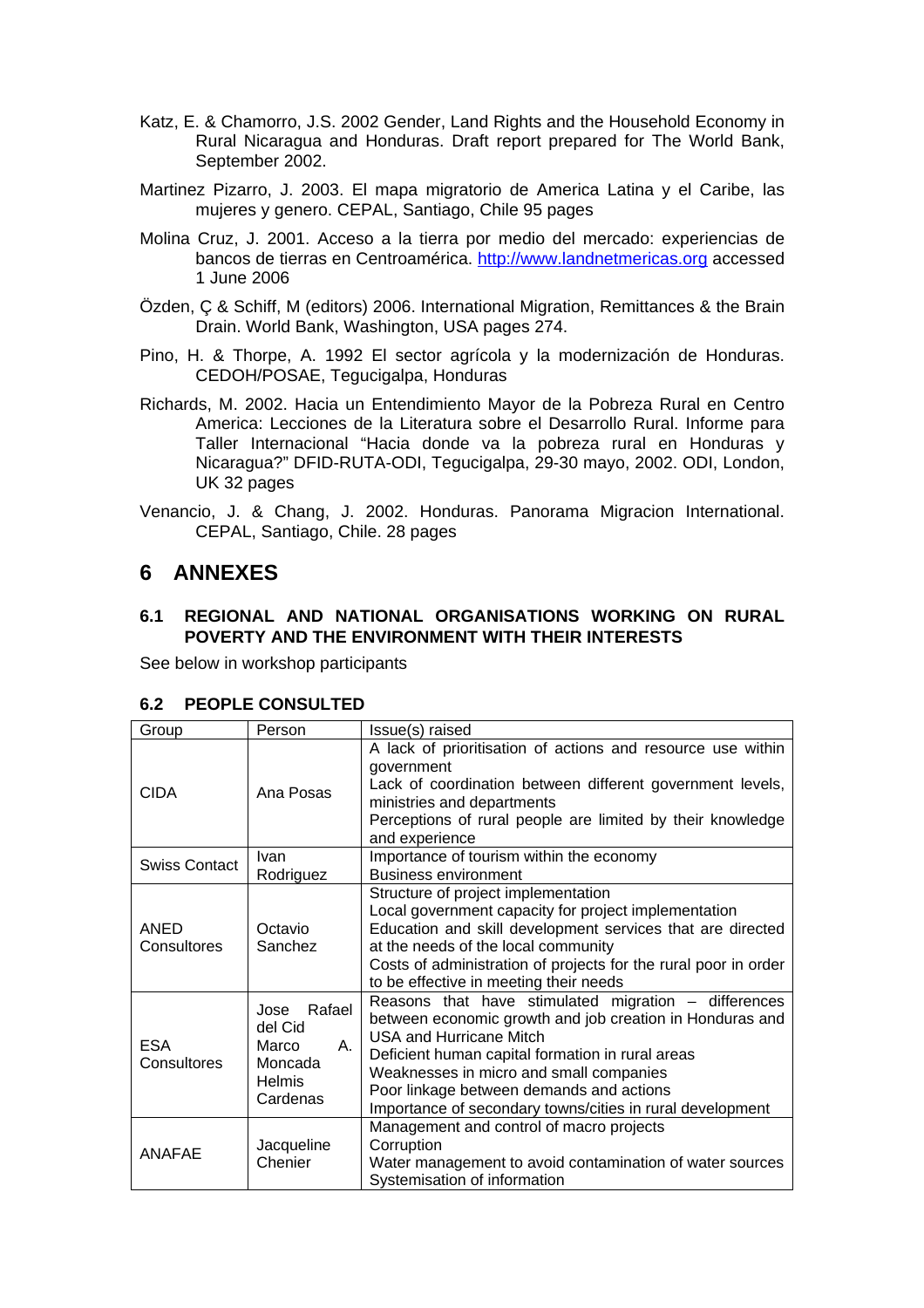| <b>IDRC</b> | Raul Zelaya | Establishment of a national system of research and |  |  |  |  |
|-------------|-------------|----------------------------------------------------|--|--|--|--|
|             |             | systemisation of information.                      |  |  |  |  |

#### **6.3 COUNTRY WORKSHOP REPORT**

#### **6.3.1 Workshop programme**

The Honduras country workshop was held on 26<sup>th</sup> April 2006 in Tegucigalpa. A total of 65 people were invited from a range of public and private sector organisations, NGOs and local community groups. In total 59 people participated in the workshop. The workshop programme involved a presentation by Jonathan Rushton on the scoping study's objectives, methodology and emerging findings. This was followed by an explanation of group work by Adrian Barrance. The participants then divided into three groups and reported back in the afternoon.

#### **6.3.2 Group reports**

The workshop participants were given three core topics:

- Human capital education, health & nutrition
- Local organisation public, community, private and NGO
- National context policies, organisations, laws, aid agencies

Within each topic they were asked to:

- Subjects
- Problems
- What needs to be known and understood
- Cross-cutting issues gender, environment
- Give a priority to the problems

Participants were allowed to choose which group they wanted to work in and after discussions of around 3 to 4 hours reported back in a final workshop session. The results are presented below.

#### *6.3.2.1 Group 1 – Human Capital*

Key issues

- 1. Knowledge integrated and participatory education. Responsibility
- 2. Nutrition
- 3. Health

Problems and questions

- 1. For families and women what are their current policies, strategies and databases when they participate in economic and social activities? (Formal and informal sector)
- 2. How are we creating opportunities? How can HDI be improved?
- 3. How can actions and mechanisms be created and promoted which ensure that young people both trained (technical levels and general vocations) and unskilled have access to work?
- 4. How can successful studies and experiences be validated, documented and disseminated?
- 5. How can one plan and implement development policies and strategies?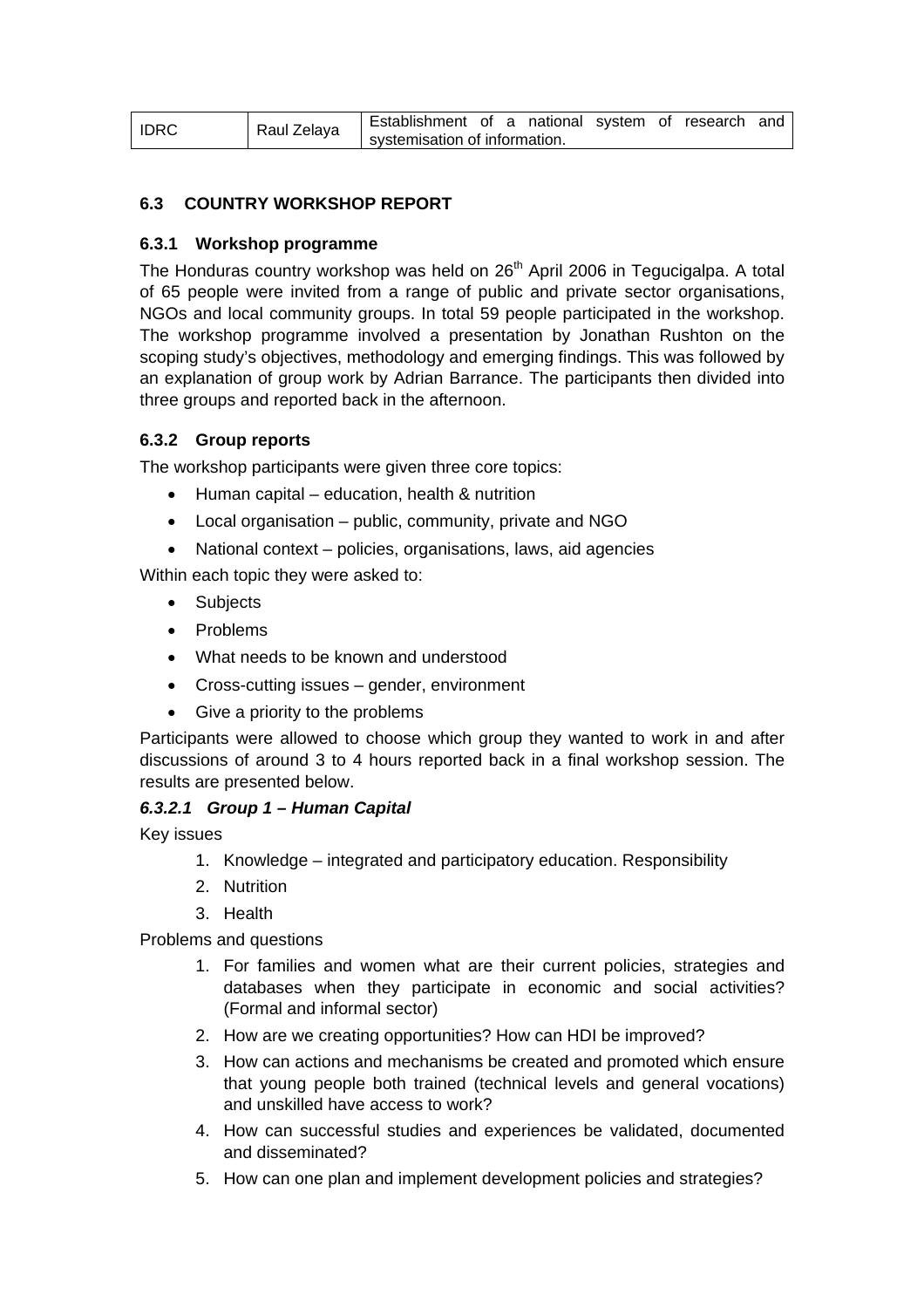6. How can local and national development projects be controlled, monitored and evaluated with a participatory emphasis?

### *6.3.2.2 Group 2 – Local organisations*

What factors are not being fulfilled that have an impact on general conditions in society?

- Skills and knowledge
- Physical and financial resources
- Productive options
- Infrastructure
- Organisational and legal support
- Social benefits and safety nets

There is a lack of coordination and monitoring:

o Why do local governmental organisations not coordinate their actions? What factors limit coordination for actions that could have benefits for the poor in society?

There is a lack of political will to implement agrarian reform programmes.

Strengthening of organisational capacity in local government

The participation and strengthening of other organisations working at local level

The creation of groups with abilities in planning and implementation at local level

Why despite the implementation of so many projects does poverty still exist?

The strengthening of social infrastructure in medium sized urban centres.

The creation of jobs for income generation.

What type of jobs would have an positive impact on poverty and a neutral or positive impact on the natural resources?

Identify and attack the causes of poverty

Take advantage the smallholder producer organisations' capacity to define what to do.

What factors are limiting the empowerment of the main actors?

How to strengthen the social auditors at all levels?

How can sustainability of actions be achieved?

What impact does migration of young people have on community development?

What are the economic, social and environmental impacts of remittances?

In what other areas can investments be made outside the agricultural sector?

How can conditions for the agricultural sector be optimised to make this sector attractive for young rural people as potential development opportunities?

How can remittances be best used and their use in consumerism be avoided?

How people sending money be linked with productive and community based actions? How can producer organisations be linked to dynamic markets? How can these organisations become competitive? How can market studies include aspects to support these aspects of producer organisation support?

### *6.3.2.3 Group 3 – National Context*

Group members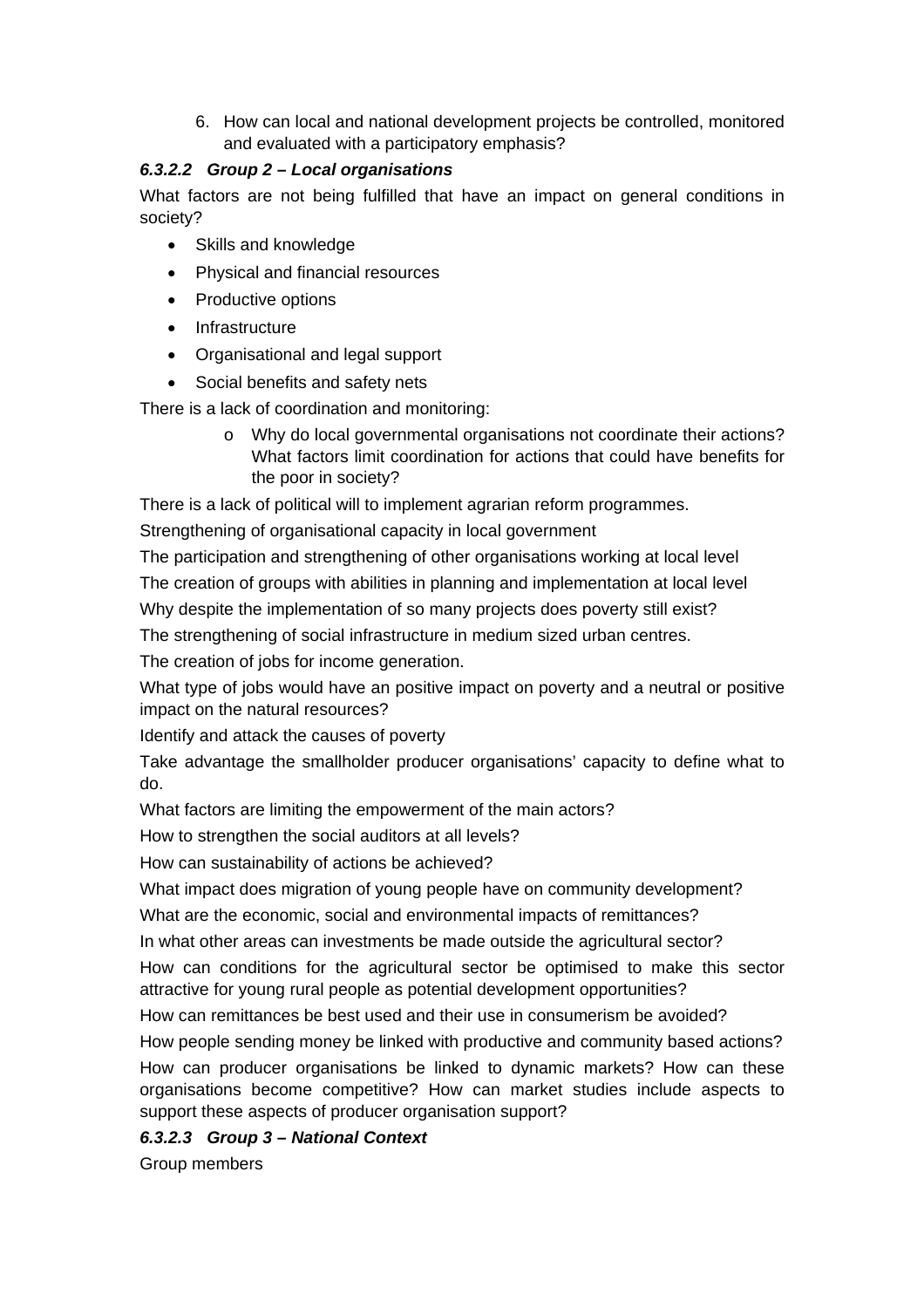- 1. Rolando Bú, FOPRIDEH
- 2. Jacqueline Chenier, AHNAFAE
- 3. Bessy Vásquez, Fundación Democracia sin Fronteras
- 4. José Luis Beltrán, PESA-FAO
- 5. Adalberto Osorto, SAG, Ministry of Agriculture
- 6. Carolina Salgado, BANADESA
- 7. Ivan Rodríguez, SWISSCONTACT
- 8. Octavio Sánchez, ANED Consultores
- 9. Carlos Gallegos, World Bank

| <b>Subject</b>                                                                                      | <b>Problems</b>                                                                                                                                                                                                                                                                                                                                                                                                                                                                                                                                                                                                                                                                       | What do we need to know                                                                                                                                                                                                                                                                                  | Cross<br>cutting<br>issues |
|-----------------------------------------------------------------------------------------------------|---------------------------------------------------------------------------------------------------------------------------------------------------------------------------------------------------------------------------------------------------------------------------------------------------------------------------------------------------------------------------------------------------------------------------------------------------------------------------------------------------------------------------------------------------------------------------------------------------------------------------------------------------------------------------------------|----------------------------------------------------------------------------------------------------------------------------------------------------------------------------------------------------------------------------------------------------------------------------------------------------------|----------------------------|
| Priority - 1<br>Quality<br>οf<br>the l-<br>education system                                         | There is a need to present a reform of the<br>education system.<br>- If 30% of the national budget is spent on<br>education it is necessary that the government 1. How to<br>put more force into the system with a focus on approach that responds to a<br><b>VIDA</b><br>The<br>challenges of globalisation raise the needs of the different regions.<br>challenges for education and the need for $a/2$ . Carry out an evaluation of<br>revision of actions that provide formal educational<br>education to all zones<br>- Within the rural education system there is a<br>loss of resources that could be redistributed to<br>communities                                          | achieve a<br>new<br>production strategy according to<br>investments<br>and<br>quality of systems                                                                                                                                                                                                         |                            |
| Priority $-2$<br>and<br><b>Policies</b><br>institutions                                             | 1. A lack of public sector organisation to put<br>the PRSP into practice:<br>- There are gaps in support from stakeholders<br>in poverty reduction programmes.<br>- The organisational structure of the public<br>sector impedes how the Ministries can<br>coordinate actions related to PRSP.<br>- Although the PRSP development was a<br>participatory process its implementation lacks<br>participation<br>- It is necessary to have a differentiated<br>strategy and work alongside producers in<br>order to respond to global<br>economic<br>processes.<br>- At what point is the PRSP oriented towards<br>competitiveness                                                       | 1. How to activate the local areas<br>so that in the implementation of<br>actions they have true access to<br>economic growth?.<br>2. How to activate differentiated 2.<br>policies and strategies which participation<br>allow rural communities to enter<br>into national and international<br>markets | 1. Education<br>Citizen    |
| Priority $-3$<br>Decentralisation and national level.<br>Economic<br>Development                    | - There is a need to deepen national policies 1. There is a need to understand<br>and mechanisms to implement these policies how decentralisation<br>through local level priorities. This would supported so that advances can<br>recognise<br>budgeting<br>that<br>and<br>management easier to control at local than control and the effectiveness of<br>The demand from the<br>association is that although decentralisation integrates<br>exists there needs to be a social auditing organizations<br>system in order to avoid the possibility of the decentralisation,<br>resources allocated to decentralised units are where there are gaps between<br>used for political ends. | can<br>be<br>budget be made in budgeting and budget<br>implementation<br>Municipalities 2. Generate a country plan that<br>the<br>strengths<br>οf<br>involved<br>in<br>defines<br>and<br>public policy and financing                                                                                     |                            |
| Priority – 4<br>for<br>The<br>need<br>and<br>planning<br>implementation<br>of<br>inclusive policies | Organizations<br>responsible<br>for<br>policy<br>implementation do not have clear roles or<br>priorities. Therefore, they never complete<br>implementation because they lack concrete<br>actions. Moreover there exists a duplication<br>and overlap of organisations roles creating<br>confusion<br>and<br>lack<br>of<br>clarity<br>a<br>in<br>implementation.                                                                                                                                                                                                                                                                                                                       | 1. How can the roles and budget<br>allocations be clarified in order to<br>achieve objectives?<br>2. How can local organisations<br>be strengthened to improve their<br>capacity to respond to demand<br>from global economic processes?                                                                 |                            |
| Priority 5 -<br>Corruption                                                                          | - Despite the existence of funds and initiatives 1. How<br>for poverty reduction the use of this money in efficient<br>projects is clouded by corruption which has auditing<br>become institutionalised. The government 2.<br>sector is no exception to this.                                                                                                                                                                                                                                                                                                                                                                                                                         | to achieve a more<br>systems<br>social<br>οf<br>An<br>evaluation<br>οf<br>anti-<br>corruption measures in Honduras                                                                                                                                                                                       |                            |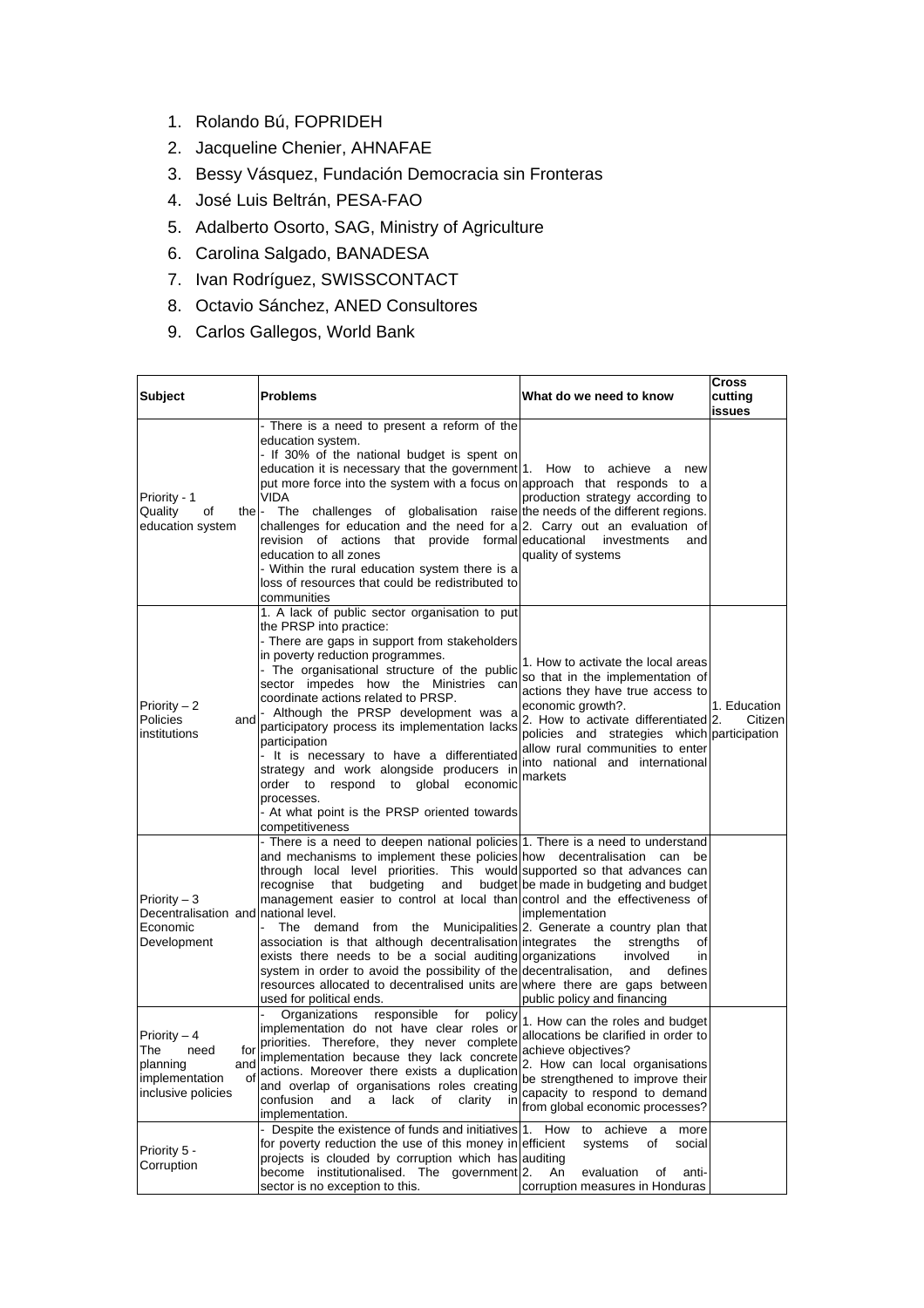|                                         | In addition we are concerned that $ 3$ . How to develop a strategy<br>international agencies show little capacity or which empowers society, the<br>interest to monitor the distribution and rural<br>execution of funds that come into the country. transparency of the use of funds<br>This creates a easy environment for the and project implementation?<br>diversion of funds away from<br>social<br>development actions. | community.<br>in<br>the                                                                                                                                                            |  |
|-----------------------------------------|--------------------------------------------------------------------------------------------------------------------------------------------------------------------------------------------------------------------------------------------------------------------------------------------------------------------------------------------------------------------------------------------------------------------------------|------------------------------------------------------------------------------------------------------------------------------------------------------------------------------------|--|
| ranked)                                 | - Generally the government should reduce the liquidity?<br>external debt which has led increasing $ 2$ . What are the mechanisms to<br>External debt (not pressures to government finances and define whether or not financing is<br>ultimately has created difficult conditions for required?<br>poverty reduction.<br>- There is no vision of the processes                                                                  | 1. How to develop a strategy<br>where the State has more<br>3. Define<br>the capacity for<br>debt<br>and<br>debt<br>aovernment<br>payments related<br>social<br>to<br>investments. |  |
| Creation<br>οf<br>projects (not ranked) | It is important that the government defines<br>meg processes that allow a balanced<br>lead limplementation of PRSP projects and<br>effectively resolves the balance between<br>investment and poverty reduction.                                                                                                                                                                                                               | corruption<br>bel<br>1. How can<br>prevented with the tendering<br>processes and the development<br>o environmental regulations of<br>projects who goal is poverty<br>reduction?   |  |
| Gaps<br>ranked)                         | Public and private organizations are not<br>in focussed on effective project implementation.   1. It is necessary to create a<br>competitiveness (not)- Current policies are very general and where national unit that will press for<br>they are more specific they serve private better natural resource use.<br>linterests.                                                                                                 |                                                                                                                                                                                    |  |

# **6.3.3 Workshop participants**

| Invited Participant                                                                       | <b>Institution</b>                        |                                                                          |
|-------------------------------------------------------------------------------------------|-------------------------------------------|--------------------------------------------------------------------------|
| Dr. Ernesto Magaña                                                                        | Ayuda en Acción                           |                                                                          |
| Licda. Mayra Falck                                                                        | E.A.P.                                    | Escuela Agrícola Panamericana                                            |
| Sra. Gilda Rivera                                                                         | Derechos<br>de<br>Centro<br>para la Mujer |                                                                          |
| Ing. Arturo Galo Galo                                                                     | <b>DICTA - SAG</b>                        | Dirección de Ciencia y Técnología Agrícola                               |
| Ing.<br>José<br>Inestroza                                                                 | Segovia BANADESA                          | Banco Nacional de Desarrollo Agricola                                    |
| Roland<br>Dr.<br>Valenzuela                                                               | <b>DINADERS</b>                           | Dirección Nacional de Desarrollo Rural<br>Sostenible                     |
| Ing. Julie Tom                                                                            | AFE - COHDEFOR                            | Coorporación Hondureña de<br>Desarrollo<br>Forestal                      |
| Lic. Carlos Rodriguez                                                                     | <b>PRONAGRO - SAG</b>                     | Programa Nacional<br>de<br>Desarrollo<br>Agroalimenticio                 |
| Sr. Elmis Cardenas                                                                        | <b>ESA CONSULTORES</b>                    | Economía Sociedad y Ambiente                                             |
| Sr. Octavio Sanchez                                                                       | Recursos<br><b>ANED</b>                   | Humanos Asesores Nacionales especializados<br>en<br>Desarrollo           |
| Ing. Juan Blas Zapata Agenda Forestal                                                     |                                           |                                                                          |
| Miguel<br>Dr.<br><u>Ayarza</u>                                                            | Angel CIAT Honduras                       | Internacional<br>Centro<br>de<br>Agricultura<br>la<br>Tropical           |
| GuillermolIICA<br>Dr.<br>Villanueva                                                       |                                           | Instituto Interamericano de Cooperación<br>para la Agricultura           |
| Ing. Carlos Zelaya                                                                        | <b>FAO</b>                                | Organización de la Naciones Unidas para la<br>Agricultura y Alimentación |
| Dr. Compdon Paul                                                                          | <b>FAO</b>                                | Organización de la Naciones Unidas para la<br>Agricultura y Alimentación |
| Ing. Ana Posas                                                                            | <b>CIDA</b>                               | Agencia Canadiense para el Desarrollo<br>Internacional                   |
| $\overline{\text{Sres.} \ \text{Sergio} \ \text{Rios} \ \text{y}}$ BID<br>Lesley Oconnell |                                           | Banco Interamericano de Desarrollo                                       |
| Sr. Adrian Pozzard                                                                        | <b>Banco Mundial</b>                      |                                                                          |
| Sr. Paul Tuevner                                                                          | <b>USAID</b>                              | Agencia de los Estados Unidos<br>para el<br>Desarrollo Internacional     |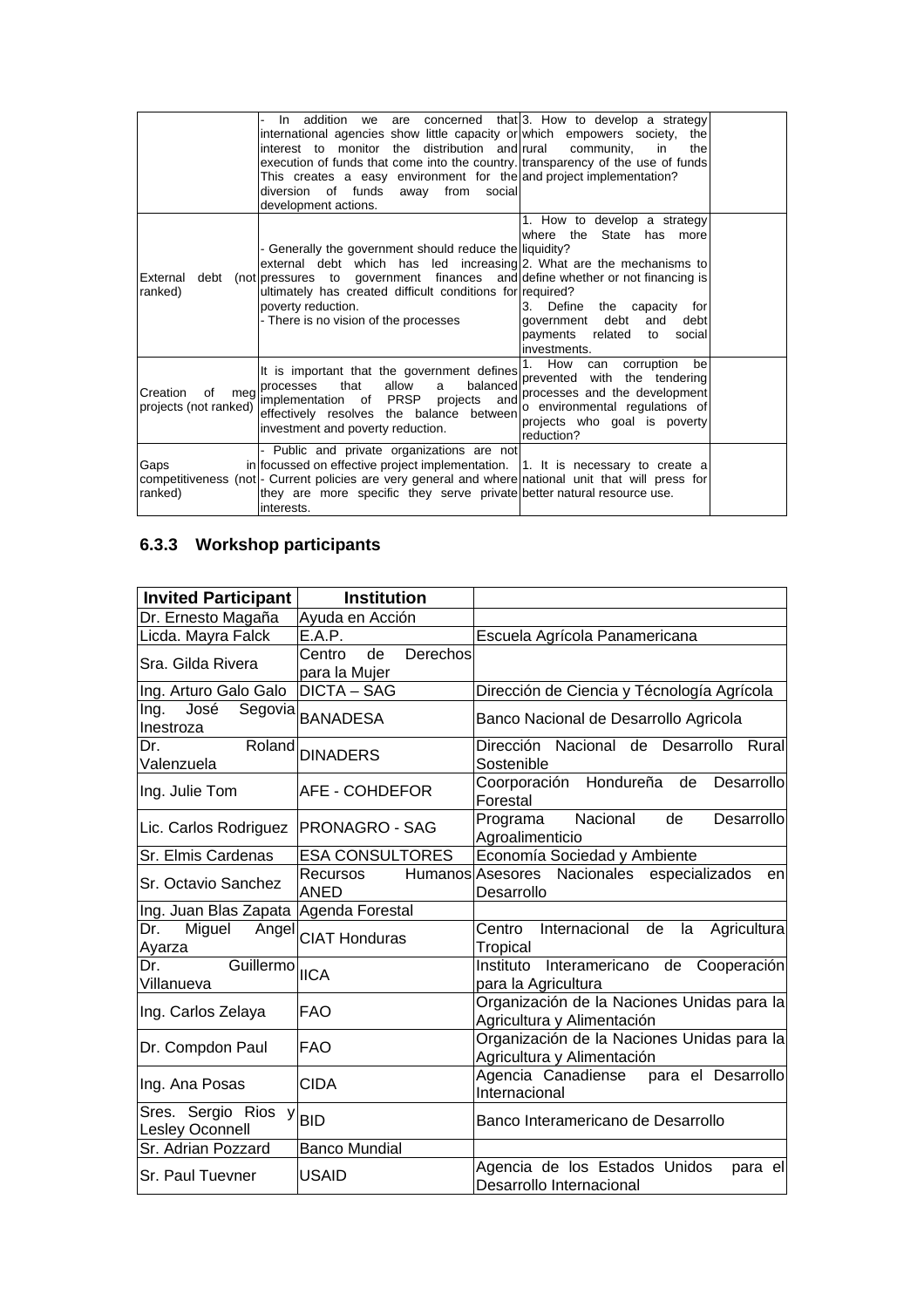| Sra. Europa Hartz                             | DED                                         | Servicio Aleman de Cooperación<br>Social<br>Tecnica                                               |
|-----------------------------------------------|---------------------------------------------|---------------------------------------------------------------------------------------------------|
| Ing. Benjamín Bográn COHEP                    |                                             | Consejo Hondureño de la Empresa Privada                                                           |
| Sr. Eddy Fellman                              | Nuevo<br>Fundación<br>Amanecer              |                                                                                                   |
| Licda.<br>Landaverde                          | Celea SENASA - SAG                          | Nacional<br>Secretaria<br>de<br>Sanidad<br>Agropecuaria/ Secretaría de Agricultura y<br>Ganadería |
| Ing. Santiago Ruiz                            | FENAGH                                      | Nacional<br>Federación<br>de Agricultores<br>y<br>Ganaderos de Honduras                           |
| Sr.<br>Paulino<br>Murillo                     | Zelaya Central Nac. de Trab.<br>del Campo   |                                                                                                   |
| Prof. Freddy Espinoza APROHCAFE               |                                             | Asociación Hondureña de Productores de<br>Café                                                    |
| Sr. Rigoberto Perez                           | <b>COCOCH</b>                               | Consejo Coordinados de Organizaciones<br>Campesinas de Honduras                                   |
| Ing.<br>Jacqueline ANAFAE<br>Chenier          |                                             | Asociación Nacional para el Fomento de la<br>Agricultura Ecológica                                |
| Licda.<br>Vasquez                             | Adelina Centro para el desarrollo<br>Humano |                                                                                                   |
| Ing. German Pérez                             | <b>FUNDER</b>                               | Fundación para Desarrollo Rural                                                                   |
| Ing. José Villatoro                           | BID                                         | Banco Interamericano de Desarrollo                                                                |
| Padre Germán Calix                            | <b>Pastoral Social Caritas</b>              |                                                                                                   |
| Lic. Osvaldo Munguia                          | <b>MOPAWI</b>                               | Agencia para el Desarrollo de la Mosquitia                                                        |
| Licda. Patricia Ahern                         | <b>CARE</b>                                 | Care Internacional                                                                                |
| Lic. Raul Zelaya                              | <b>IDRC</b>                                 |                                                                                                   |
| Sr. Dionisio Gonzalez                         | Asociación<br>Campesina<br>Nacional         |                                                                                                   |
| Sra. Vilma Sierra                             | <b>FIDE</b>                                 | Fundación para la Inversión y el Desarrollo<br>de Exportaciones                                   |
| Lic. Francisco Funez                          | <b>INA</b>                                  | Instituto Nacional Agrario                                                                        |
| Ing. Omar Funez                               | <b>IHCAFE</b>                               | Instituto Hondureño del Café                                                                      |
| Dr. Adolfo Martinez                           | <b>FHIA</b>                                 | Fundación Hondureña<br>Investigación<br>de<br>Agrícola                                            |
| Ing. Cesar Alvarado                           | <b>ESNACIFOR</b>                            | Escuela Nacional de las Ciencias Forestales                                                       |
| Ing. Gustavo Lopez                            | <b>UNA</b>                                  | Universidad Nacional Agraria                                                                      |
| Lic.<br>María<br>Mendez                       | Elena <sub>CEM-H</sub>                      | Centro de Estudio de la Mujer Hondureña                                                           |
| Lic. Raquel Isaula                            | RDS                                         | Red de Desarrollo Sostenible                                                                      |
| Dra. Gloria Lara Pinto                        | <b>UPNFM</b>                                | Universidad<br>Pedagogica<br>Nacional<br>de<br>Francisco Morazán                                  |
| Lic.<br>Margarita <sub>UNAH</sub><br>Oseguera |                                             | Universidad<br>Nacional<br>Autonoma<br>de<br>Honduras                                             |
| Sr. Anibal Yanes                              | <b>Vision Mundial</b>                       |                                                                                                   |
| Prof. Daniel Moreno                           | <b>FOPRIDEH</b>                             | Federación<br>Organizaciones<br>de<br>para<br>ell<br>Desarrollo de Honduras                       |
| Dr. Juan Barahona                             | <b>Bloque Popular</b>                       |                                                                                                   |
| Lic. Daisy Avila                              | <b>CATIE</b>                                | Centro<br>Tropical<br>de<br>Agronomico<br>Investigación y enceñanza                               |
| Sr.<br>Jorge<br>Alberto<br>Lanza              | <b>ANACAFE</b>                              | Asociación Nacional de Caficultores                                                               |
| Abog. Ana Pineda                              | Fundación<br>Democracia<br>sin Frontera     |                                                                                                   |
| Sr.<br>Markus<br>Gottsbacher                  | <b>IDRC</b>                                 |                                                                                                   |
| Efraín<br>Díaz<br>Lic.<br>Arrivillaga         | <b>Consultor Nacional</b>                   |                                                                                                   |
| Dra. Lourdes Medina                           | Médico Veterinario                          |                                                                                                   |
| Daniel Cruz                                   | <b>Consultor Nacional</b>                   |                                                                                                   |